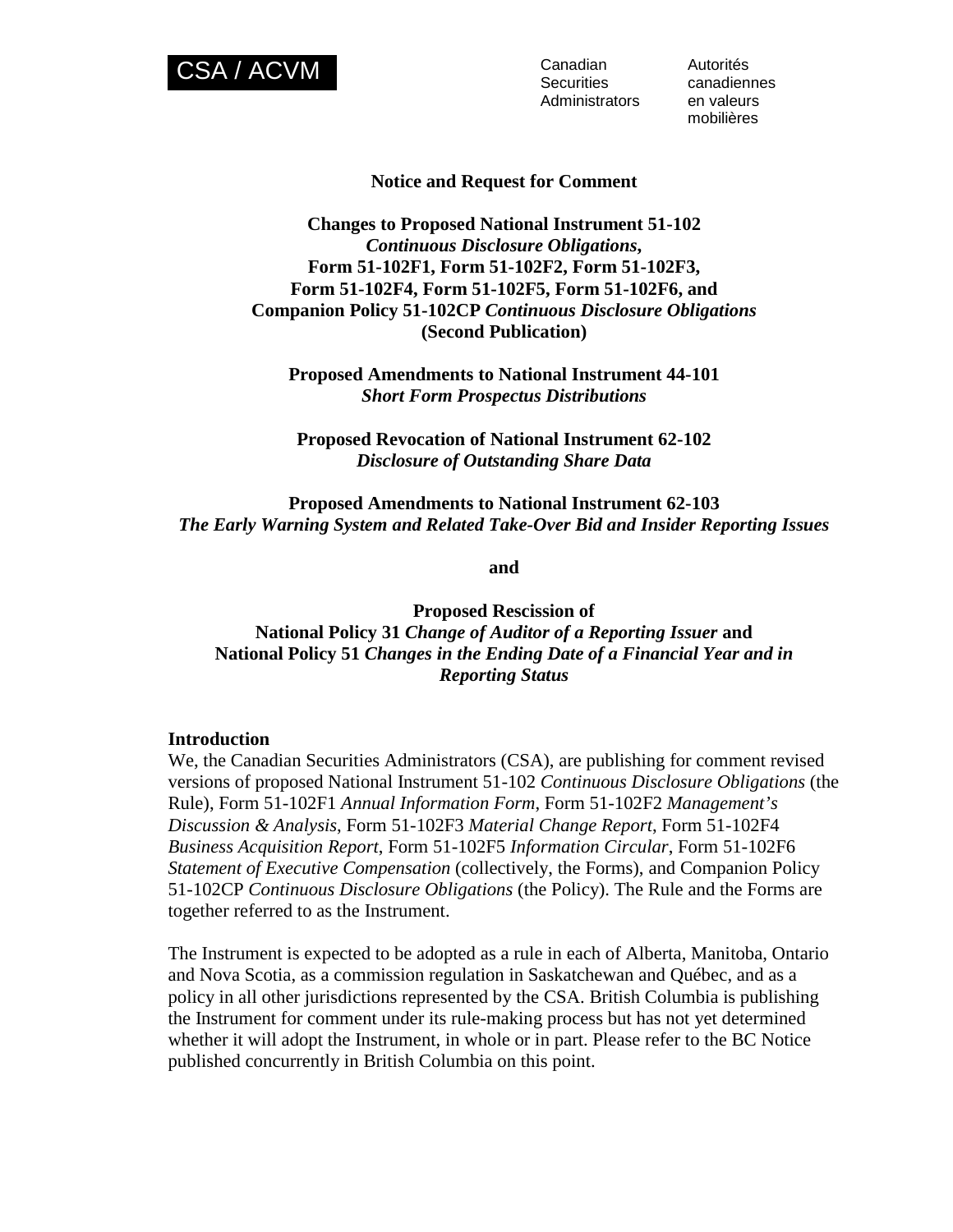We are also publishing for comment a revised version of related National Instrument 71- 102 *Continuous Disclosure and Other Exemptions Relating to Foreign Issuers* (the Foreign Issuer Rule), together with an associated companion policy. See Notice and Request for Comment on Changes to Proposed National Instrument 71-102 *Continuous Disclosure and Other Exemptions Relating to Foreign Issuers* for information on the Foreign Issuer Rule.

## **Substance and Purpose**

The Instrument will:

- harmonize continuous disclosure (CD) requirements among Canadian jurisdictions;
- replace most existing local CD requirements;
- enhance the consistency of disclosure in the primary and secondary securities markets; and
- facilitate capital-raising initiatives such as an integrated disclosure system (IDS).

The Rule sets out the obligations of reporting issuers, other than investment funds, with respect to financial statements, annual information forms (AIFs), management's discussion and analysis (MD&A), material change reporting, information circulars, proxies and proxy solicitation, restricted share disclosure, and certain other CD-related matters. It prescribes the Forms, most of which are derived from existing forms but with some enhancements.

The requirements in the Instrument will not apply before 2004. As such, the filing deadlines for financial statements, MD&A and AIFs in the Instrument will not be mandatory for financial years beginning before January 1, 2004.

The Rule does not address non-issuer filing obligations, such as insider reporting, except in the case of persons who solicit proxies from securityholders of reporting issuers. The Rule also does not address CD obligations for investment funds. We have previously published proposed National Instrument 81-106 *Investment Fund Continuous Disclosure*  for comment. That instrument will prescribe the CD obligations of investment funds.

# **Purpose and Summary of the Companion Policy**

The purpose of the Policy is to assist users in understanding and applying the Rule and to explain how certain provisions of the Rule will be interpreted or applied. It contains discussion, explanations and examples primarily relating to:

- filing obligations under the Rule;
- the use of plain language in documents filed under the Rule;
- the Foreign Issuer Rule and National Instrument 81-106 *Investment Fund Continuous Disclosure* and their implications for reporting issuers;
- the filing requirements for financial statements under the Rule;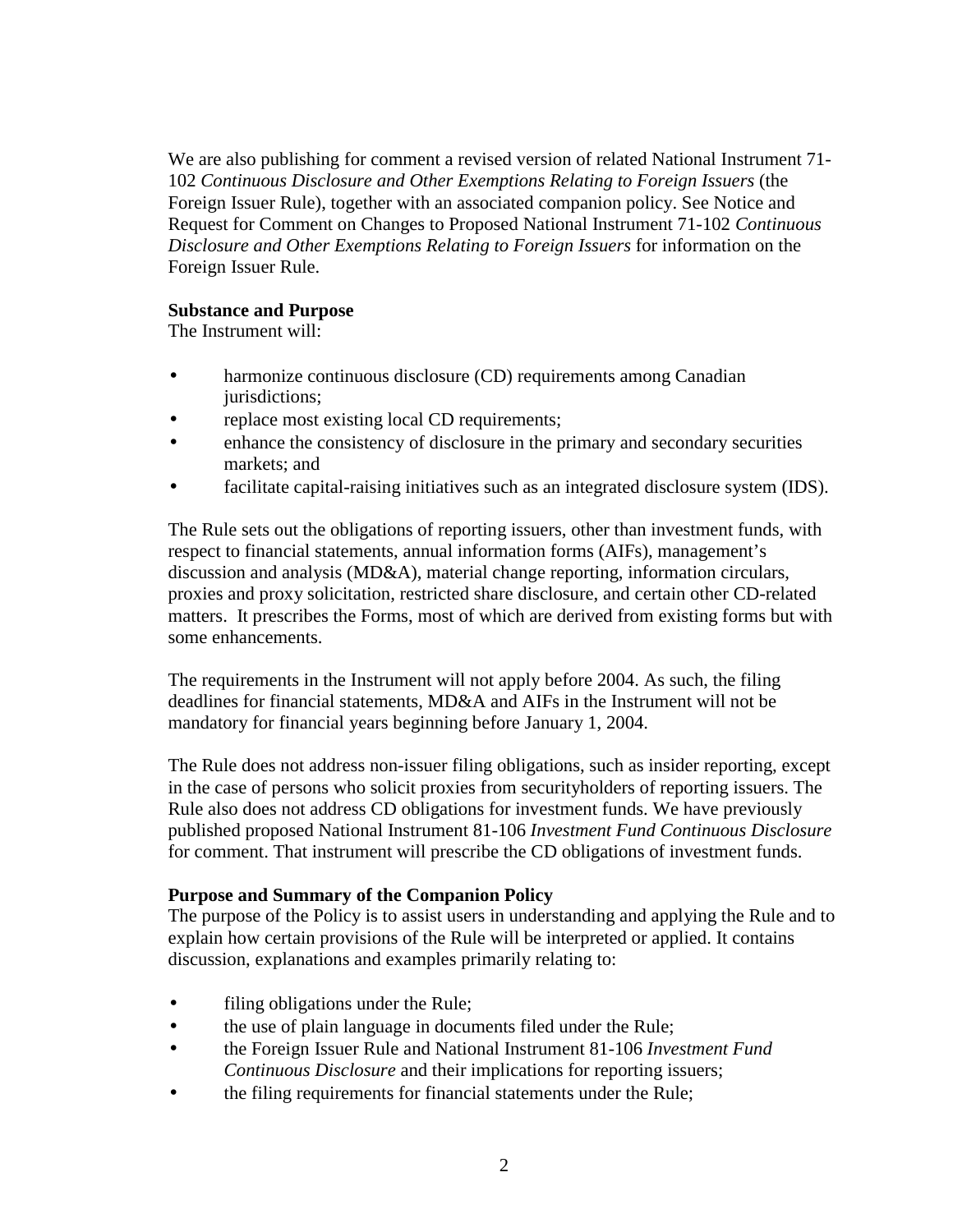- disclosure of financial information in extracts and non-GAAP earnings measures;
- filing of supporting documents with an AIF;
- requirements for MD&A disclosure;
- electronic delivery of documents;
- requirements for business acquisition reports;
- filing of material documents; and
- reliance on a pre-existing exemption.

## **Background**

On June 21, 2002 we published for comment the first version of the Instrument and Policy (the 2002 Proposal). For additional background information on the 2002 Proposal, as well as a detailed summary of its contents, please refer to the notice that was published with those versions.

We recently published for comment proposed National Instrument 52-107 *Acceptable Accounting Principles, Auditing Standards and Reporting Currency* (NI 52-107) and a related companion policy. The portions of the 2002 Proposal that dealt with generally accepted accounting principles (GAAP) and generally accepted auditing standards (GAAS) have been removed, and inserted into NI 52-107. See Notice and Request for Comment on Proposed National Instrument 52-107 *Acceptable Accounting Principles, Auditing Standards and Reporting Currency* for information on NI 52-107.

## **Summary of Written Comments Received by the CSA**

During the comment period, we received 34 submissions on the 2002 Proposal. A summary of those comments together with our responses, except for the comments and responses relating to matters now included in NI 52-107, is contained in Appendix B to this notice. The comments and our responses to the GAAP and GAAS requirements in the 2002 Proposal are set out as an appendix to Notice and Request for Comment on NI 52-107.

After reviewing the comments received and further considering the Instrument and Policy, we are proposing a number of amendments to the 2002 Proposal.

## **Summary of Changes to the Proposed Instrument**

See Appendix A for a description of the material changes made to the 2002 Proposal.

## **Anticipated Costs and Benefits**

We believe that the considerations set out in the notice accompanying the 2002 Proposal for comment that justify any incremental costs of the Instrument are still valid. We also believe that the revisions to the Instrument should reduce its potential incremental cost, given the streamlining of the venture issuer test, and the reduced requirements for business acquisition reports (BARs).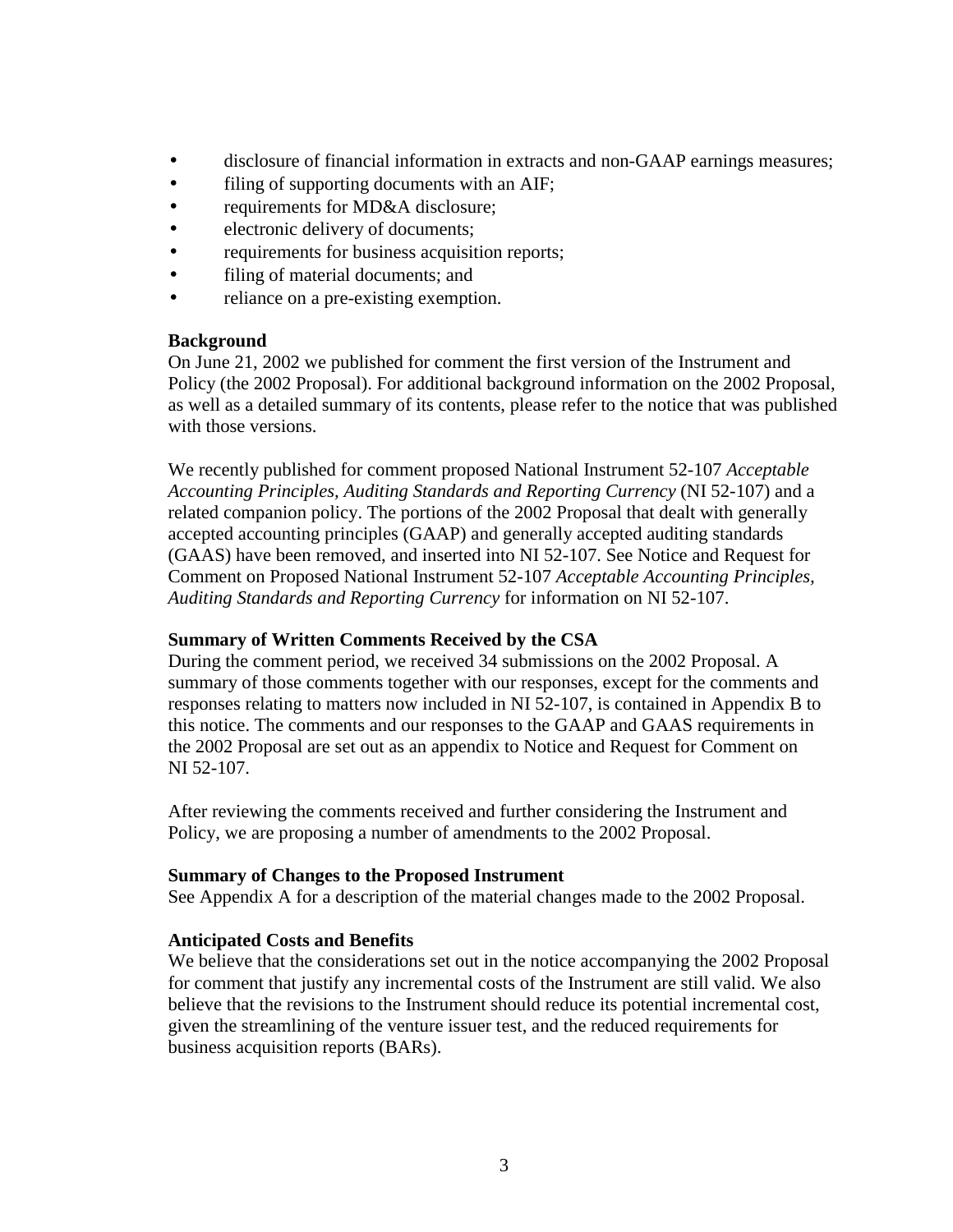# **Related Amendments**

## *National Amendments*

Proposed amendments to National Instrument 44-101 *Short Form Prospectus Distributions* (NI 44-101) to replace Forms 44-101F1 *AIF* and 44-101F2 *MD&A* are set out in Appendix C to this Notice. Additional changes to NI 44-101 may be proposed later as part of the CSA's general review of the short form and long for prospectus systems.

We have made changes to the related amendments since we published the 2002 Proposal. In particular:

- National Policy No. 3 *Unacceptable Auditors* will not be rescinded;
- any amendment or rescission of National Policy No. 27 *Canadian Generally Accepted Accounting Principles* and National Policy 50 *Reservations in an Auditor's Report* will be done in connection with the implementation of NI 52-107
- we propose to rescind National Policy 51 *Changes in the Ending Date of a Financial Year and in Reporting Status* as this subject is now covered in the Rule;
- our original proposed amendments to Multilateral Instrument 45-102 *Resale of Securities* (MI 45-102) will not be required if the revised version of MI 45-102, published for comment in January 2003 by certain members of the CSA, is implemented; if it is not implemented we will proceed with our originally proposed amendments.

We still intend to rescind National Policy No. 31 *Change of Auditor of a Reporting Issuer*  and revoke National Instrument 62-102 *Disclosure of Outstanding Share Data* (NI 62- 102), as we previously indicated.

A proposed amendment to National Instrument 62-103 *The Early Warning System and Related Take-Over Bid and Insider Reporting Issues* to replace a reference to NI 62-102 is set out in Appendix D to this Notice.

## *Local Amendments*

We propose to amend or repeal elements of local securities legislation and securities directions, in conjunction with implementation of the Instrument. The provincial and territorial securities regulatory authorities may publish, or may have published, these local changes or proposed changes separately in their local jurisdictions.

Appendix E to this Notice outlines proposed related amendments to, and revocations of, some provisions of Ontario Regulation 1015, R.R.O. 1990 that were published for comment with the 2002 Proposal. Some revocations or amendments to the Regulation that were proposed in the 2002 Proposal are now proposed to be made concurrently with the making of NI 52-107 instead, as the relevant provisions have been moved to NI 52-107.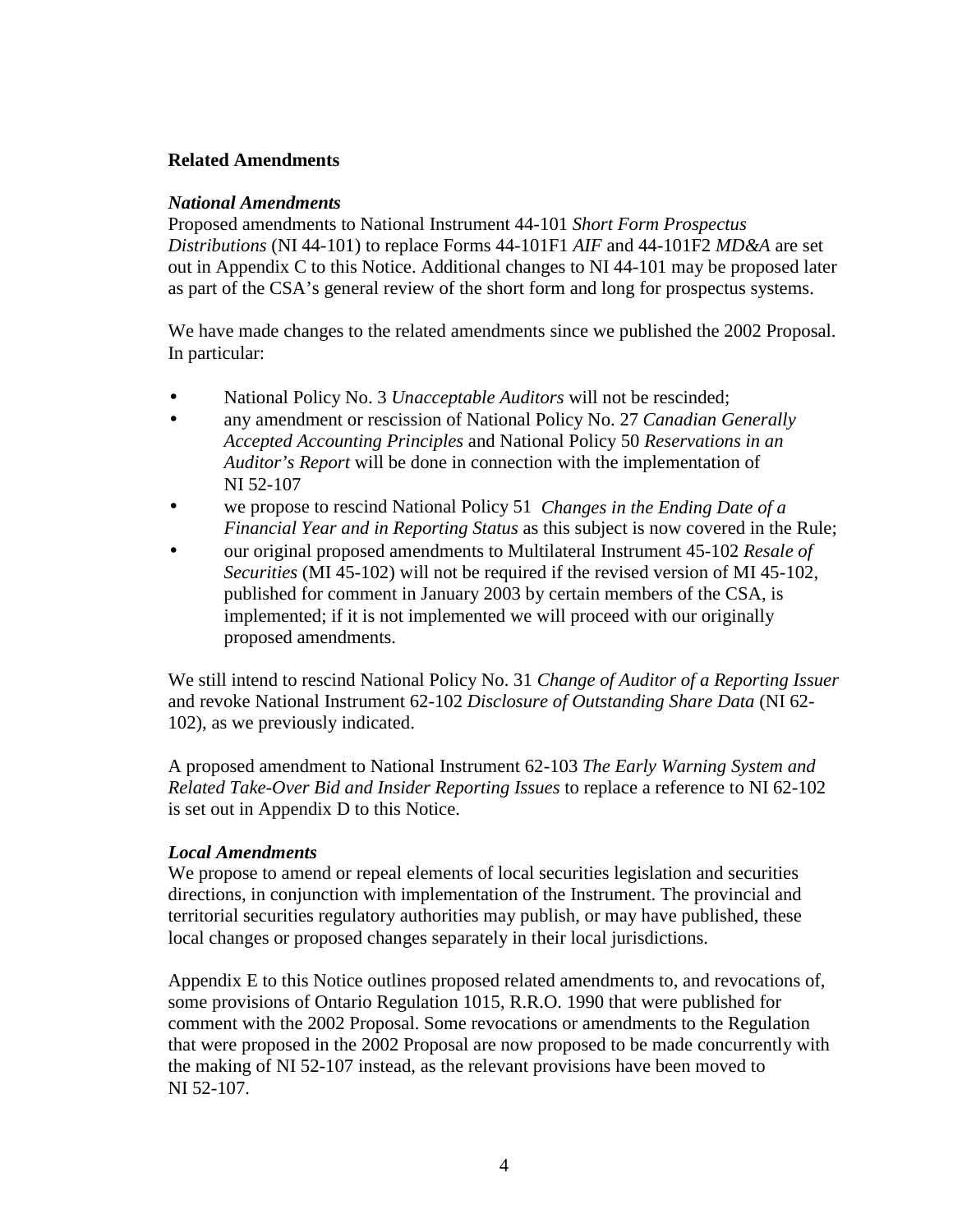The Ontario Securities Commission is also separately publishing for comment changes to proposed Rule 51-801, which is the local rule implementing the proposed Instrument in Ontario. Proposed Rule 51-801 prescribes some requirements for the purposes of the Securities Act (Ontario) and provides exemptions from some CD requirements in the Ontario Act. Proposed Rule 51-801 also proposes to revoke certain OSC rules and to amend the provisions of another OSC rule. Some other jurisdictions may also separately publish similar local implementing rules.

#### **Unpublished Materials**

In proposing the Rule, we have not relied on any significant unpublished study, report, or other written materials.

#### **Possible Changes to Instrument**

The Rule does not require issuers to have their interim financial statements reviewed by their auditors, although the Rule does require disclosure where a review has not been done. We intend to keep this matter under review. Specifically, we will consider whether by January 1, 2006, we should require for some, or all, reporting issuers a level of auditor involvement with interim financial statements that is transparent to the public through a report from the auditor that is filed with the Commissions.

The definition of "venture issuer" in the Rule includes a list of exchanges that an issuer may not be listed on to be a venture issuer. We are considering expanding the list to include all "national securities exchanges" registered as such under section 6 of the 1934 Act in the United States.

Certain members of the CSA expect to publish Multilateral Instrument 52-108 *Auditor Oversight*, Multilateral Instrument 52-109 *Certification of Disclosure in Companies' Annual and Interim Filings* and Multilateral Instrument 52-110 *Audit Committees* for comment in 2003. These instruments propose additional disclosure in some of the Forms. If these instruments are adopted, we may have to revise certain Forms or the Policy. We will monitor the instruments to determine if changes will be required.

## **Request for Comments**

We welcome your comments on the changes to, or this version of, the Instrument, the Policy, and related amendments. In addition to any general comments you may have, we also invite comments on the following specific questions.

1. *Filing documents -* Part 11 of the Rule requires reporting issuers to file copies of any materials they send to their securityholders. Part 12 of the Rule requires reporting issuers to file copies of contracts that create or materially affect the rights of their securityholders.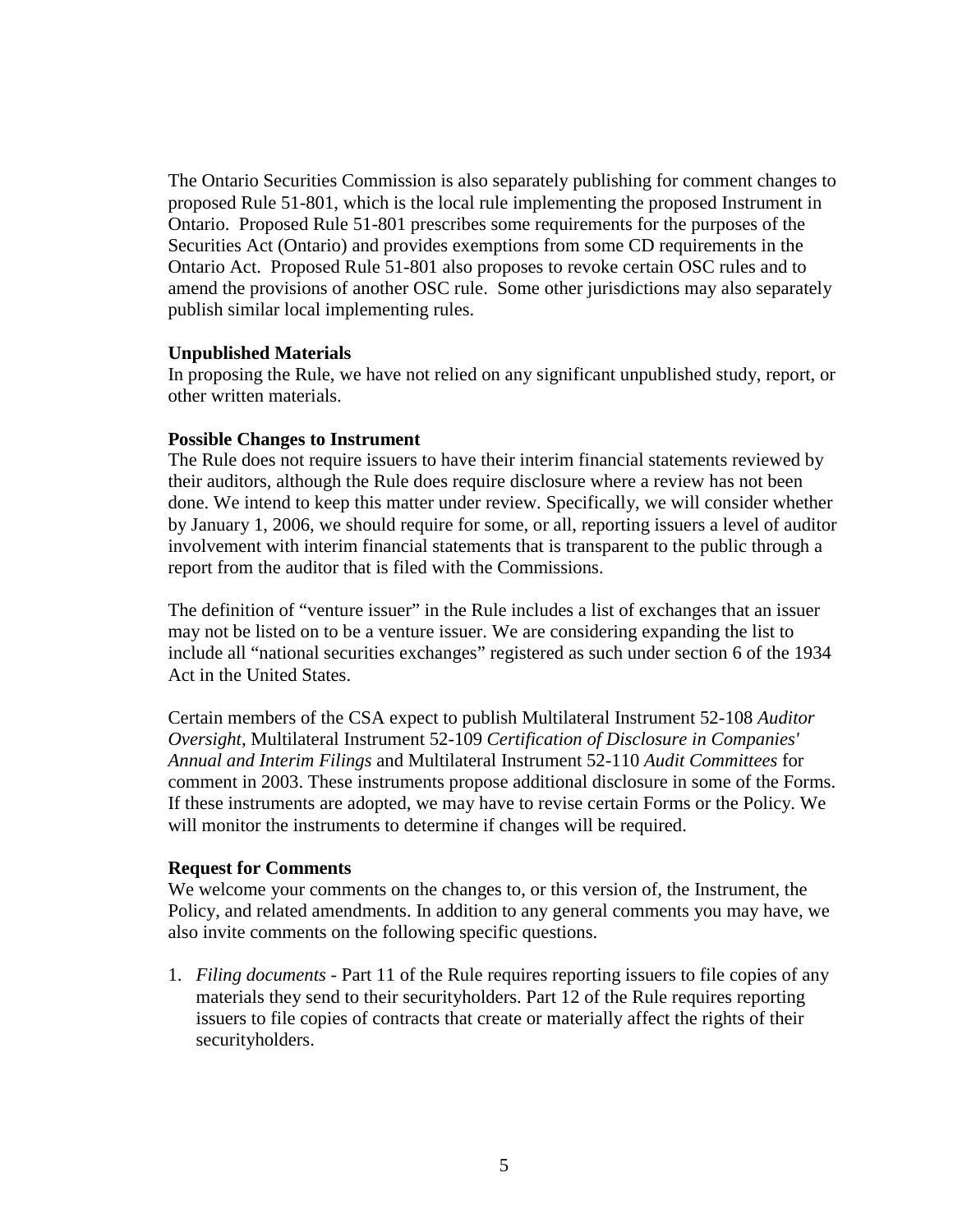- a) We propose to limit these requirements to instances in which securities of the class are held by more than 50 securityholders. This is to prevent issuers from having to file documents that relate to isolated securityholders, such as a bank holding security in connection with a business loan, if the bank is the only holder of that class of security. Is this the correct approach, or should copies of all materials sent to securityholders and all agreements that affect the rights of securityholders, regardless of the number of securityholders, be required to be filed?
- b) Should we expand the requirement in Part 12 to require filing of all contracts that are material to the issuer? These contracts are required to be filed with an annual report on Form 10-K, in the US.
- 2. *Business acquisition disclosure* The Rule would require the filing of a BAR, in addition to any material change report filed in respect of the acquisition, within 75 days after completion of the significant acquisition. This requirement is meant to achieve greater consistency with the prospectus rules implemented in 2000, and to provide investors in the secondary market, on a relatively timely basis, the type of information currently required for primary market prospectus investors. The requirement is based on meeting certain defined thresholds of significance. It is patterned after a requirement of US federal securities law.
	- a) Is this approach appropriate? Would it be more appropriate, for some or all classes of reporting issuer, to recast the BAR requirement as a subset of the material change reporting requirement, governed by the same trigger - the occurrence of a material change?
	- b) If the BAR requirement is recast as a subset of the material change reporting requirement, should the current thresholds of significance be retained? If so, should they demonstrate materiality in the absence of evidence to the contrary, or merely be guidelines to materiality?
- 3. *Disclosure of auditor review of interim financial statements* Subsection 4.3(3) and section 6.5 of the Rule require that if an auditor has not performed a review of the interim financial statements, a reporting issuer must disclose that fact. These sections also require that if the auditor performed a review and expressed a qualified or adverse communication or denied any assurance, then the reporting issuer must include a written review report from the auditor accompanying the interim financial statements. Section 3.3 of the Policy elaborates that no positive statement is required when an auditor performed a review and provided an unqualified communication.

This approach was designed to accommodate the requirement in Section 7050 of the Handbook that, if an auditor's interim review is referred to in any document containing the interim financial statements, the auditor should issue a written interim review report and request that it be included in the document. We understand that the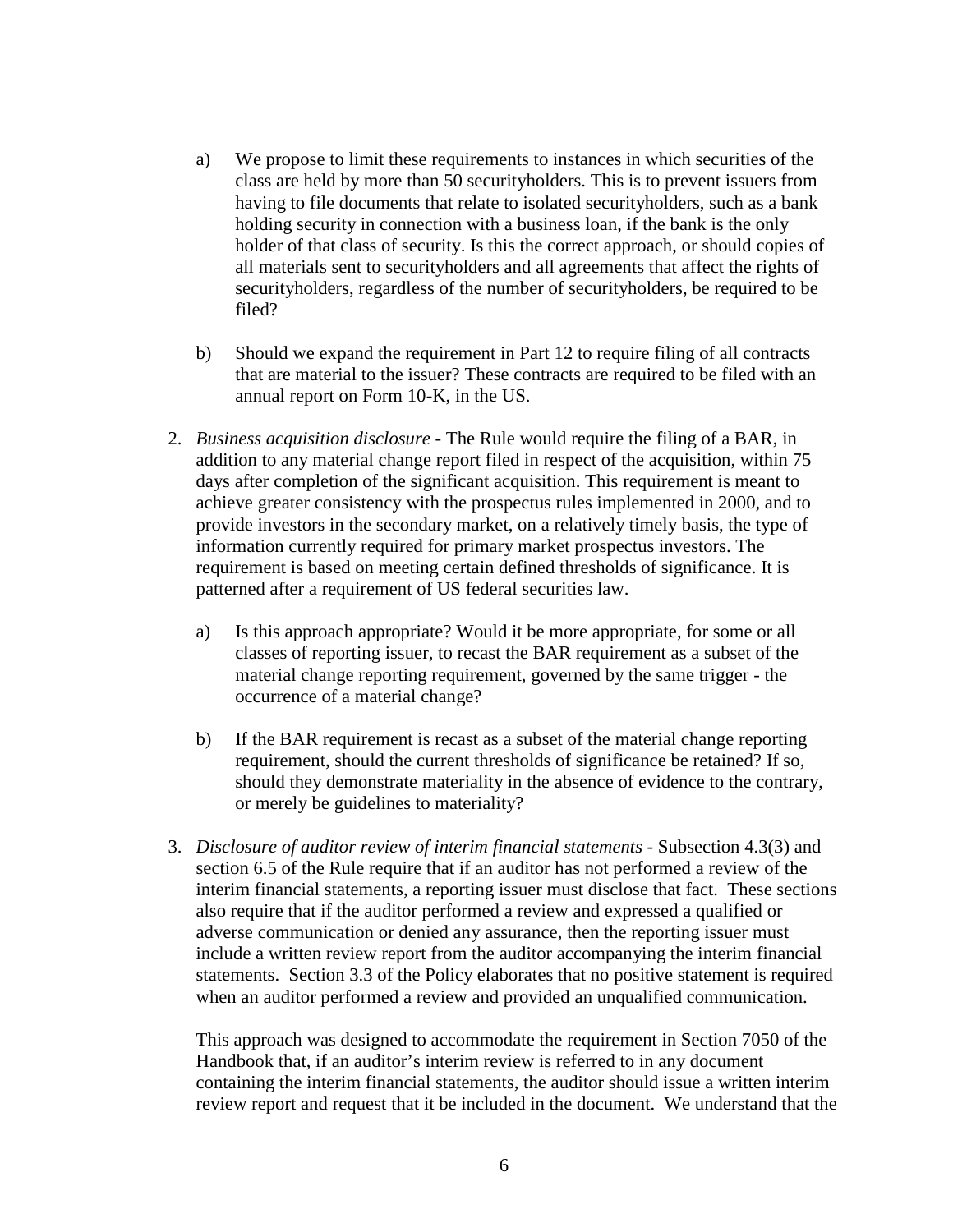CICA Assurance Standards Board currently has a project to amend Section 7050 and this requirement in Section 7050 may be changed. We also understand that the reporting provisions in Section 7050 relating to a scope limitation may be changed; if those provisions of Section 7050 were changed, items (i) and (ii) of subsection 4.3(3)(b) may have to be modified.

- a) Do you agree with the approach in subsection 4.3(3) and section 6.5 of the Rule? Alternatively, if a review was performed and an unqualified report was provided, should a reporting issuer be required to disclose the fact that a review has been performed? If you recommend the latter, what are the benefits of that disclosure?
- b) Where a review was performed and an unqualified report was provided, if a reporting issuer discloses that a review has been performed, should the review report from the auditor accompany the financial statements?
- 4. *Added MD&A disclosure* In the MD&A, we propose to require all issuers to discuss off-balance sheet arrangements, and to analyze changes in their accounting policies.
	- a) Would it be helpful to include a definition of "off-balance sheet arrangements" to the MD&A? What would you expect the definition would capture?
	- b) The requirement to discuss and analyze changes in accounting policies applies to any accounting policies a reporting issuer expects to adopt subsequent to the date of its financial statement, and to any accounting policies that have been initially adopted during the financial period. We are considering whether this disclosure is appropriate for venture issuers. Should venture issuers be exempted from the requirement to discuss either changes in their accounting policies, or the adoption of an initial accounting policy, or both, and why?

Please submit your comments on the Instrument, the Policy and the related amendments described above, other than the proposed amendments to NI 44-101, in writing on or before August 19, 2003. Comments on the proposed amendments to NI 44-101 must be submitted in writing on or before September 18, 2003. If you are not sending your comments by email, a diskette containing the submissions (in Windows format, Word) should also be forwarded.

Address your submission to all of the CSA member commissions, as follows:

British Columbia Securities Commission Alberta Securities Commission Saskatchewan Financial Services Commission – Securities Division Manitoba Securities Commission Ontario Securities Commission Office of the Administrator, New Brunswick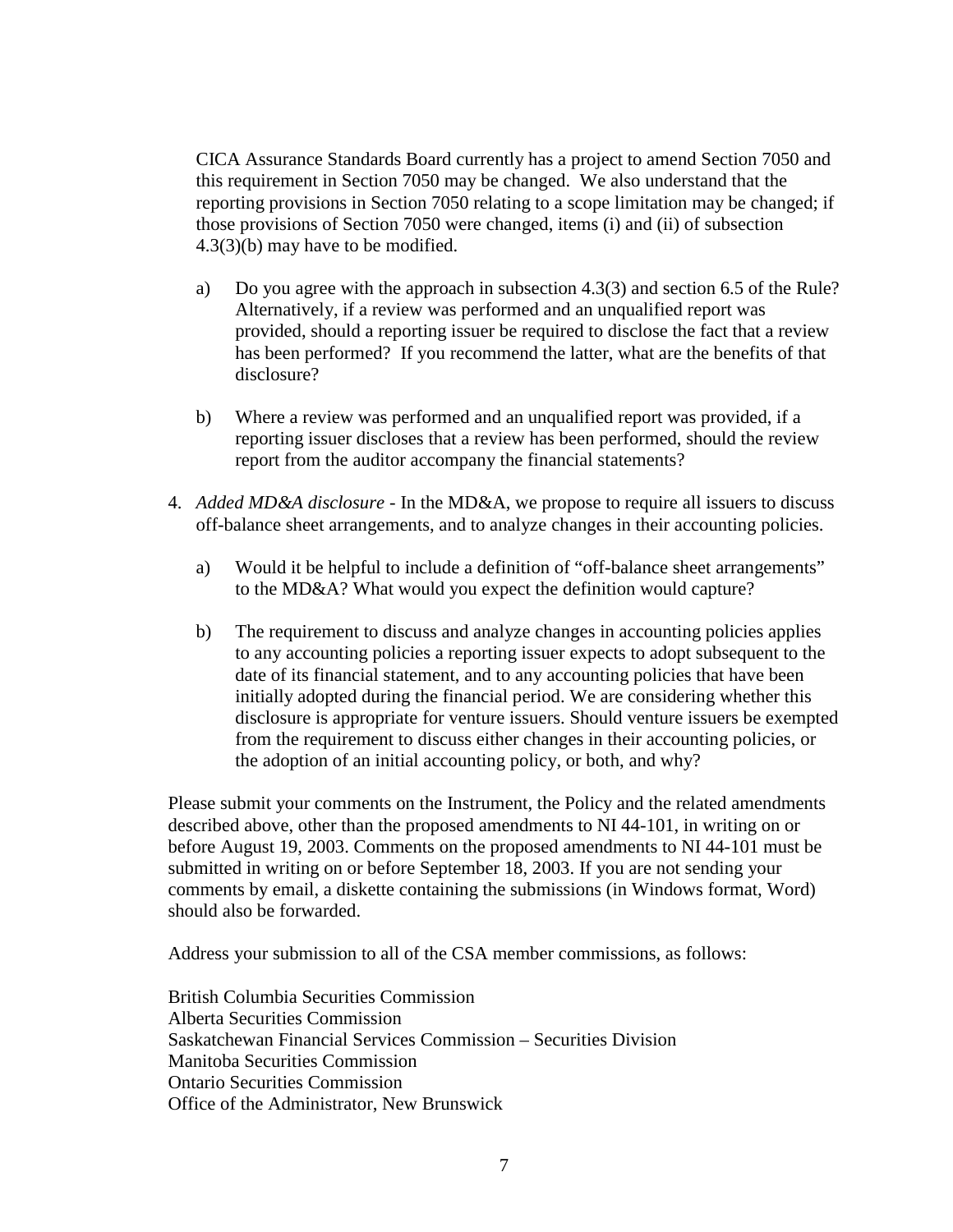Registrar of Securities, Prince Edward Island Nova Scotia Securities Commission Newfoundland and Labrador Securities Commission Registrar of Securities, Northwest Territories Registrar of Securities, Yukon Territory Registrar of Securities, Nunavut

Deliver your comments **only** to the addresses that follow. Your comments will be forwarded to the remaining CSA member jurisdictions.

Rosann Youck, Chair of the Continuous Disclosure Harmonization Committee British Columbia Securities Commission PO Box 10142, Pacific Centre 701 West Georgia Street Vancouver, British Columbia V7Y 1L2 Fax: (604) 899-6814 e-mail : ryouck@bcsc.bc.ca

Denise Brosseau, Secretary Commission des valeurs mobilières du Québec Stock Exchange Tower 800 Victoria Square P.O. Box 246, 22nd Floor Montréal, Québec H4Z 1G3 Fax : (514) 864-6381 e-mail : consultation-en-cours@cvmq.com

We cannot keep submissions confidential because securities legislation in certain provinces requires publication of a summary of the written comments received during the comment period.

#### **Questions**

Please refer your questions to any of:

Rosann Youck Senior Legal Counsel British Columbia Securities Commission (604) 899-6656 or (800) 373-6393 (if calling from B.C. or Alberta) ryouck@bcsc.bc.ca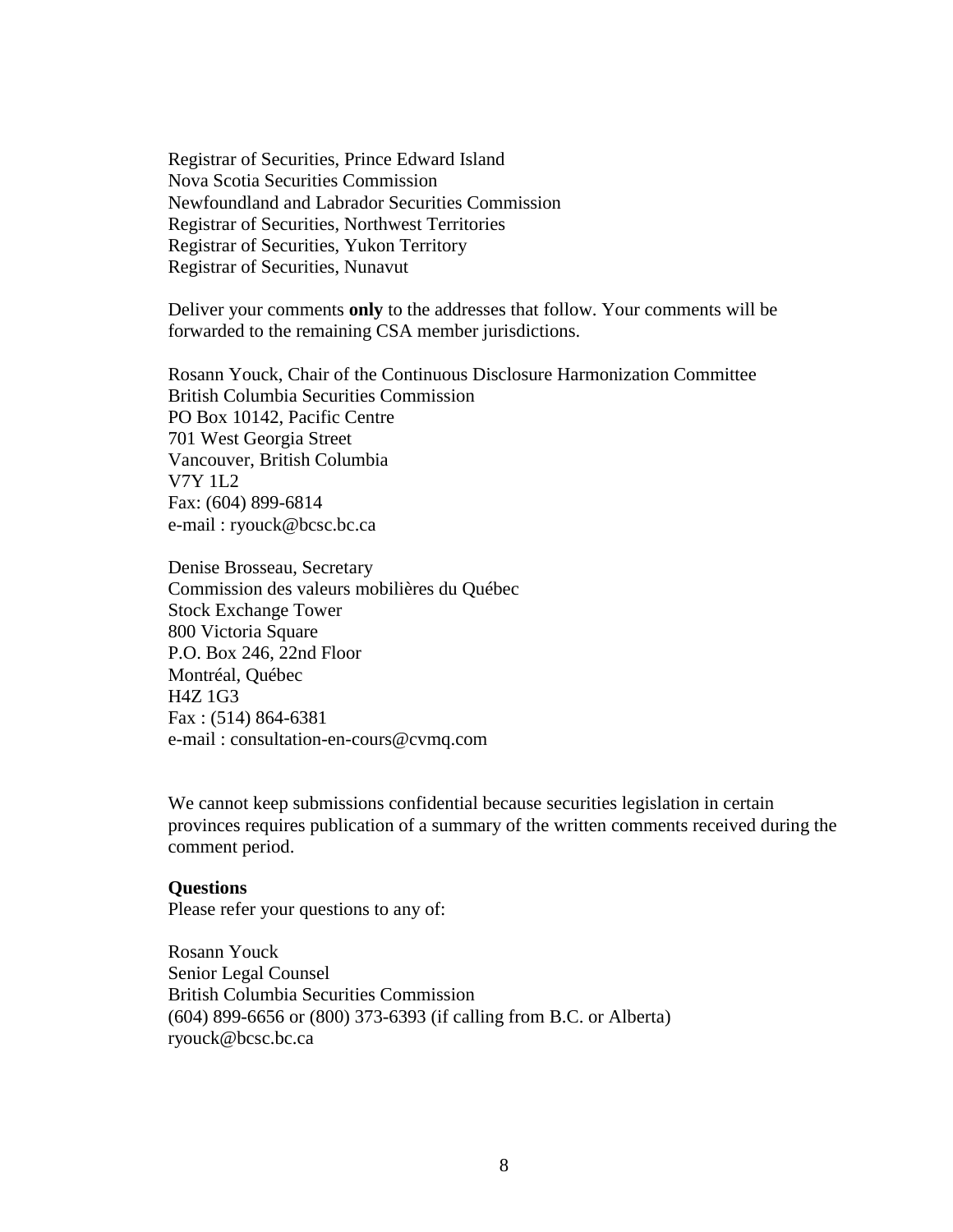Carla-Marie Hait Chief Accountant, Corporate Finance British Columbia Securities Commission (604) 899-6726 or (800) 373-6393 (if calling from B.C. or Alberta) chait@bcsc.bc.ca

Michael Moretto Associate Chief Accountant, Corporate Finance British Columbia Securities Commission (604) 899-6767 or (800) 373-6393 (if calling from B.C. or Alberta) mmoretto@bcsc.bc.ca

Mavis Legg Manager, Securities Analysis Alberta Securities Commission (403) 297-2663 mavis.legg@seccom.ab.ca

Bob Bouchard Director, Corporate Finance Manitoba Securities Commission (204) 945-2555 bbouchard@gov.mb.ca

Bill Slattery Deputy Director, Corporate Finance and Administration Nova Scotia Securities Commission (902) 424-7355 slattejw@gov.ns.ca

Joanne Peters Senior Legal Counsel, Continuous Disclosure Ontario Securities Commission (416) 593-8134 jpeters@osc.gov.on.ca

Irene Tsatsos Senior Accountant, Continuous Disclosure Ontario Securities Commission (416) 593-8223 itsatsos@osc.gov.on.ca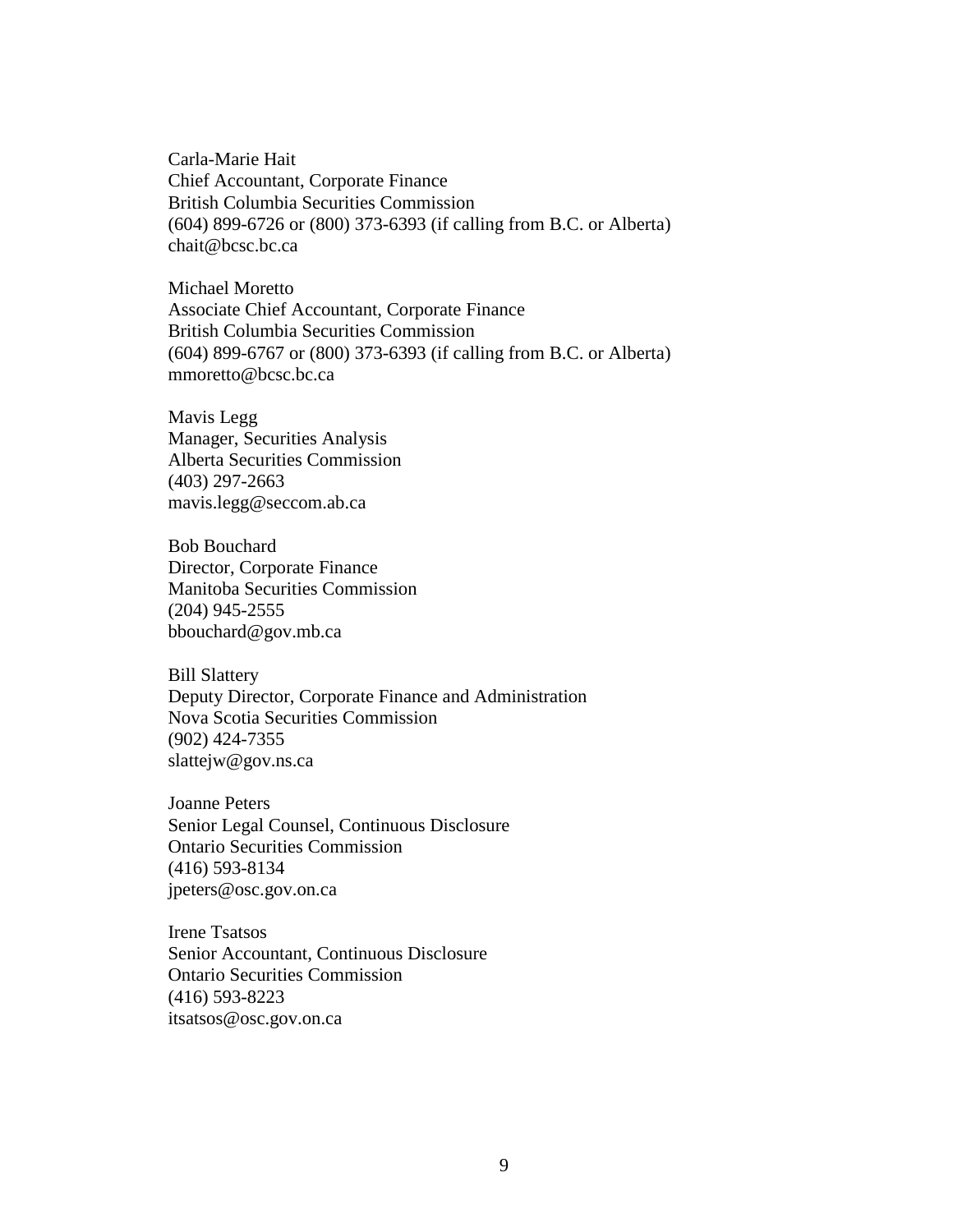Rosetta Gagliardi Conseillère en réglementation Commission des valeurs mobilières du Québec (514) 940-2199 ext. 4554 rosetta.gagliardi@cvmq.com

Ian McIntosh Deputy Director, Corporate Finance Saskatchewan Financial Services Commission – Securities Division (306) 787-5867 imcintosh@sfsc.gov.sk.ca

The text of the proposed instrument/policy follows or can be found elsewhere on a CSA member website.

June 20, 2003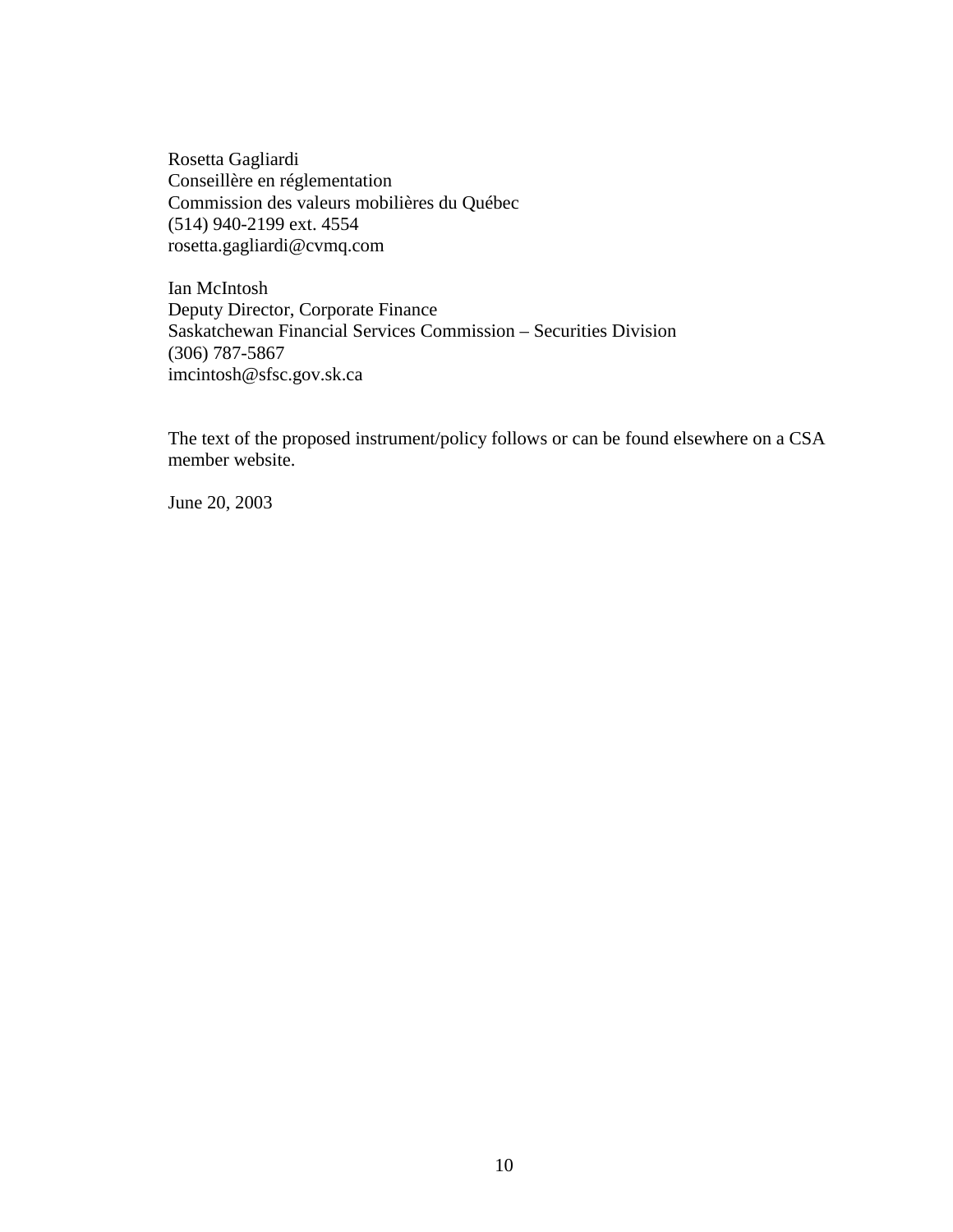# **Appendix A**

# **Summary of Changes to the Proposed Instrument**

## **Title**

The Rule

Form 51-102F1 Annual Information Form

Form 51-102F2 Management's Discussion & Analysis

Form 51-102F3 Material Change Report

Form 51-102F4 Business Acquisition Report

Form 51-102F5 Information Circular

Form 51-102F6 Statement of Executive Compensation

The Policy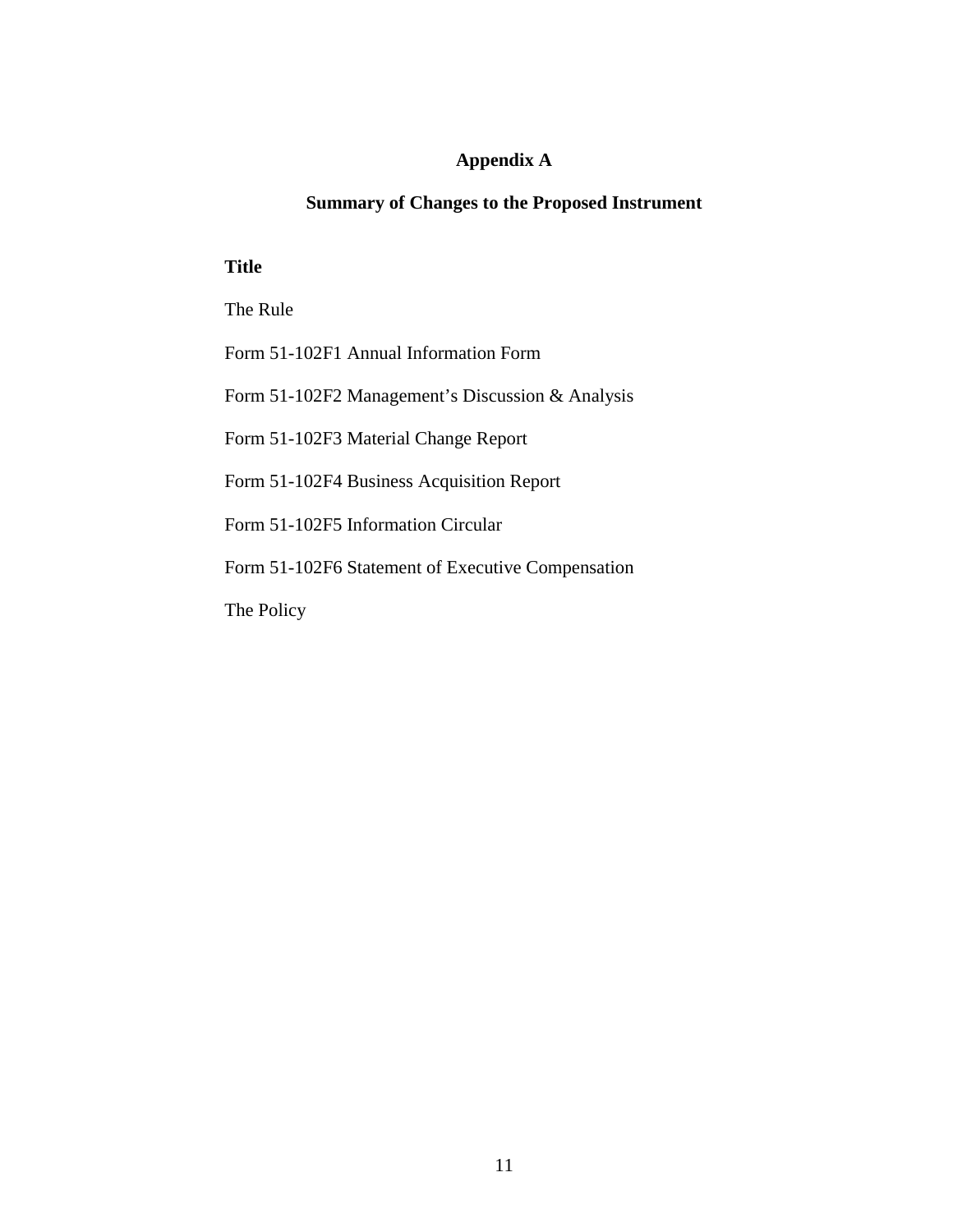# *The Rule*

# *Part 1 Definitions*

Subsection  $1.1(1)$  of the Rule has been deleted. The Policy provides that, where terms from securities legislation are used in the Rule, the meanings given to the terms in securities legislation are substantially similar to the definitions in the Rule. Where that is not the case, terms in the Rule have been changed to be distinct from the terms used in securities legislation. For example, the definition of "insider" has been replaced with "informed person".

• Subsection 1.1(2) (now section 1.1) has been revised to eliminate certain defined terms that were not used, or are no longer used, in the Instrument. For example, "aggregate market value" and "development stage issuer" have been deleted.

• In response to comments received, we have expanded the definition of *AIF* to include a Form 10-KSB filed under the 1934 Act. Although the Form 10-KSB does not require identical disclosure to our AIF, we believe its requirements are adequate as an alternative form of AIF for those issuers entitled to use the Form 10-KSB in the United States.

We have added definitions of "reverse takeover", "reverse takeover acquiree" and "reverse takeover acquirer" that are based on the definitions in the CICA Handbook. These terms are used in various places in the Rule and in the Forms.

We have expanded the definition of "interim period" and added definitions of "new financial year", "old financial year" and "transition year". These changes were required as a result of the addition of change in year-end provisions to Part 4 of the Rule.

• The 2002 Proposal distinguished issuers in different ways for different purposes, including filing deadlines, the requirement to file an AIF, calculating significance of business acquisitions, and certain exemptions from executive compensation disclosure. The Rule has been amended to define venture issuers for most purposes based on the listing of their securities. We believe that industry would benefit from having one threshold for continuous disclosure purposes that is transparent, certain, and easy to apply.

Venture issuers are defined as issuers whose securities are not listed or quoted on certain senior exchanges in Canada or the United States, and are not listed or quoted anywhere outside Canada or the United States. We defined venture issuers by where they are not listed or quoted to ensure that issuers whose securities are involuntarily quoted, such as on the pink sheets in the United States, would not be disqualified from the exemptions available to venture issuers through no action of their own. Also, the CSA are aware of two markets being formed whose issuers would be appropriately treated as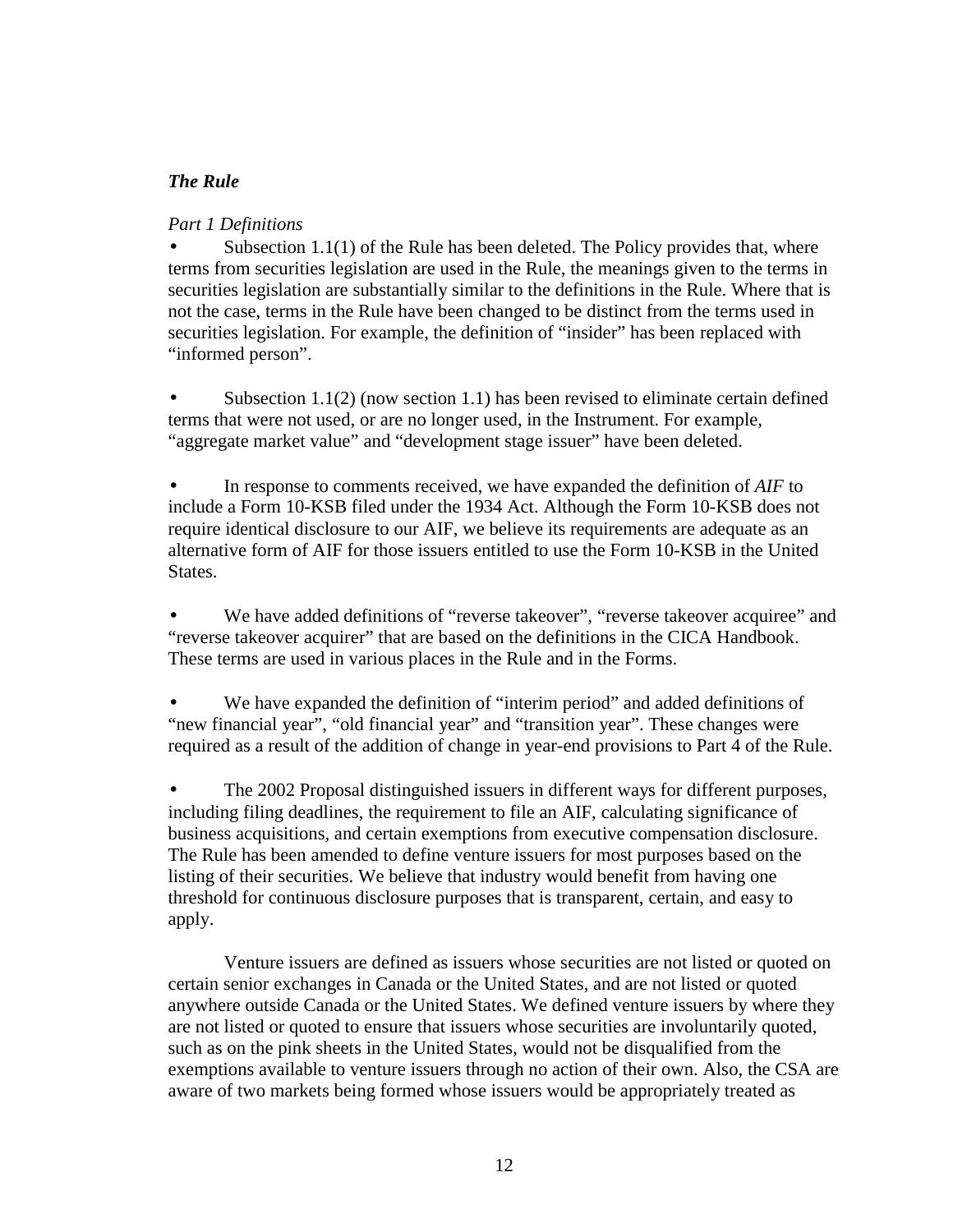venture issuers – specifically, the Bulletin Board Exchange (BBX) and the Canadian Trading and Quotation System (CNQ). The proposed definition will be flexible enough to apply to issuers traded on those markets, without the need to amend the Rule. In addition to the four purposes why issuers were distinguished in the 2002 Proposal listed above, we have added to the Rule exemptions for venture issuers from certain MD&A requirements (including critical accounting estimates) and an exemption from the new requirement to file a report disclosing the results of a vote by securityholders (as discussed below).

#### *Part 4 Financial Statements*

Part 4 has been amended to include provisions relating to changes in year-end and changes in corporate structure. Given the effect a change of year-end or a change in corporate structure has on an issuer's CD obligations, we agreed with commenters that said it would be preferable to deal with these matters in this instrument. These provisions will replace National Policy 51 *Changes in the Ending Date of a Financial Year and in Reporting Status*.

• The Rule has been amended to require issuers to disclose in their interim financial statements or their interim MD&A if their auditors have not reviewed the interim financial statements. Also, if a review was done but the auditor has expressed a qualified or adverse communication, or denied any assurance, the report must accompany the financial statements. The Rule does not mandate auditor review of interim financial statements, however, we believe that, if an issuer does not have its interim financial statements reviewed by its auditors, this should be disclosed so readers can take it into account.

• The Rule has been amended to provide that SEC issuers must restate and re-file any interim financial statements they filed during their current financial year that have been prepared in accordance with Canadian GAAP, if they change to US GAAP during the financial year. SEC issuers will be permitted under NI 52-107 to prepare their financial statements using US GAAP. However, if they switch to US GAAP in the middle of a financial year, we believe they should have to restate and re-file their previous interim financial statements so that all financial statements filed for a financial year will be based on the same GAAP.

The Rule now requires board approval of both interim and annual financial statements. Some securities regulatory authorities that did not previously have rulemaking authority to require approval have recently obtained that authority. We agreed with commenters that suggested that the distinction between review and approval was unclear, so we have replaced the concept of board review with board approval.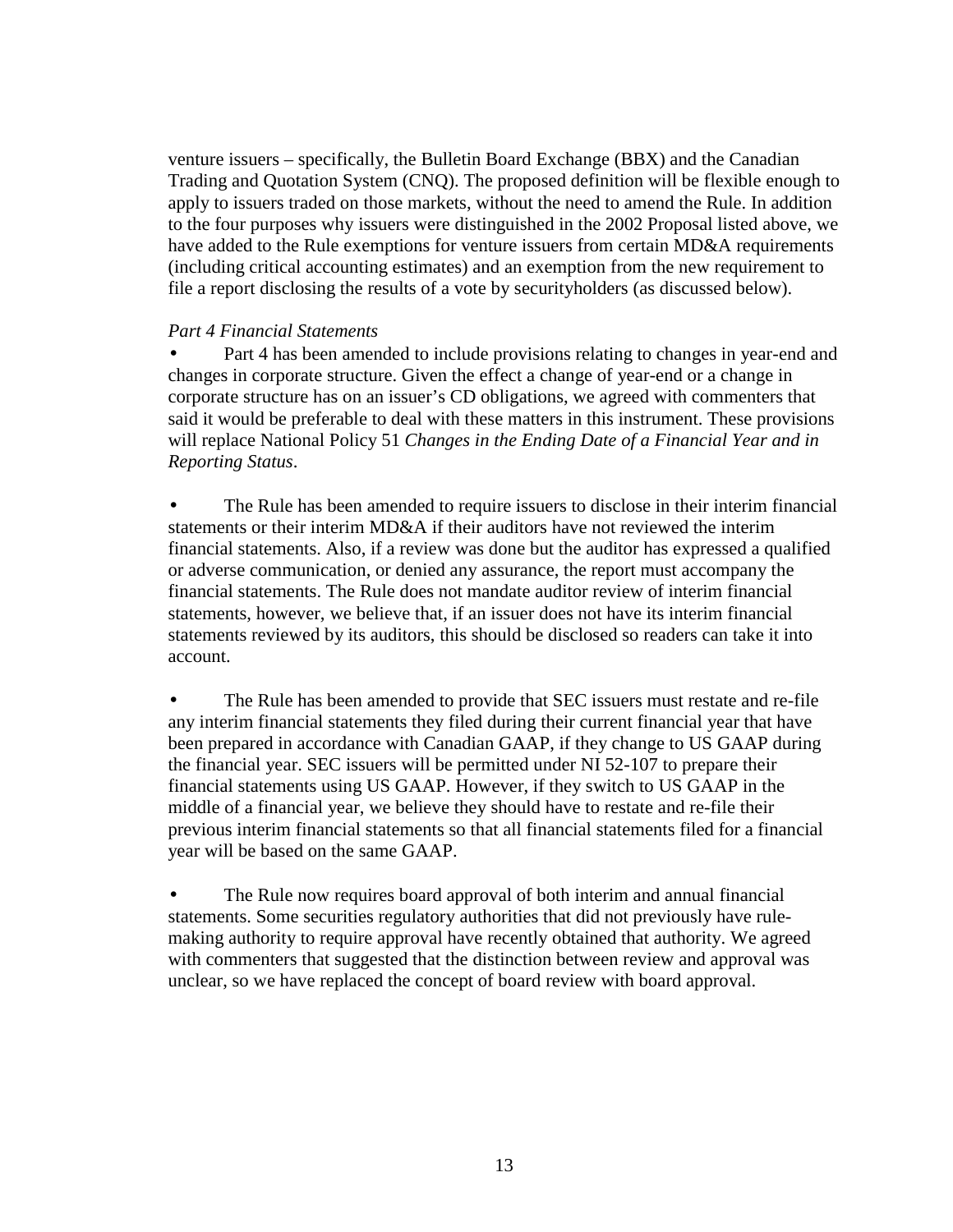We have added a requirement for the audit committee, if any, to review interim financial statements. Previously, the audit committee was only required to review the annual financial statements. We added this requirement because of the importance of the involvement of the audit committee throughout a reporting issuer's financial year, not just when the annual financial statements are filed.

• The sections of Parts 4 and 8 relating to GAAP and GAAS requirements for both reporting issuers and acquired businesses have been moved to NI 52-107. The Policy now refers issuers to the requirements in NI 52-107. We decided that, instead of duplicating acceptable accounting principles and auditing standards in the Rule, the Foreign Rule and the proposed national long form prospectus instrument, National Instrument 41-102 *General Prospectus Requirements*, which has not yet been published for comment, it would be beneficial to issuers and their advisors to set out all of the requirements for accounting principles, auditing standards and reporting currency in one national instrument.

• Section 4.9 of the 2002 Proposal which required disclosure of balance sheet line items, has been deleted, as it was determined that GAAP adequately addressed disclosure of balance sheet line items.

The requirement for issuers to disclose outstanding share data at each reporting date has been moved to MD&A. Issuers will no longer have the option of disclosing this information only in their financial statements. We believe disclosure in the MD&A will make the information more current than if it was in the financial statements.

The requirement for a development stage issuer to provide a breakdown of material components of certain of its expenses in its financial statements has been revised. Venture issuers that have not had significant revenue from operations for the past two years will have to provide this disclosure in either their financial statements or in their MD&A. We believe the detailed disclosure is relevant to investors in the venture issuer market. Without the detailed breakdown, investors may have only aggregated information in the financial statements, which tends to be less meaningful and descriptive.

The requirement to deliver financial statements only on request has been maintained. However, the way that requirement is implemented has been revised. Reporting issuers are now required to ask their registered and beneficial securityholders each year if they wish to receive a copy of the financial statements and MD&A. Issuers must use the procedures set out in National Instrument 54-101 *Communication with Beneficial Owners of Securities of a Reporting Issuer* (NI 54-101) to communicate with their beneficial securityholders. Issuers do not have to send a request form to securityholders who have already indicated under NI 54-101 that they do not wish to receive copies of the materials. This change is in response to comments received that the onus should be on the reporting issuer to determine if its securityholders want copies of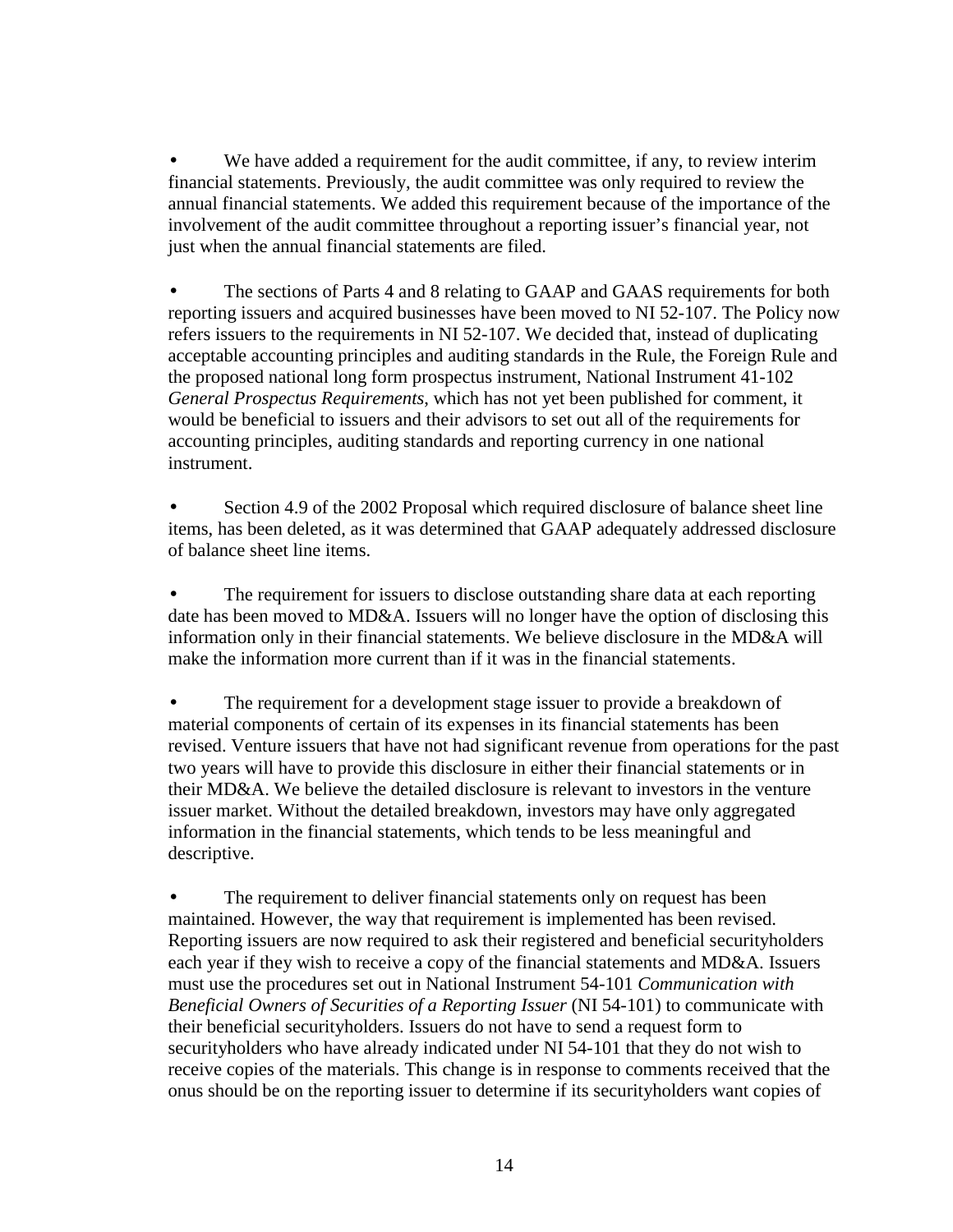the financial statements and MD&A. It was suggested that securityholders should not have to determine when and how they can request copies of the documents.

We further modified the delivery requirement to provide that, if a security holder requests either financial statements or MD&A, both must be delivered. This responds in part to comments we received that the two sets of documents be combined. We agreed that, given their close relationship, they should be filed and delivered at the same time. We do not think it is necessary to require that they be combined into a single document.

• Section 4.13 in the 2002 Proposal relating to the filing of financial statements after first becoming a reporting issuer, has been revised and is now section 4.7. The 2002 Proposal required issuers to begin filing financial statements starting with the first filing deadline that ended after the issuer became a reporting issuer. In addition, issuers were exempted from this requirement if they had already filed the required financial statements with a regulator or securities regulatory authority. Commenters pointed out this requirement could create a "gap" in a reporting issuer's continuous disclosure, if a filing deadline occurred before the issuer became reporting, but after the document was filed that made the issuer reporting. The new section 4.7 requires a reporting issuer to file financial statements for any period subsequent to the period for which financial statements were included in a document the issuer filed in connection with becoming a reporting issuer. For example, if an issuer first becomes reporting as a result of an arrangement, it must file financial statements starting with the next interim or annual period after the period covered by the most recent financial statements in the information circular that was filed in connection with the arrangement.

• Requirements in the Rule relating to a change of auditor have been modified in a few areas. The term "disagreement" was expanded to include a difference of opinion that arises during an auditor's review of a reporting issuer's interim financial statements. Also, the Rule now includes a definition of "resignation" which includes notification from an auditor of their decision to not stand for reappointment as auditor of the reporting issuer.

## *Part 5 Annual Information Form*

• Venture issuers are now exempt from having to file an AIF. The test for the exemption is no longer based on market value. As previously discussed, we have decided to apply the same venture issuer test for several purposes in the Rule for transparency and certainty, rather than using different tests for various purposes.

## *Part 6 MD&A*

The requirement to file MD&A has been revised to clarify that it is a separate requirement, not dependent on the requirement to file financial statements.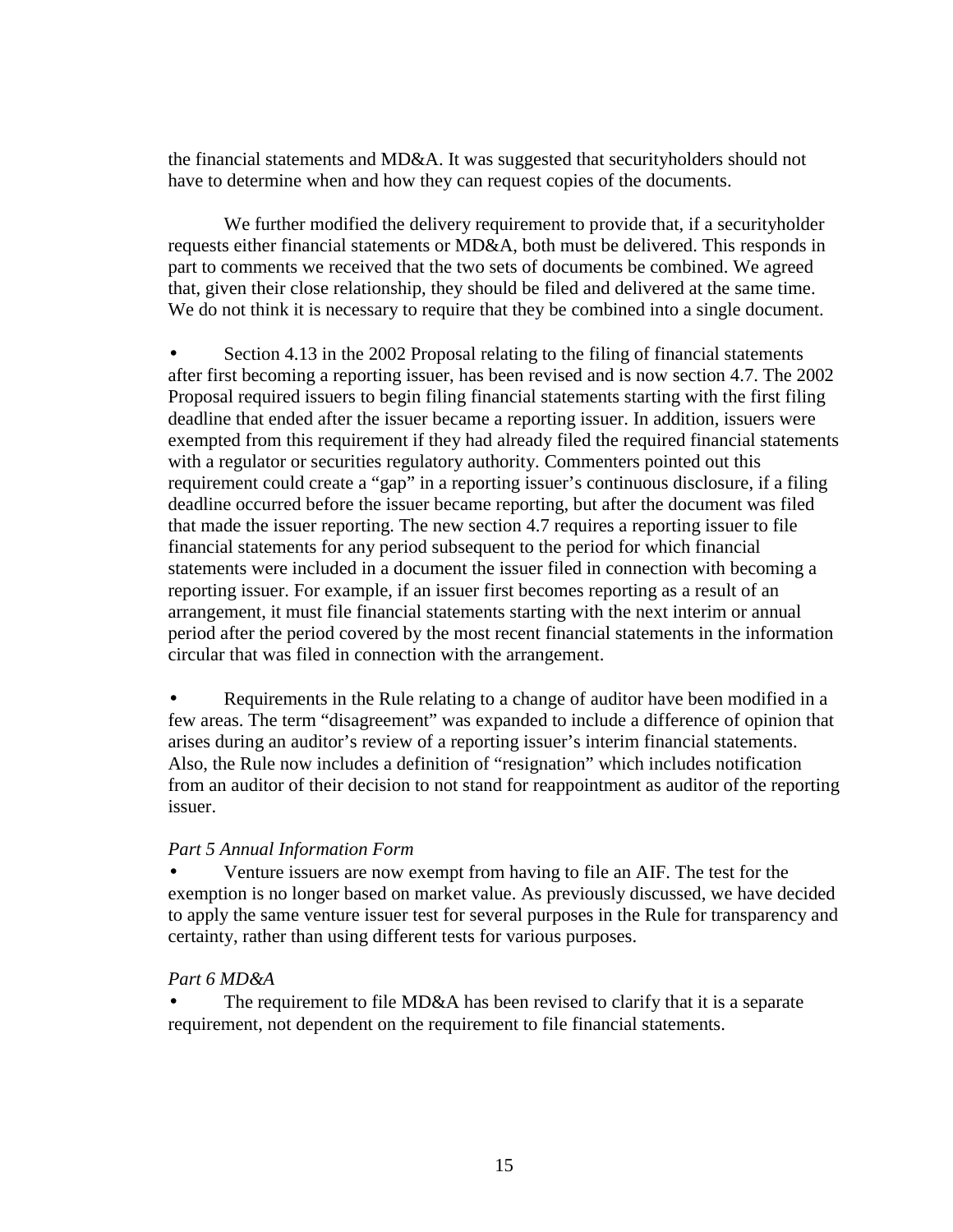As previously discussed, the requirement for certain issuers to provide a breakdown of material components of certain of their expenses has been added to this Part. This requirement now applies to venture issuers that have not had any significant revenues from operations in either of their last two financial years, and requires the additional disclosure in either their financial statements or in their MD&A. We believe this detailed disclosure is relevant to investors in the venture issuer market. For such issuers, aggregated information in the financial statements may not provide meaningful information to investors.

The requirement for issuers to disclose outstanding share data has changed from being required in the financial statements, to being required disclosure in the MD&A, whether or not such information is included in their financial statements. We believe this information is more suited to the MD&A, rather than being incorporated into the financial statements, as it will make the information more current than if it was in the financial statements only.

Also, the requirement has been clarified to provide that, if the reporting issuer cannot determine the exact number of securities issuable on the conversion of outstanding securities, the reporting issuer must provide alternative disclosure to give investors sufficient information for them to calculate an approximate diluted number.

The Rule now requires board approval of interim and annual MD&A. Some securities regulatory authorities that did not previously have rule-making authority to require approval have recently obtained that authority. We agreed with commenters that suggested that the distinction between review and approval was unclear, so we have replaced the concept of board review with board approval.

We have added a requirement for the audit committee, if any, to review MD&A. Previously, the board of directors was permitted to delegate its obligation to review the annual and interim MD&A to the audit committee. Now, the MD&A must be reviewed by the audit committee, if any, and approved by the board of directors. We added this requirement because of the importance of the involvement of the audit committee throughout a reporting issuer's financial year.

The requirement to deliver MD&A has been revised to be consistent with the requirement to deliver financial statements, as described above.

• The Rule has been amended to require issuers to disclose in their MD&A if their auditors have not reviewed the interim financial statements, if that disclosure is not included in the interim financial statements. The Rule does not mandate auditor review of interim financial statements, however, we believe that, if an issuer does not have its interim financial statements reviewed by its auditors, this fact should be disclosed so readers can take it into account.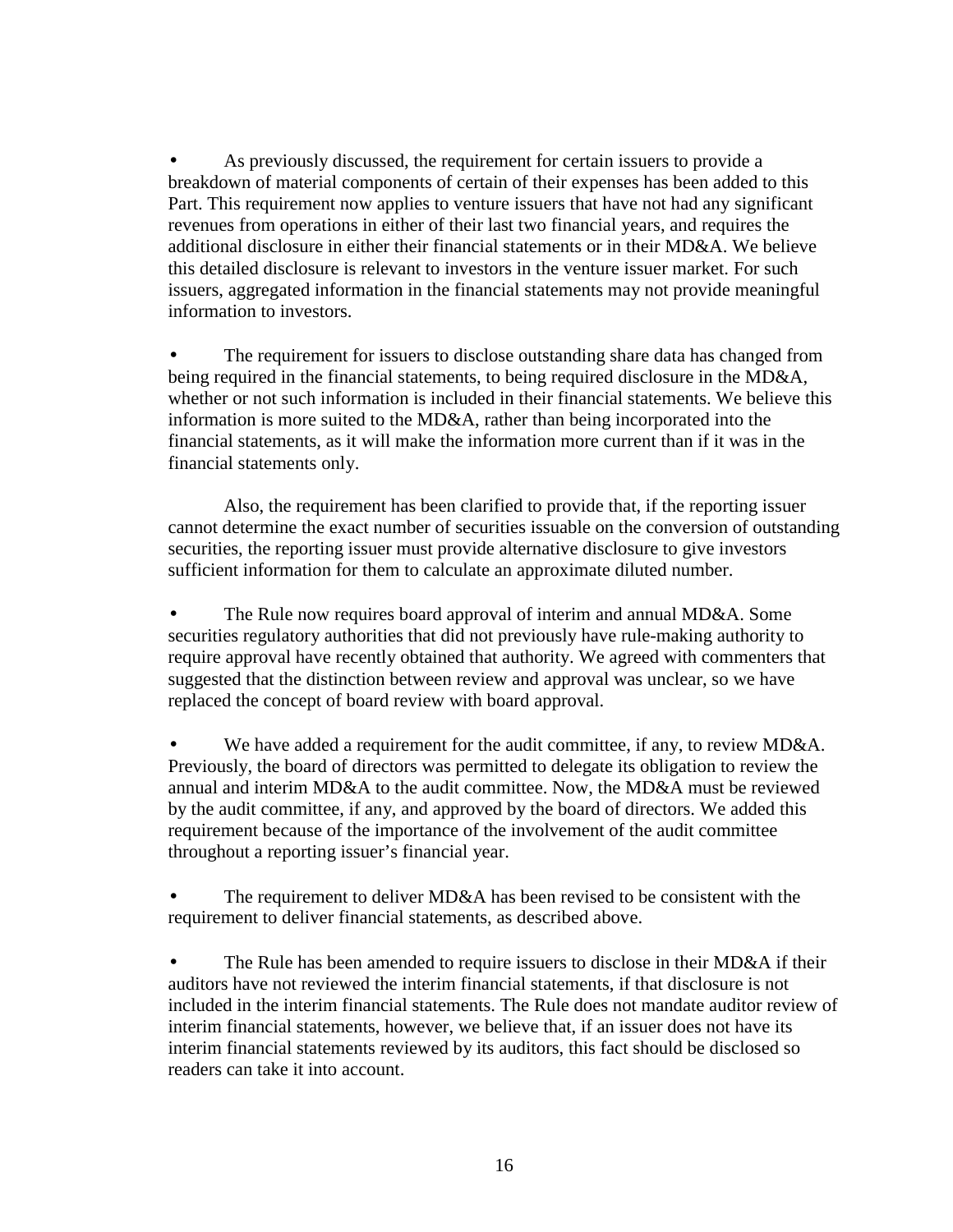# *Part 7 Material Change Reports*

• In the 2002 Proposal, an issuer was permitted to file a confidential material change report based on its opinion that disclosure would be unduly detrimental to the issuer's interest. The Rule has been amended to clarify that this opinion must be arrived at in a reasonable manner.

• A new requirement has been added for an issuer to promptly disclose a material change after a confidential material change report is filed if the issuer becomes aware of trading with knowledge of the material change.

# *Part 8 Business Acquisition Report*

Part 8 has been revised to remove the requirement to disclose significant dispositions. The disclosure requirements now apply only to significant acquisitions, as GAAP ensures adequate disclosure of dispositions will be included in the financial statements.

- An exemption from the BAR requirement has been added if:
	- an information circular concerning the acquisition has been filed;
	- the information circular contains the information required under section 14.2 of Form 51-102F5;
	- the date of the acquisition is within 9 months of the date of the information circular; and
	- there has been no material change in the terms of the significant acquisition as disclosed in the circular.

We agreed with commenters that, where the BAR information has already been provided in an information circular, the BAR is redundant.

Part 8 has been revised to permit issuers to recalculate the significance tests based on more recent financial statements than their annual financial statements. This change acknowledges that issuers may outgrow the initial significance of an acquisition.

• Part 8 has been revised to require issuers to test "step-by-step" acquisitions on an aggregated basis for increments acquired since an issuer's most recent annual financial statements. This will prevent the unintended effect of issuers not being required to file a BAR where their acquisition takes place in a number of separate stages. An exemption has been added from this requirement, if the acquired business has been consolidated in the issuer's most recent annual financial statements that have been filed.

• The requirement to include audited financial statements of an acquired business or businesses in the BAR has been streamlined. Venture issuers must test the significance of an acquisition at the 40% significance level only, and must file one year of audited annual financial statements. Issuers that are not venture issuers must test significance at the 20% and the 40% levels. If the 40% threshold is exceeded, two years of audited annual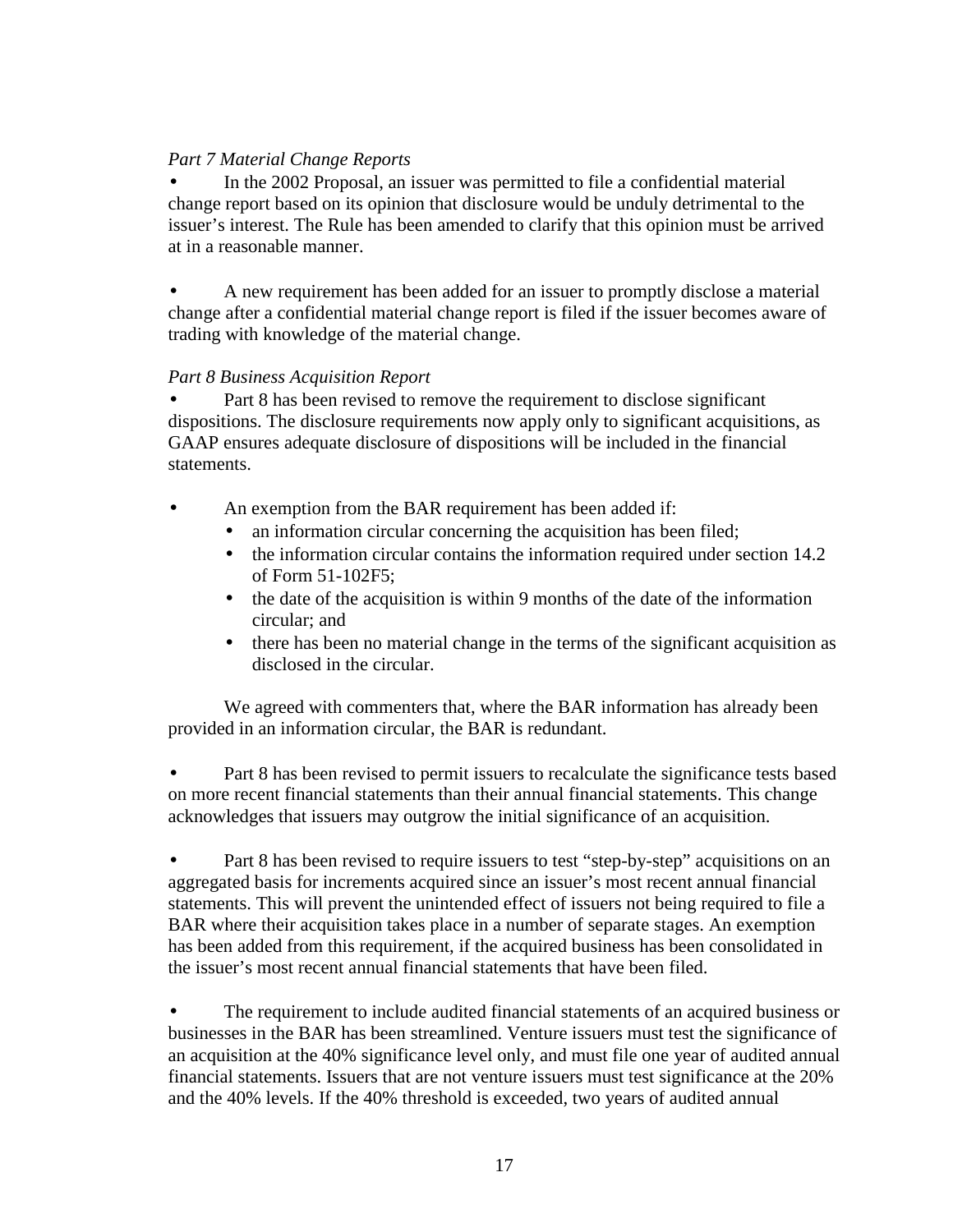financial statements must be filed. If the 40% threshold is not met, but the 20% threshold is, the issuer must provide one year of audited annual financial statements. These changes were made in response to comments received that the proposed 20%, 40% and 50% thresholds were too complicated, and the financial statement filing requirement too onerous. The new 20% and 40% thresholds are more streamlined, and the removal of the third year of audited financial statements makes the requirement less onerous for issuers.

• As previously discussed under Part 4 Financial Statements, the portions of Part 8 relating to GAAP and GAAS requirements and reporting currency for acquired businesses have been deleted. NI 52-107 applies to all financial statements under the Rule, including financial statements of an acquired business.

## *Part 9 Proxy Solicitation and Information Circulars*

We clarified that the proxy solicitation requirements apply to solicitations of registered holders of voting securities. National Instrument 54-101 *Communication with Beneficial Owners of Securities of a Reporting Issuer* applies to the requirements to send forms of proxy and information circulars to beneficial owners.

# *Part 11 Additional Filing Requirements*

The requirement in section 11.1 for an issuer to file a copy of any document that it sends to its securityholders has been restricted so that it only applies to documents sent to more than 50% of the holders of a class of securities held by more than 50 securityholders.

• Part 11 has been amended to require issuers to file a notice if the issuer becomes a venture issuer, or ceases to be a venture issuer. This will give notice of which filing obligations the reporting issuer must comply with.

• A requirement has been added to Part 11 that issuers that are not venture issuers file a report that discloses the results of a vote held at a meeting of securityholders. This addition was made in response to a comment that issuers should be required to promptly disclose voting results following a meeting. We agreed that this is important disclosure.

• Reporting issuers are now required under Part 11 to file copies of any news releases regarding their results of operations or financial condition. We believe that, if an issuer releases financial information in a news release, that information should form part of the issuer's CD record on SEDAR.

# *Part 12 Filing of Material Documents*

This requirement has been revised so it only applies to securities where the class of security is held by more than 50 securityholders. This is to prevent issuers from having to file documents that relate to isolated securityholders, such as when a bank holds a security in connection with a business loan, where the bank is the only holder of that class of security. See *Request for Comments*.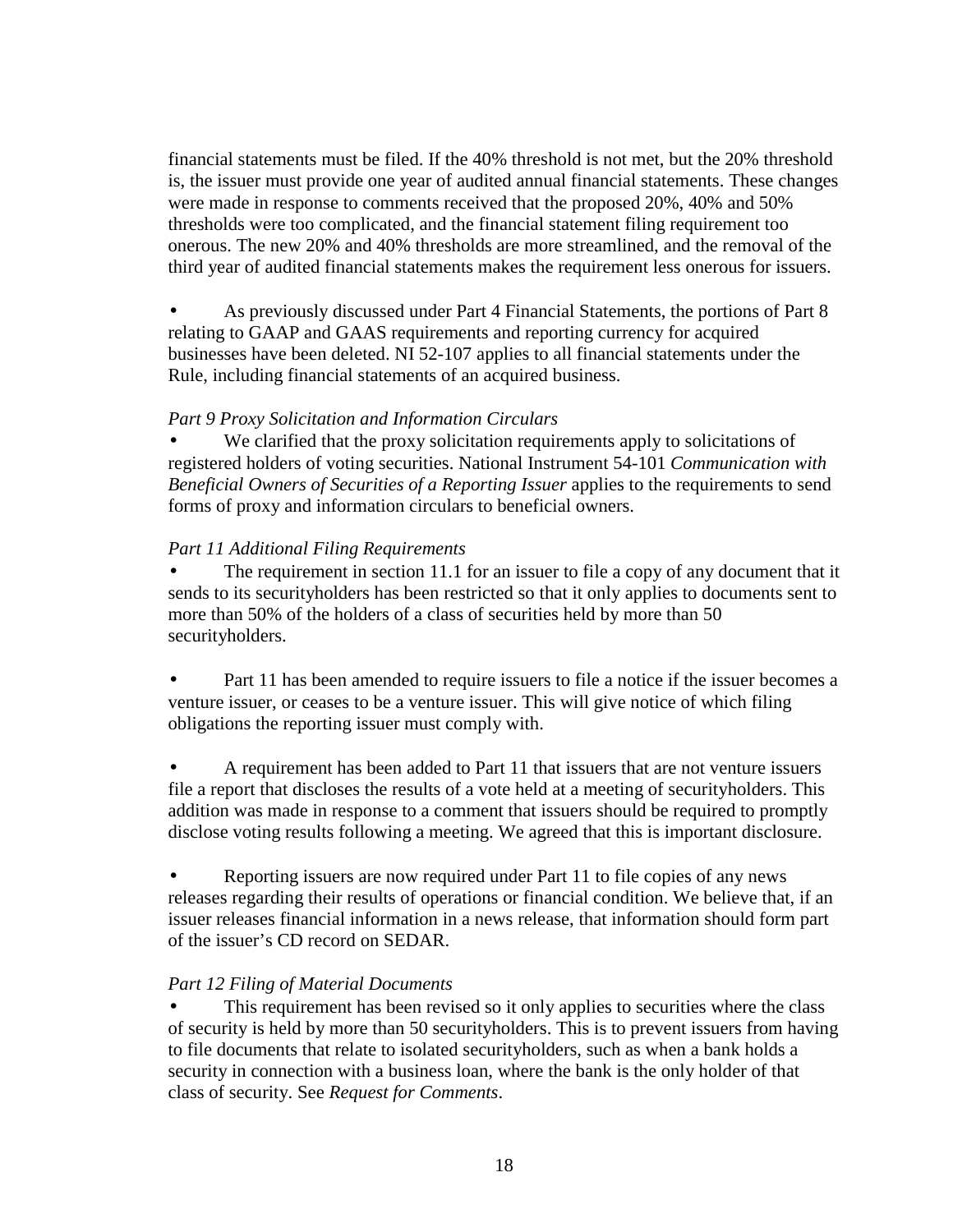• The documents that are required to be filed have been more clearly specified and include: articles of incorporation, by-laws, shareholder agreements, shareholder rights plans and contracts that materially affect the rights of securityholders.

#### *Part 13 Exemptions*

• Part 13 has been amended to add exemptions from the CD requirements for exchangeable share issuers. This exemption extends to relief from insider reporting requirements for insiders of the exchangeable share issuers, who are not also insiders of the parent company. We agreed with commenters who suggested it is usually the CD record of the parent company, not the exchangeable share issuer, that is relevant for the holders of exchangeable securities. Exchangeable share issuers will be exempted from the CD requirements provided they instead file and deliver copies of their parent's disclosure documents.

#### *Part 14 Effective Date and Transition*

The transition provisions and effective date reflect that the Rule will not be in force until 2004.

#### *Form 51-102F1 Annual Information Form*

The AIF was revised to add certain disclosure obligations that are currently in the prospectus form. In particular, the AIF now requires disclosure of the follow matters:

- the addresses of the issuer's head and registered office
- the stage of development of principal products or services
- a description of production and services; leases or mortgages; specialized skill and knowledge; and economic dependence
- financial data from the financial statements in total and on a per-share and diluted per-share basis
- the capital structure and material attributes of each class of authorized security, including any constraints on the ownership of securities
- ratings from any ratings organizations
- trading price and volume of securities
- prior sales of securities during the most recently completed financial year
- escrowed securities
- promoters and the nature and amount of value received by the promoter from the issuer
- legal proceedings
- interest of management and others in material transactions
- transfer agents and registrars
- material contracts not made in the ordinary course of business
- experts responsible for opinions in the AIF and their interests in the issuer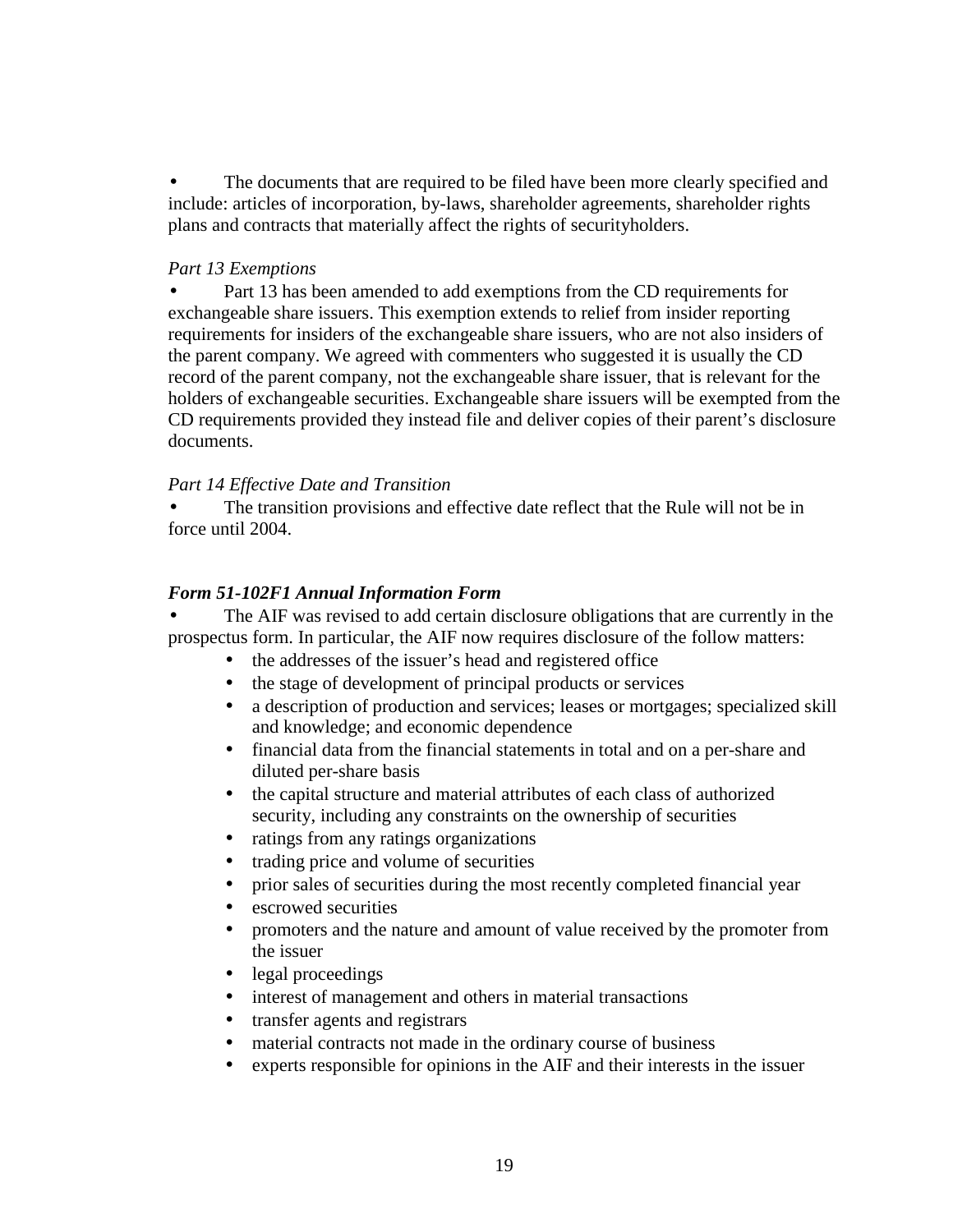We believe these additions are important disclosure that should be available to investors on a regular annual basis, not just to new investors when an issuer is doing a public offering. This change also reflects the possibility that a future integrated disclosure system may require that the AIF be a comprehensive disclosure document.

The date of the AIF has been clarified, and a requirement added for the AIF to be filed within 10 days of the date. This will ensure that, when filed, the AIF is an accurate and up-to-date reflection of the issuer's business. Without this requirement, there was a risk that the AIF may not reflect changes that occur in the issuer's business between the date of the AIF and its filing. This could have led to the AIF being misleading by the time it was filed.

• References to disclosure of significant dispositions has been deleted, to be consistent with the changes to the Rule discussed previously under Part 8 of the Rule.

The AIF form now includes a requirement to describe any contract that the reporting issuer's business is substantially dependent on. These agreements may not be "out of the ordinary course of business", and so may not be contracts disclosed under the "Material Contracts" section. However, these contracts are often vital to the issuer's operations, and are relevant information for investors to have.

• Reporting issuers will now be required to disclose their social and environmental policies when they describe their business.

The disclosure of risk factors has been clarified to give examples of the types of risks that should be disclosed. This responds to comments we received that suggested further guidance in this regard should be provided.

• Disclosure of directors' and executive officers' bankruptcies, penalties and sanctions has been expanded to require disclosure if the person was a director or executive officer of a issuer:

- within a year of the issuer becoming bankrupt, and
- when the event occurred that led to a penalty or sanction being imposed against the issuer.

The CSA have found that directors and executive officers often resign prior to a bankruptcy, or a penalty or sanction being imposed, to avoid this disclosure. If that person was involved in managing the company while the company was heading toward bankruptcy, or when the event occurred that led to a penalty or sanction being imposed, this is relevant information for an investor. The director or executive officer should not be able to avoid having his or her involvement disclosed by a timely resignation.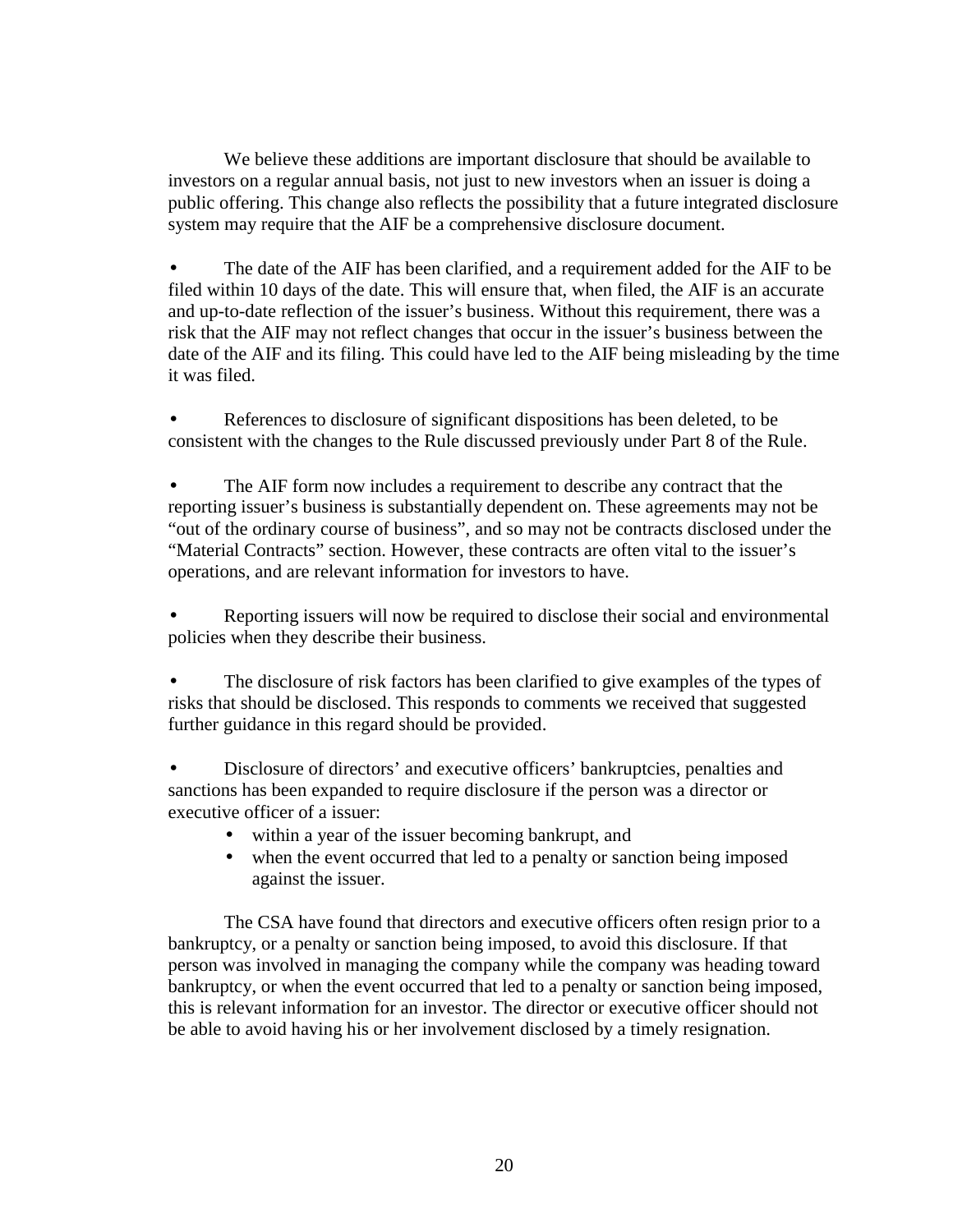The requirement for issuers to disclose how security holders may request copies of the financial statements and MD&A has been removed. This requirement is no longer necessary, as issuers will be required to send the request form discussed above to their securityholders.

# *Form 51-102F2 Management's Discussion & Analysis*

The MD&A Form has been amended to reflect changes to Part 6 of the Rule, including disclosure for venture issuers that have not had significant revenue from operations.

The MD&A has been revised to incorporate certain aspects of the CICA's Canadian Performance Reporting Board report entitled "Management's Discussion and Analysis: Guidance on Preparation and Disclosure", as recommended by some of the commenters. For example, the general instruction to the MD&A now explains that the MD&A should describe the issuer "through the eyes of management", and that part of the purpose of the MD&A is to give investors an opportunity to assess trends in the issuer's business operations.

An instruction has been added directing issuers to prepare the MD&A using plain language principles. To be useful to investors, MD&A must be understandable. One of the best ways to make the MD&A understandable is for it to be in plain language.

• The MD&A is now required to be dated, so that readers will know when the disclosure in the MD&A was prepared. The MD&A must also be current such that it will not be misleading when filed.

The MD&A has been revised to provide additional guidance for resource issuers when they are discussing the results of their operations.

The discussion of off-balance sheet transactions has been revised to clarify what information is required, by separating it out of the discussion of capital resources, and placing it in its own section in the MD&A.

The requirements relating to transactions with related parties have been simplified. Disclosure that would only duplicate GAAP, without supplementing or enhancing the disclosure in the financial statements, has been removed.

• The MD&A has been expanded to require more detailed disclosure of critical accounting estimates. The topic of accounting estimates was previously referred to in the MD&A under the heading "Critical Accounting Policies". The requirement is not applicable to venture issuers. These changes are consistent with requirements in the United States.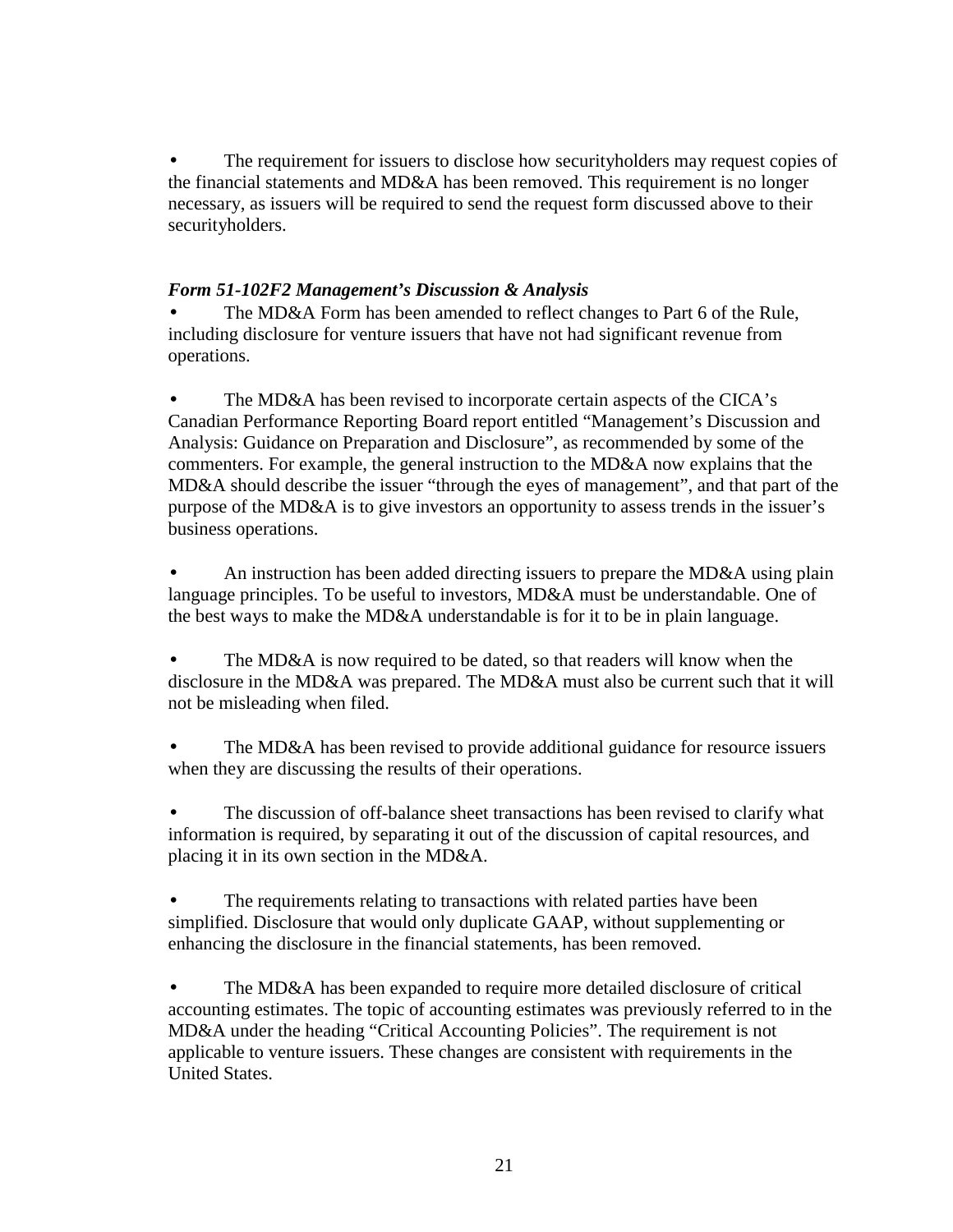• Venture issuers have been exempted in the MD&A from the requirement to provide information on contractual obligations. This recognizes the disproportionate burden of providing this information for venture issuers, and is consistent with the disclosure requirement in the United States, where small businesses are also exempted.

The requirement to discuss changes in accounting policies has been revised to require issuers to also discuss the initial adoption of accounting policies during the year.

# *Form 51-102F3 Material Change Report*

No significant changes were made to the Material Change Report.

# *Form 51-102F4 Business Acquisition Report*

• Section 2.2 has been amended to clarify what the date of acquisition is for accounting purposes. This will make the Form more understandable for non-accountant readers.

Section 2.4, which required disclosure of "material obligations" has been deleted. We agreed with commenters that felt it was unclear when this section could apply, and that it did not add any meaningful disclosure to the BAR.

• Item 3 has been clarified to require information other than financial statements, as required in Part 8 of the Rule, to be included in the BAR. Oil and gas issuers are required in Part 8 to provide operating statements rather than financial statements.

# *Form 51-102F5 Information Circular*

The Form has been amended to permit incorporation by reference of previously filed documents. This will prevent the circular from becoming unnecessarily cumbersome due to the volume, and reduce duplicative reporting for issuers.

• Issuers must disclose the bankruptcies of proposed directors, and any penalties, sanctions, or bankruptcies of companies that the proposed directors were directors or executive officers of. We believe this is relevant information for securityholders to have when they are deciding how to vote on the election of directors.

• Disclosure is now required in table format of aggregate indebtedness to the issuer of directors and executive officers. This supplements the disclosure of indebtedness under securities purchase programs and other programs. Item 10 *Indebtedness of Directors and Executive Officers* in the Form has been revised to clarify what is required to be disclosed. The content of Item 10 has not been substantively revised. The amendments are intended to make the Form more understandable for reporting issuers, and the required information more reader-friendly for securityholders.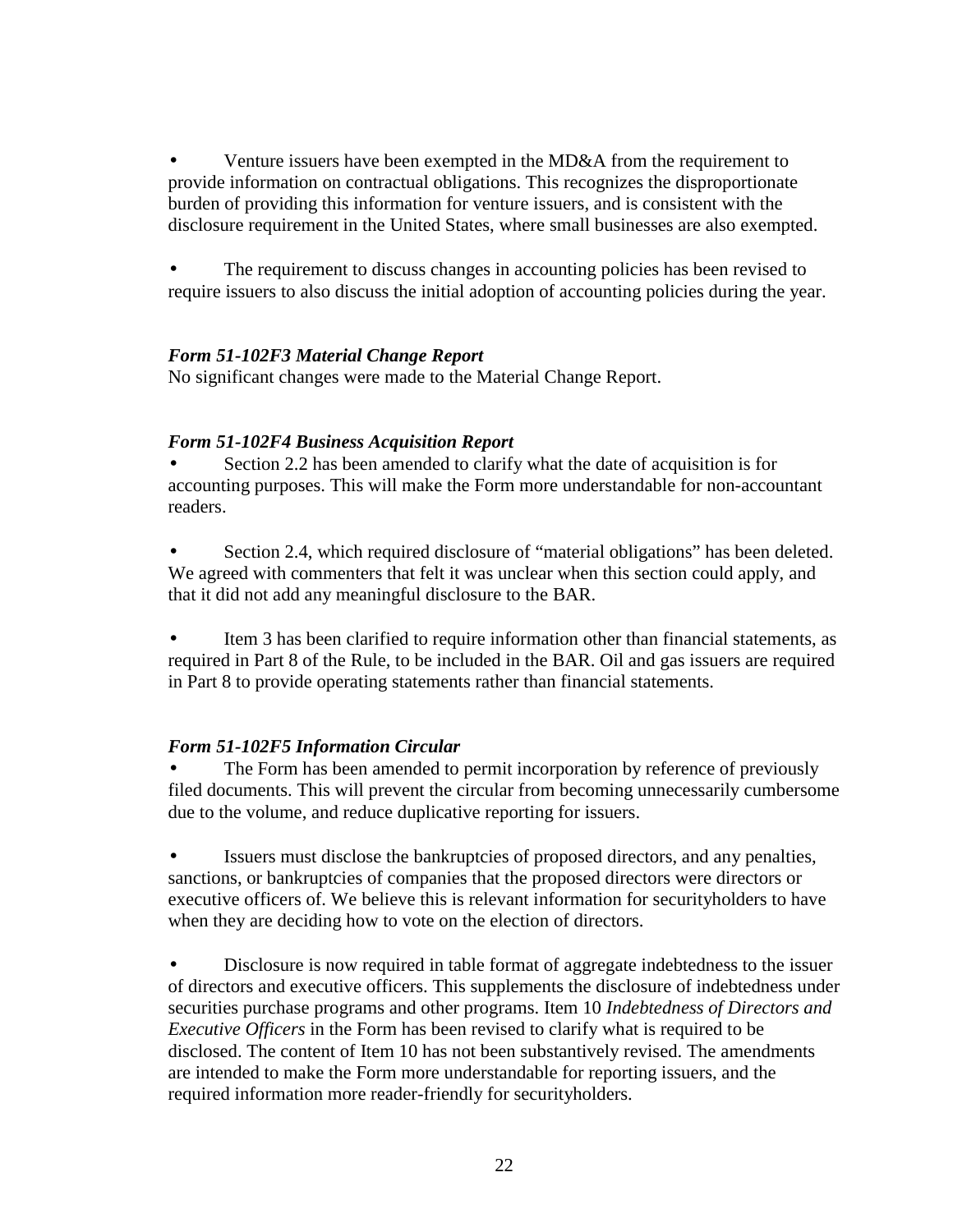In the section relating to disclosure of restructuring transactions that involve issuing or exchanging securities, the requirement to include prospectus form disclosure has been amended to:

- delete the qualifier that disclosure be provided "in sufficient detail to enable reasonable securityholders to form a reasoned judgment" - the standard is simply prospectus-form disclosure;
- expand the requirement to include prospectus level disclosure to significant acquisitions where securities are being issued and an information circular delivered;
- to exempt Capital Pool Companies (CPCs) from the requirement to include prospectus level disclosure where they comply with the policies and forms of the TSX Venture Exchange (TSXV).

These changes were largely made in response to comments received. In particular, we agreed with commenters that said that the qualifier in the prospectus-level disclosure made the required level of disclosure unclear. We also agreed that CPCs that comply with the policies and forms of the TSXV should not also have to comply with item 14.2 of the Form. This reflects the active role of the TSXV in establishing disclosure standards for Qualifying Transactions.

The requirement for issuers to disclose how security holders may request copies of the financial statements and MD&A has been removed. This requirement is no longer necessary, as issuers will be required to send the request form discussed above to their securityholders.

# *Form 51-102F6 Executive Compensation Form*

References in the Executive Compensation Form to "restricted shares" have been changed to "restricted stock". This avoids confusion with the term defined in the Rule, and parallels the terminology used for similar purposes by the SEC. "Restricted stock" is defined in section 3870 of the Handbook as shares that are subject to restrictions on resale. This would apply to shares that are subject to escrow or other similar resale restrictions.

We now use plain language in the Executive Compensation Form.

# *The Policy*

The Policy has been amended to reflect the changes to the Rule described above. In particular:

• the portions of the Policy that dealt with GAAP and GAAS requirements have been deleted, as they are now contained in the companion policy to NI 52-107 - instead, the Policy now directs reporting issuers to NI 52-107;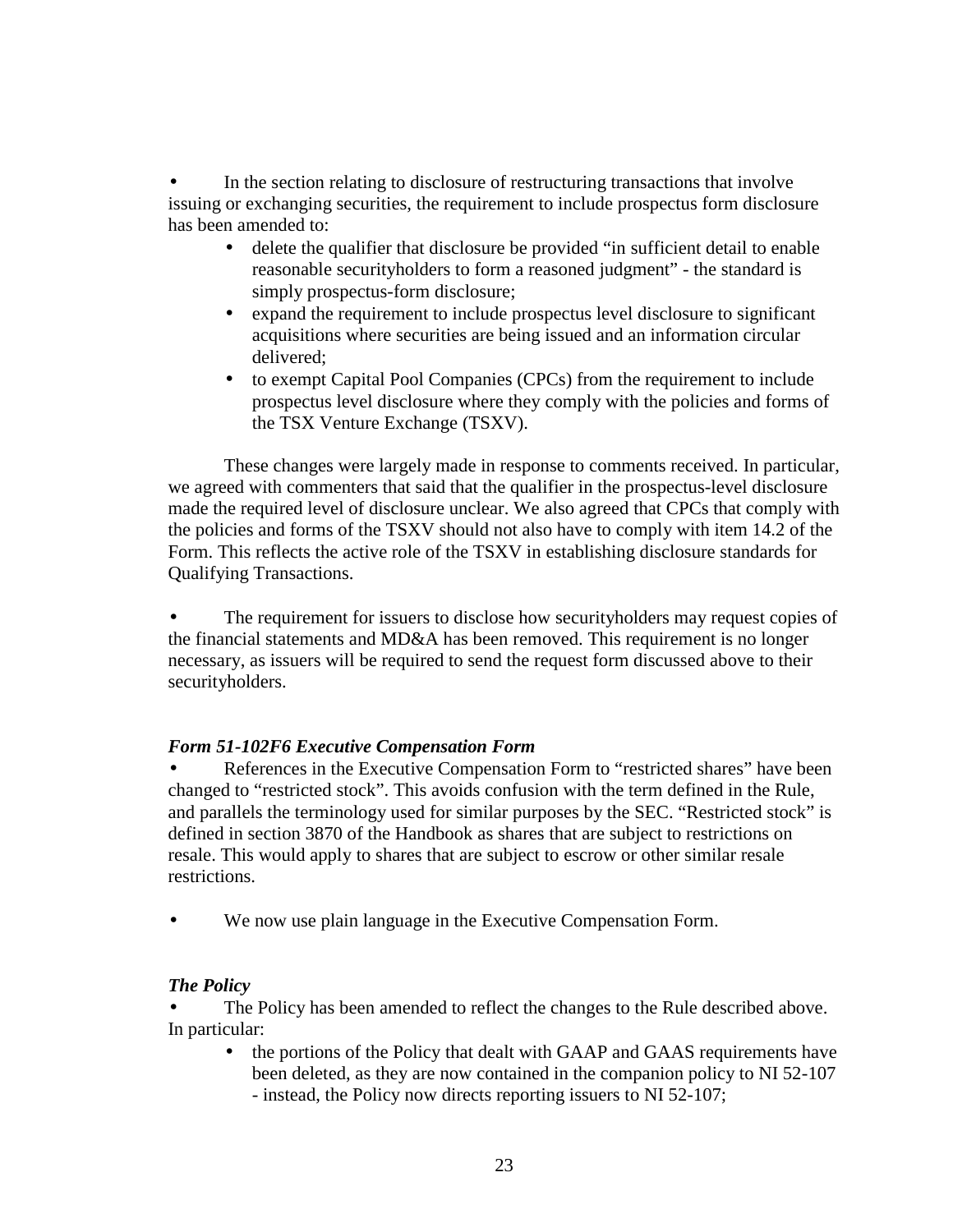- guidance has been added relating to the definitions of "reverse takeover" and "disagreement" in the Rule;
- the discussion of auditor review of interim financial statements now includes a discussion of the requirement to disclose if a review has not been done;
- guidance has been added, including an appendix, to assist issuers in applying the change in year-end provisions in the Rule;
- guidance has been added for venture issuers without significant revenue on how to comply with the requirement to provide a breakdown of expenses; and
- issuers are instructed where to send a notice of a restructuring transaction.
- The Policy clarifies that the Rule does not apply to investment funds.

The Policy now contains a discussion that the outstanding share data required in the MD&A must be disclosed as of the latest practicable date. The Policy states that the latest practicable date should be current, as close as possible to the date of filing of the MD&A. This ensures that the information in the MD&A is as current as possible, but gives the issuer sufficient time to finalize the MD&A, have it approved by the board of directors, and print it, without having to continuously update the outstanding share data.

The Policy has been revised to provide further guidance on how to apply the significance tests, including the optional significance tests, for business acquisitions in the Rule. The Policy also now includes information on how to apply the significance test in the case of step-by-step acquisitions.

• Reporting issuers that intend to publish earnings measures other than those prescribed by GAAP are now referred to CSA Staff Notice 52-303.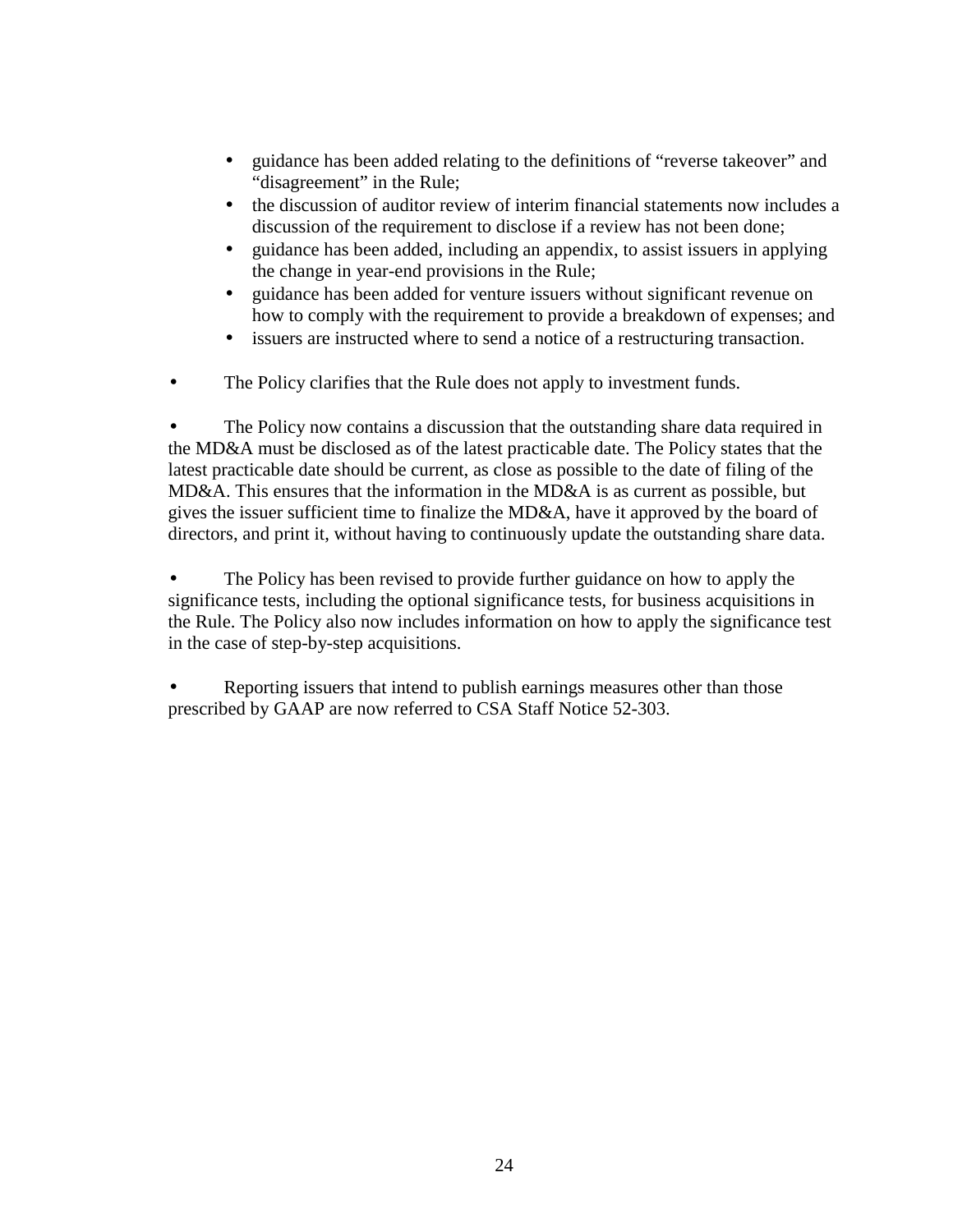# **Appendix B**

# **Summary of Comments and CSA Responses**

# **Table of Contents**

| Part     | <b>Title</b>                                                                                                                                                                                                                                                                                                                                                                                                                                                                                                                                                                                       |
|----------|----------------------------------------------------------------------------------------------------------------------------------------------------------------------------------------------------------------------------------------------------------------------------------------------------------------------------------------------------------------------------------------------------------------------------------------------------------------------------------------------------------------------------------------------------------------------------------------------------|
| Part I   | <b>Background</b>                                                                                                                                                                                                                                                                                                                                                                                                                                                                                                                                                                                  |
| Part II  | <b>National Instrument 51-102 Continuous Disclosure Obligations</b>                                                                                                                                                                                                                                                                                                                                                                                                                                                                                                                                |
|          | <b>Comments in Response to Questions In Original Notice</b>                                                                                                                                                                                                                                                                                                                                                                                                                                                                                                                                        |
|          | Criteria for determining financial statement filing deadlines<br>1.<br>Elimination of requirement to deliver financial statements<br>2.<br>3.<br><b>SEC</b> developments<br>Combination of financial statement and MD&A filings<br>4.<br>5.<br>Disclosure of restructuring transactions in information circulars<br>6.<br>Significant acquisitions disclosure<br>7.<br>Requirement to file material documents<br>Criteria for identifying small issuers<br>8.<br>Approach to regulation of small issuers<br>9.<br>Cost benefit analysis<br>10.<br>11.<br>Credit supporters and exchangeable shares |
| Part III | Other comments on NI 51-102                                                                                                                                                                                                                                                                                                                                                                                                                                                                                                                                                                        |
|          | General comments<br>Part $1$ – Definitions<br>Part 4 – Financial statements<br>Part $5 - AIFs$ and Form $51-102F1$<br>Part $6 - M D&A$ and Form $51-102F2$<br>Part 7 – Material change reporting<br>Part 8 – Business acquisition report and Form 51-102F4<br>Part 9 – Proxy solicitation and information circulars<br>Part 10 – Restricted share disclosure requirements                                                                                                                                                                                                                          |
| Part IV  | <b>Companion Policy 51-102CP Continuous Disclosure Obligations</b>                                                                                                                                                                                                                                                                                                                                                                                                                                                                                                                                 |

Part 3 – Financial statements

# **Schedule 1 List of commenters**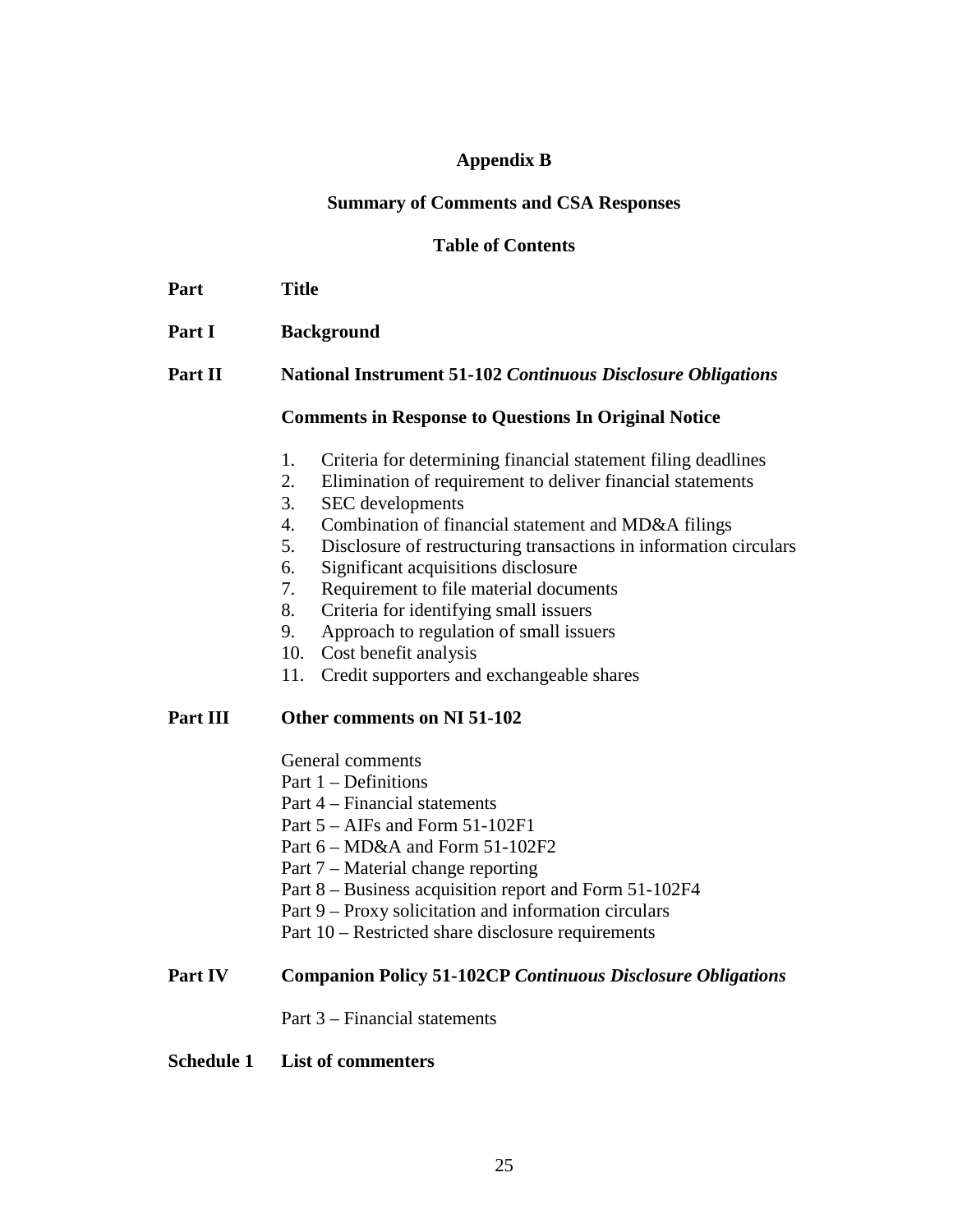#### **Summary of Comments and CSA Responses**

#### **Part I Background**

On June 21, 2002 the CSA published for comment National Instrument 51-102 *Continuous Disclosure Obligations* (NI 51-102 or the Rule) and National Instrument 71- 102 *Continuous Disclosure and Other Exemptions Relating to Foreign Issuers* (NI 71- 102). The comment period expired on September 19, 2002. The CSA received submissions from the 34 commenters identified in Schedule 1.

The CSA have considered the comments received and thank all commenters for providing their comments.

The questions contained in the CSA Notice to NI 51-102 (the original Notice) and the comments received in response to them are summarized below. The item numbers below correspond to the question numbers in the original Notice. Below the comments that respond to specific questions in the original Notice, we have summarized numerous other comments on proposed NI 51-102.

The section references in this summary are to the sections in NI 51-102 as originally published. The section numbers in square parentheses are the corresponding section references in the current draft of NI 51-102.

The comments and responses relating to NI 71-102 are set out as an appendix to the Notice and Request for Comment on NI 71-102. The comments and responses relating to matters now included in proposed National Instrument 52-107 *Acceptable Accounting Principles, Auditing Standards and Reporting Currency* (NI 52-107) are set out as an appendix to the Notice and Request for Comment on NI 52-107.

## **Part II National Instrument 51-102** *Continuous Disclosure Obligations*

#### **Comments in response to questions in original Notice**

#### **1. Criteria for determining financial statement filing deadlines**

*Question: The Rule uses TSE non-exempt company criteria to identify issuers subject to shortened filing deadlines for annual and interim financial statements and MD&A. Those criteria include having net tangible assets of at least \$7.5 million, or in the case of oil and gas companies, proved developed reserves of at least \$7.5 million. These criteria mean that the more stringent 90 and 45 day filing deadlines will apply to Canada's most senior issuers, many of which are currently subject to the same filing deadlines in the United States. They are different from the market value threshold that is proposed to trigger the AIF filing requirement in the Rule, in recognition of the fact that an issuer's market value is not always an appropriate way to assess its ability to prepare financial disclosure within shorter times.*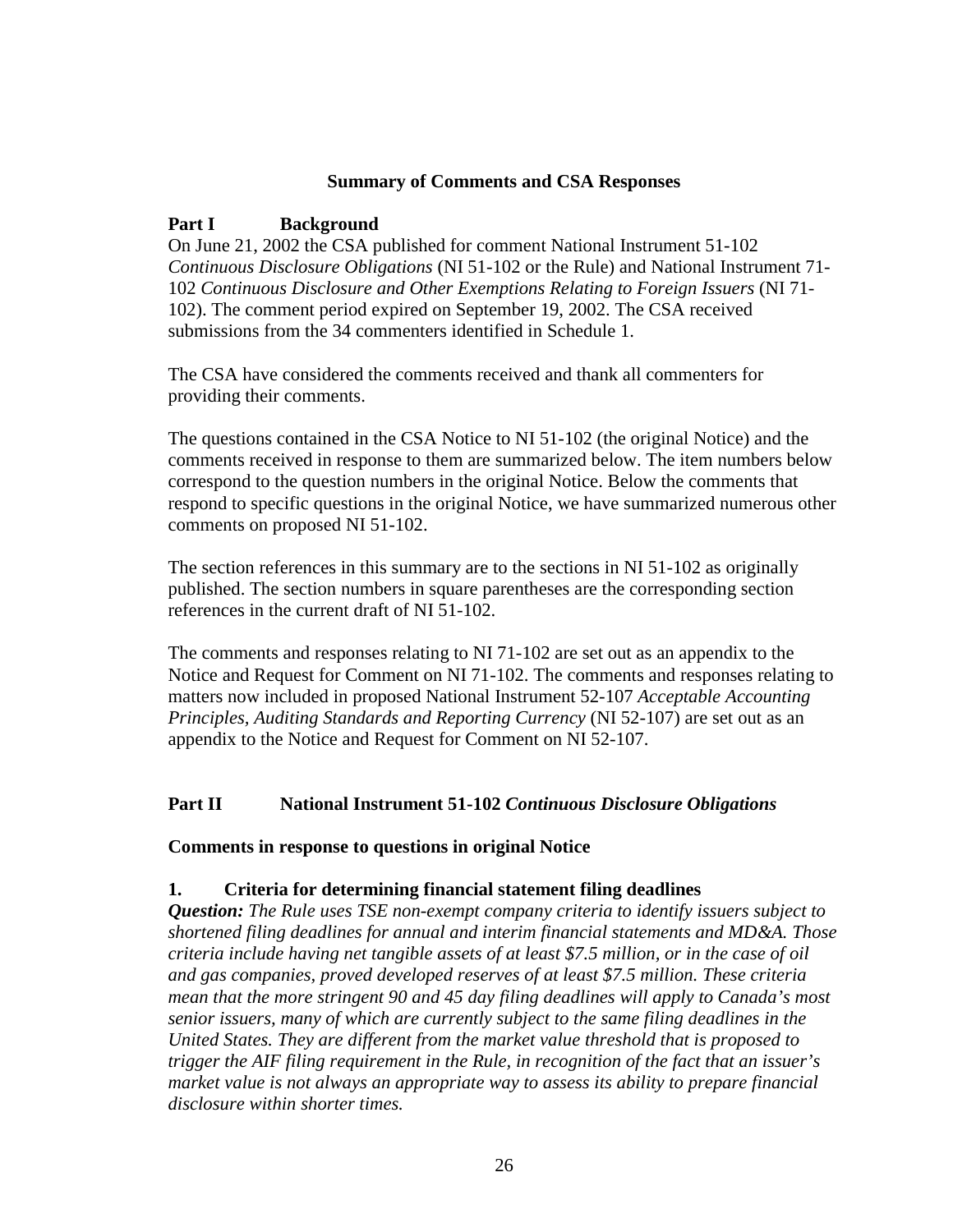# *(a) Is it appropriate to use TSE non-exempt company criteria to determine deadlines for filing financial statements? If not, why not, and what other criteria should we consider?*

One commenter agreed that the CSA should use criteria that are already in common use and that are administered closely by a regulatory body, such as the TSX non-exempt company criteria, TSX initial listing criteria or other widely recognized criteria. However, the commenter considered that only issuers that are actually classified by TSX as non-exempt, not those that merely satisfy the criteria, should be subject to the shortened deadlines.

Seven commenters felt that the criteria are not appropriate for the following reasons:

- The TSX assigns "exempt"/"non-exempt" status at the time of listing and does not review the status annually so an issuer retains that status unless it is suspended and delisted.
- Over 320 exempt issuers have market capitalizations below \$75 million, which could suggest they don't have the necessary resources to meet the compressed deadlines.
- It is not clear how non-TSX listed issuers would apply the test.
- It would be impossible for non-TSX listed issuers to determine whether they are "non-exempt", since the TSX exercises some discretion in deciding whether or not to award the designation.
- The Rule would be simpler and easier to use if there were no cross-references to other legislation, rules or policies.
- Many issuers that are TSE-exempt would not generally be regarded as senior issuers and may encounter difficulties in meeting the earlier deadlines.
- It is more appropriate to use a market value test. Six of the commenters suggested using the \$75 million market value test from National Instrument 44-101 *Short Form Prospectus Distributions* (NI 44-101).

*Response: The CSA agree with using criteria that are already in common use and that the "non-exempt" company criteria is not the most appropriate. The Rule has been amended to determine deadlines for filing financial statements, and for other purposes discussed in the Notice and Request for Comment this appendix is appended to (the current Notice), based on whether or not the issuer is a "venture issuer". The Rule defines a venture issuer as an issuer that is not listed on the Toronto Stock Exchange (TSX), the New York Stock Exchange, the American Stock Exchange, the Pacific Exchange, the NASDAQ National Market, the NASDAQ SmallCap Market, or a stock exchange outside of Canada and the United States. This test will provide transparency to the market, as well as certainty to issuers and investors.* 

*Question: (b) Is your view affected by the fact that some issuers that are eligible to use the short form prospectus regime in NI 44-101 would have 120 days to file annual financial statements?*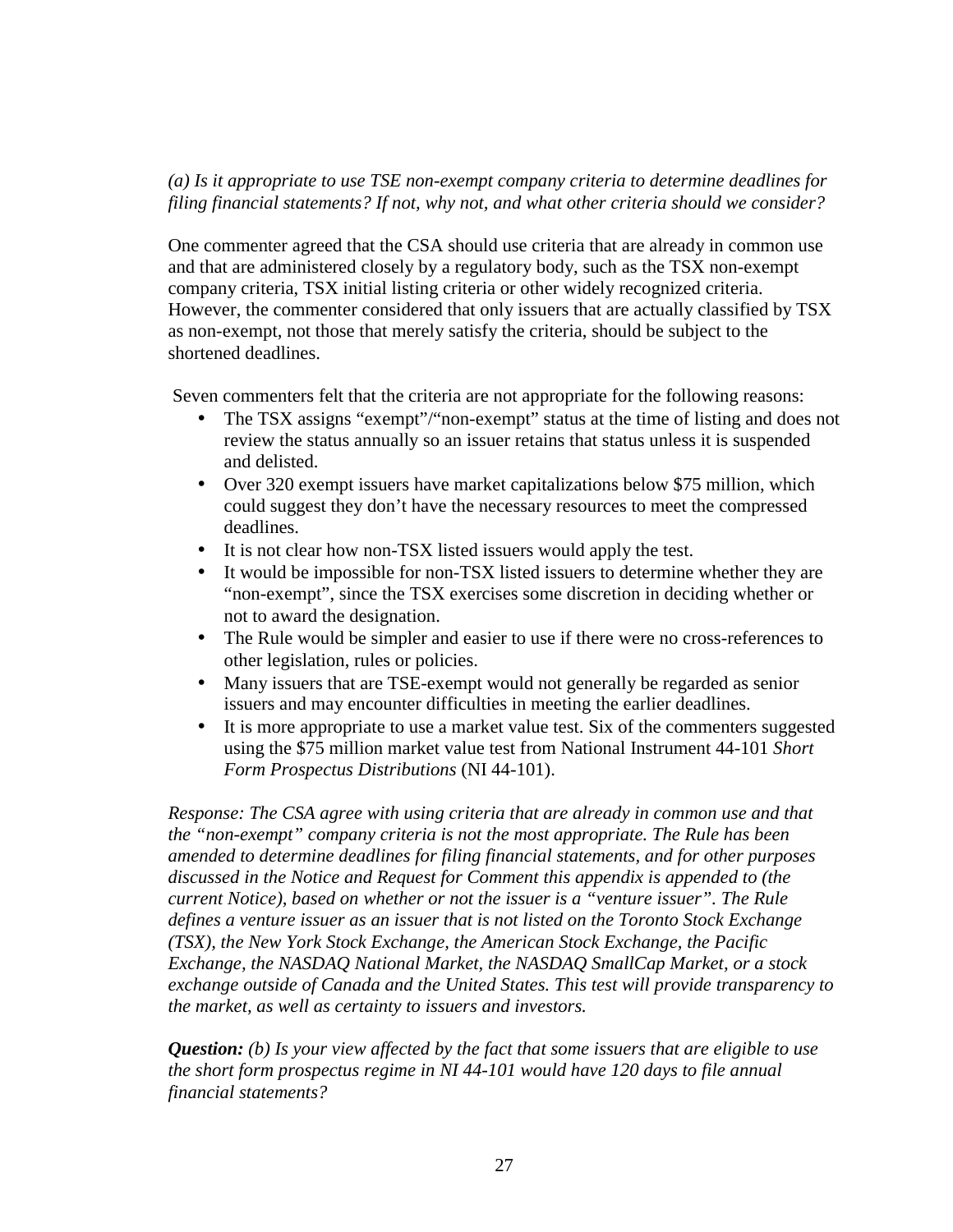Two commenters stated that an issuer eligible to use NI 44-101 should not have 120 days to file annual financial statements.

*Response: Given the proposed definition of "venture issuer", we would generally not expect that an issuer would meet the definition and also be eligible to use NI 44-101. As the instances of this occurring would be rare, we do not believe it overrides the benefit of using the same threshold for all continuous disclosure purposes.* 

*Question: (c) Is your view affected by the fact that the SEC has proposed imposing even shorter filing deadlines than the ones we have proposed, for issuers that have a public float of US\$75 million and are therefore eligible to use the US short form prospectus regime? Why?* 

Several commenters supported moving to a market value or public float test for financial statement filing deadlines. See the response to question 1(d) below. Several commenters also expressed concern about the SEC's shortened filing deadlines. See the responses to question 3 below.

*Question: (d) Is the \$75 million criteria that is used in the Rule as one of the triggers of the AIF requirement, and in NI 44-101 for short form prospectus eligibility, appropriate?* 

Seven commenters expressed support for using this threshold, assuming a tiered system is put in place. One commenter would supplement the \$75 million market value test with the "small business" limits of \$10 million in assets and revenue.

*Response: The CSA believe that industry would benefit from having a threshold for continuous disclosure purposes that is transparent, certain and easy to apply. Accordingly, the venture issuer test has been applied in most instances in which the Rule has differing requirements depending on the category of issuer.* 

Refer to "Criteria for Identifying Small Issuers" and "Approach to Regulation of Small Issuers" below for more comments on the thresholds for determining financial statement and other disclosure filing deadlines.

## **2. Elimination of requirement to deliver financial statements**

*Question: As noted [in the original Notice] under "Summary of Significant Changes to Existing CD Requirements", the Rule will eliminate mandatory delivery of financial statements and MD&A to all securityholders. Issuers will only be obligated to deliver copies of these documents to securityholders that request them. Issuers will have to disclose annually in their AIFs and information circulars that the financial statements and MD&A are available without charge and how to obtain them. Do you agree with this approach? Why or why not? What approach would you suggest?* 

Thirteen commenters supported this approach.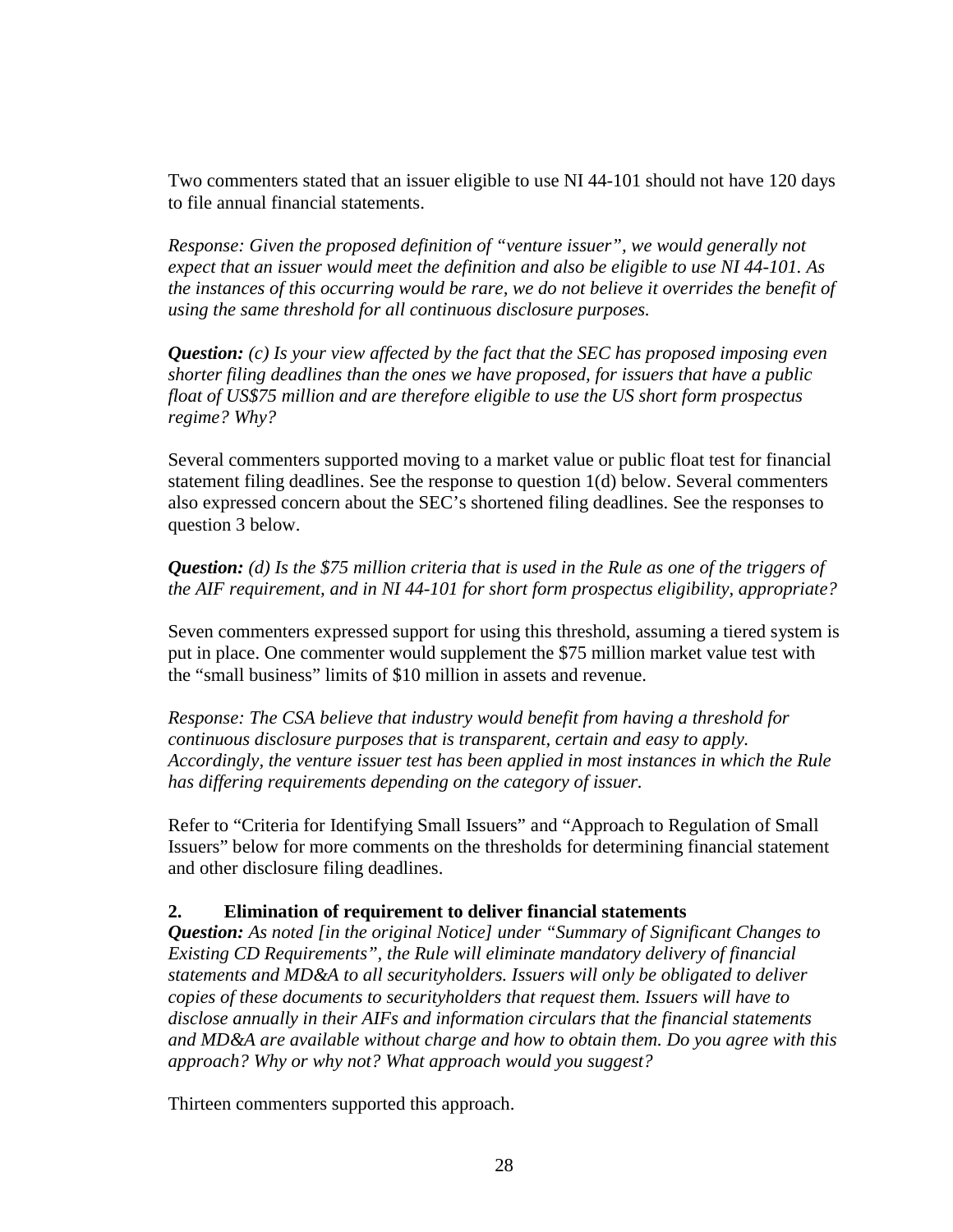One commenter said that the CSA should not eliminate mandatory delivery of financial statements and MD&A for the following reasons:

- it would result in significant job losses in the financial printing sector;
- it will not protect the environment since securityholders will print the documents on home or office printers; and
- it would replace a proven communications vehicle with a "passive" electronic source.

Three commenters said that reporting issuers should be required to ask securityholders if and how they want to receive disclosure documents and what types of documents they want to receive. One of those commenters said that, at a minimum, securityholders should be asked if and how they want to receive financial statements and MD&A, and, in the absence of a response, delivery should continue until the investor requests a change in the delivery process. Another one of those commenters suggested that the request should be made as part of the annual proxy process, and the requirements should contemplate modern investor communication technology.

*Response: The CSA agree that mandatory delivery of financial statements to all securityholders, whether or not they wish to receive them, is inappropriate. At the same time, we agree with the suggestion that reporting issuers should consult their securityholders as to their wishes. For that reason, we are maintaining our proposal to require delivery only on request, but requiring that reporting issuers provide their securityholders with a request form each year. This approach reflects advancements in technology and communication (including SEDAR) since the introduction of the requirement to deliver. It will also eliminate the unnecessary paper delivery of information, by requiring delivery only to securityholders that indicate they want paper copies.* 

One commenter said that if the CSA eliminate mandatory delivery of financial statements, there may no longer be any obligation to deliver financial statements to beneficial owners of securities. This is contrary to the policy objective of National Instrument 54-101 *Communication with Beneficial Owners of Securities* (NI 54-101).

# *Response: We have amended the Rule to specify that financial statements and MD&A must be delivered to both registered and beneficial owners of securities, upon request.*

One commenter said that the CSA should adopt the "access equals delivery" approach suggested by the Ontario Securities Commission's Five-Year Review Committee.

*Response: The CSA believe that the requirement in the Rule to only deliver financial statements and MD&A on request is an adequate substitute for the access equals delivery proposal. Shareholders will likely only request copies of the financial statements and MD&A if they do not have convenient Internet access or are unable or unwilling to*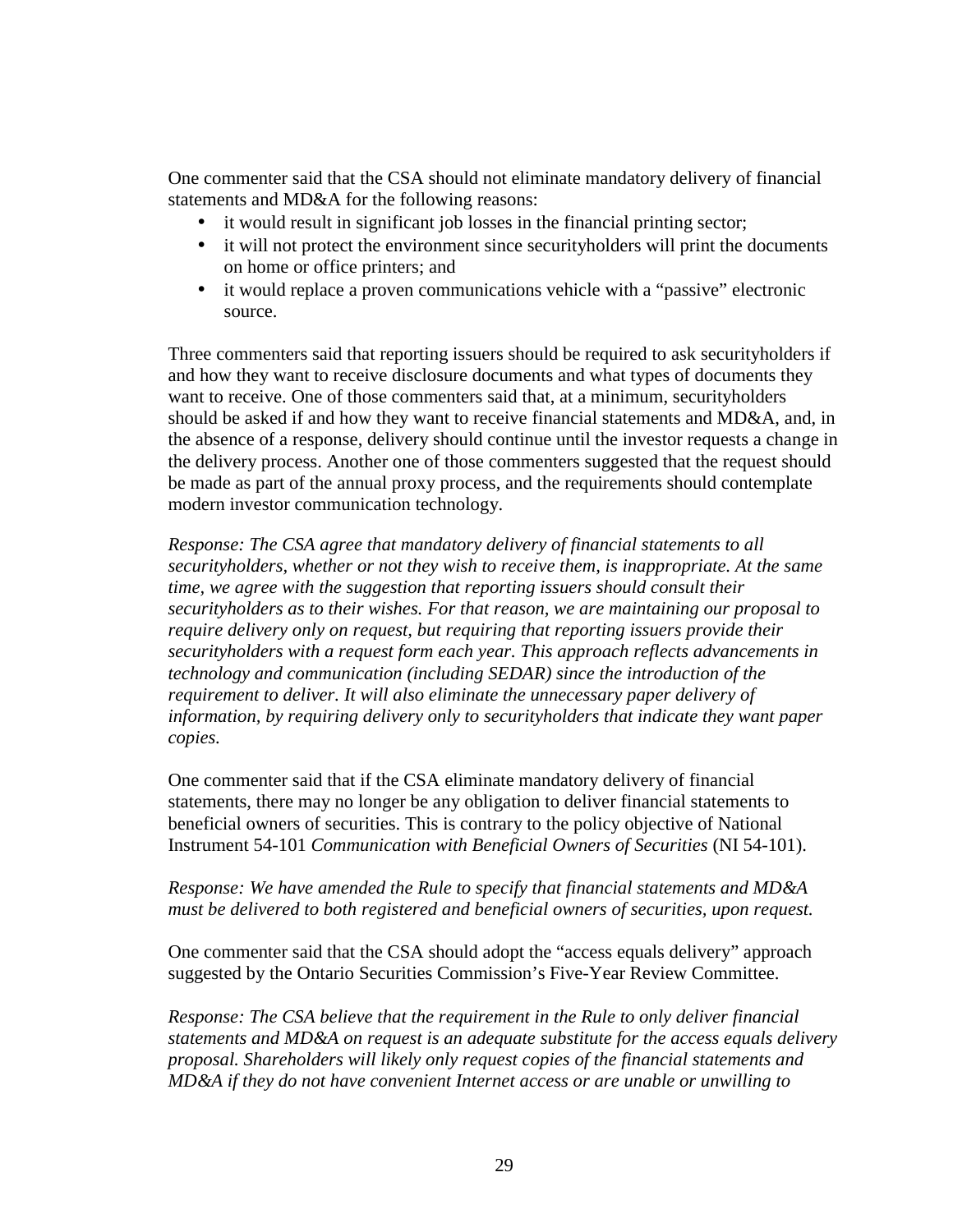# *download or print disclosure from the Internet. It would not be appropriate to apply an "access equals delivery" approach to those shareholders.*

Two commenters suggested that information about availability of documents should be communicated more frequently than annually, and in more materials than just AIFs and information circulars. Quarterly materials, issuer websites and new releases about financial results should include this information too. One commenter suggested that issuers should be required to disclose that disclosure documents are available electronically on SEDAR or at corporate websites.

*Response: The Rule has been revised to require issuers to ask their securityholders annually if they wish to receive copies of the financial statements and MD&A. Since*  issuers will be contacting their securityholders regarding the availability of documents, it *is not necessary to require further disclosure in any of the issuer's disclosure documents.* 

One commenter said that the Companion Policy to NI 54-101 should clarify the requirements for the annual shareholders' meetings, to reconcile with the new filing deadlines, the requirements for board review, and the elimination of mandatory delivery.

*Response: We have amended the Rule to clarify that delivery of financial statements or MD&A must be by the later of the filing deadline for the financial statements or MD&A requested, and 10 days after the receipt of the request. The CSA do not believe clarification is necessary in NI 54-101. We will monitor the system, once implemented, to determine if clarification would be helpful.* 

See the additional comments set out under the heading "4.12 Delivery of Financial Statements" below.

# **3. SEC developments**

*Question: Under the heading "Recent SEC Developments" [in the original Notice], we identify SEC Releases that propose changes to corporate disclosure requirements for SEC registrants. Should we change the Rule to reflect the proposed SEC requirements?* 

## **General comments**

Four commenters responded in the negative, stating that the CSA places too much importance on SEC rules. The commenters felt the CSA should decide what is appropriate for our unique Canadian markets, and especially for small issuers.

One commenter suggested that the Rule should be changed to reflect recent SEC developments in the area of disclosure of social and environmental policies and risks.

*Response: The CSA agree that not all of the disclosure requirement changes made by the SEC are appropriate in Canada, particularly for venture issuers. The CSA have considered the changes and have adopted certain ones that they feel will enhance Canada's disclosure regime (see "Summary of Changes to the Proposed Instrument" in*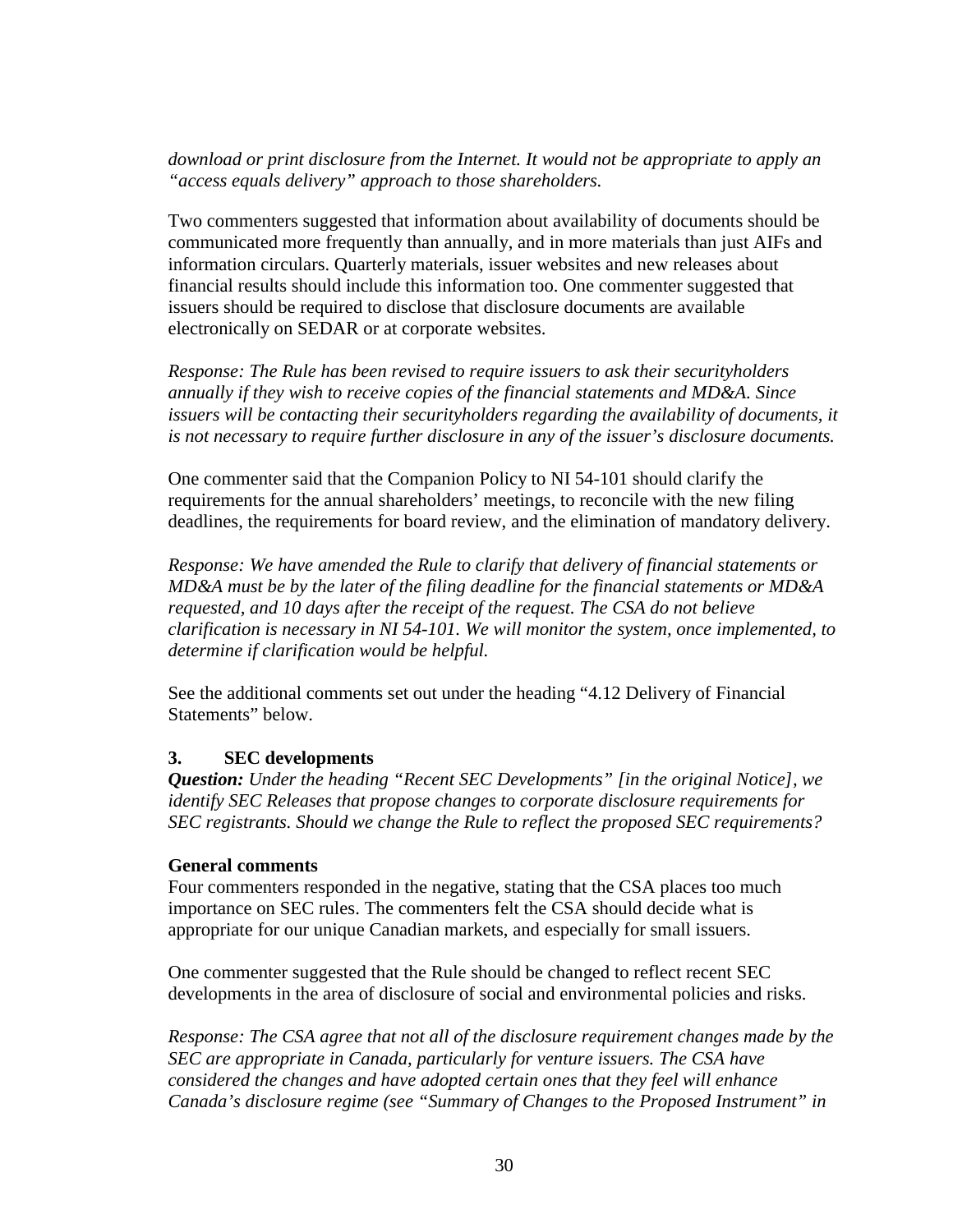*the current Notice). Other changes may be considered separately as part of the CSA's continuing review of the US Sarbanes-Oxley Act.* 

#### **Filing deadlines for financial statements**

One commenter felt the CSA should adopt the SEC deadlines. Three commenters suggested that, if the CSA makes this change, there should a transition period like the SEC transition period.

One commenter noted that the final SEC rule for acceleration of periodic report filing dates applies only to US domestic reporting companies, and Canadian SEC registrants are excluded. Because the Rule will result in consistency between the reporting time frames of Canadian SEC and non-SEC issuers, no further reduction of reporting time frames is necessary.

One commenter said that the CSA should not reduce filing deadlines to 60 and 35 days without doing a cost benefit analysis. Nine commenters said that the CSA should not adopt the shorter filing deadlines for some or all of the following reasons:

- Shorter deadlines would create undue pressures on auditors and issuers.
- Small issuers would be affected more than large issuers.
- The shorter filing deadlines may compromise the reliability and accuracy of the information released into the marketplace.
- Shorter deadlines would make it very difficult for many senior issuers and their auditors to cope with changes to Canadian and US accounting standards.

*Response: The CSA have decided not to adopt the SEC's new 60 and 35 day deadlines for annual and interim financial statements. See the specific comments on sections 4.2 and 4.5 below.* 

## **Current report requirements**

With respect to the SEC proposal to require enhanced disclosure of loans to directors and officers, one commenter felt the CSA should coordinate its approach with other ongoing initiatives to harmonize Canadian and US requirements. There should be exemptions from the disclosure requirement for directors and officers of lending institutions.

*Response: The proposals in SEC Release No. 33-8090 regarding enhanced disclosure of arrangements with directors and officers and trading by those persons have been overtaken by the Sarbanes-Oxley Act, which contains a ban on loans and loan guarantees for officers and directors. The CSA have not adopted a similar ban. Instead, the information circular form (Form 51-102F5) continues to require disclosure of indebtedness of directors and executive officers, other than routine indebtedness. The definition of "routine indebtedness" will result in disclosure not being required for loans made by lending institutions, where the terms are consistent with loans made on substantially the same terms as made to persons other than full-time employees.*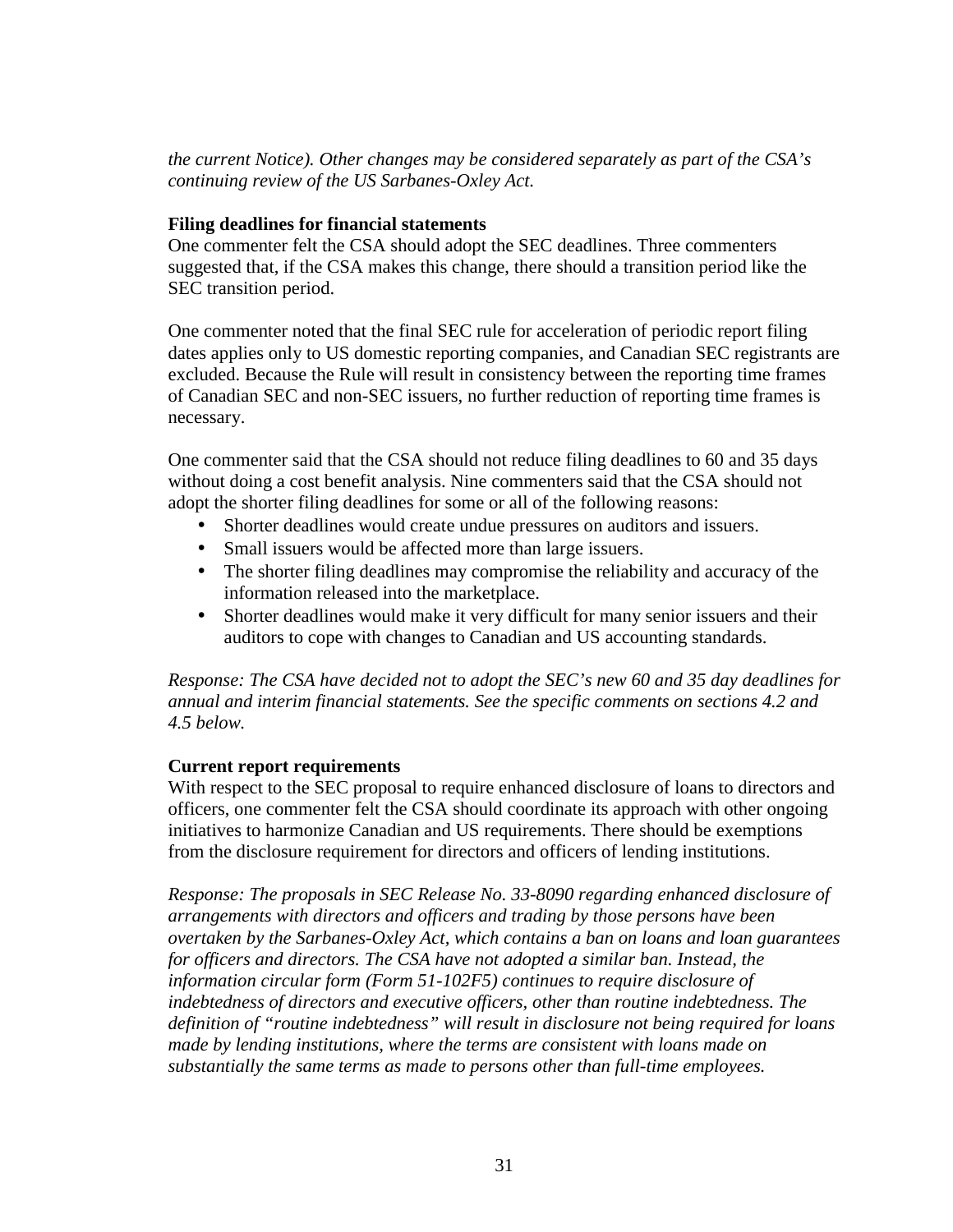# **Critical accounting policies disclosure**

One commenter suggested that there is room to improve critical accounting estimates disclosure. Typical disclosure in financial statements under Handbook 1508 has become rather "boilerplate". MD&A provides a better medium for a description of the complexities entailed in making critical estimates and a discussion of their effect on the financial results.

One commenter said that SEC Release 33-8098, which requires detailed disclosure of critical accounting estimates, duplicates many existing GAAP disclosure requirements. The CSA should not duplicate GAAP requirements.

One commenter supported a requirement in the Rule to discuss critical accounting policies in the MD&A, as it allows the investors to assess the degree of judgement made in management's choice or use of accounting policies. The commenter also supported changing the Rule to reflect the proposed SEC changes, as the commenter believes the SEC changes will enhance risk assessment by requiring disclosure about critical accounting estimates and the initial adoption of accounting policies that have material effect.

*Response: The CSA agree that the MD&A should disclose information about critical accounting estimates and the adoption of accounting policies. We disagree that GAAP requirements would be "overlapped" by providing this disclosure, as the information will provide a narrative supplement to the disclosure in the financial statements. We have revised the critical accounting policies disclosure in the MD&A from the 2002 Proposal to require disclosure of information about critical accounting estimates.* 

See the comments on MD&A below as well.

# **4. Combination of financial statement and MD&A filings**

*Question: We are considering amending the Rule so that financial statements and MD&A would have to be filed at the same time, as one filing. MD&A contains important discussion of financial statement disclosure, and is already subject to the same filing deadlines as financial statements. Should we combine financial statement and MD&A filing requirements?* 

Four commenters indicated we should combine financial statement and MD&A filing requirements. It was unclear whether these commenters would prefer to combine financial statements and MD&A into one document or simply have them filed at the same time. Six commenters said that financial statements and MD&A should be filed at the same time.

Two commenters said that, since MD&A can take longer to prepare than financial statements, combining the filings may delay the release or filing of financial information. All that should matter is that both documents are filed within the deadlines. One of the commenters noted that, if combined filings delay the filing of audited and approved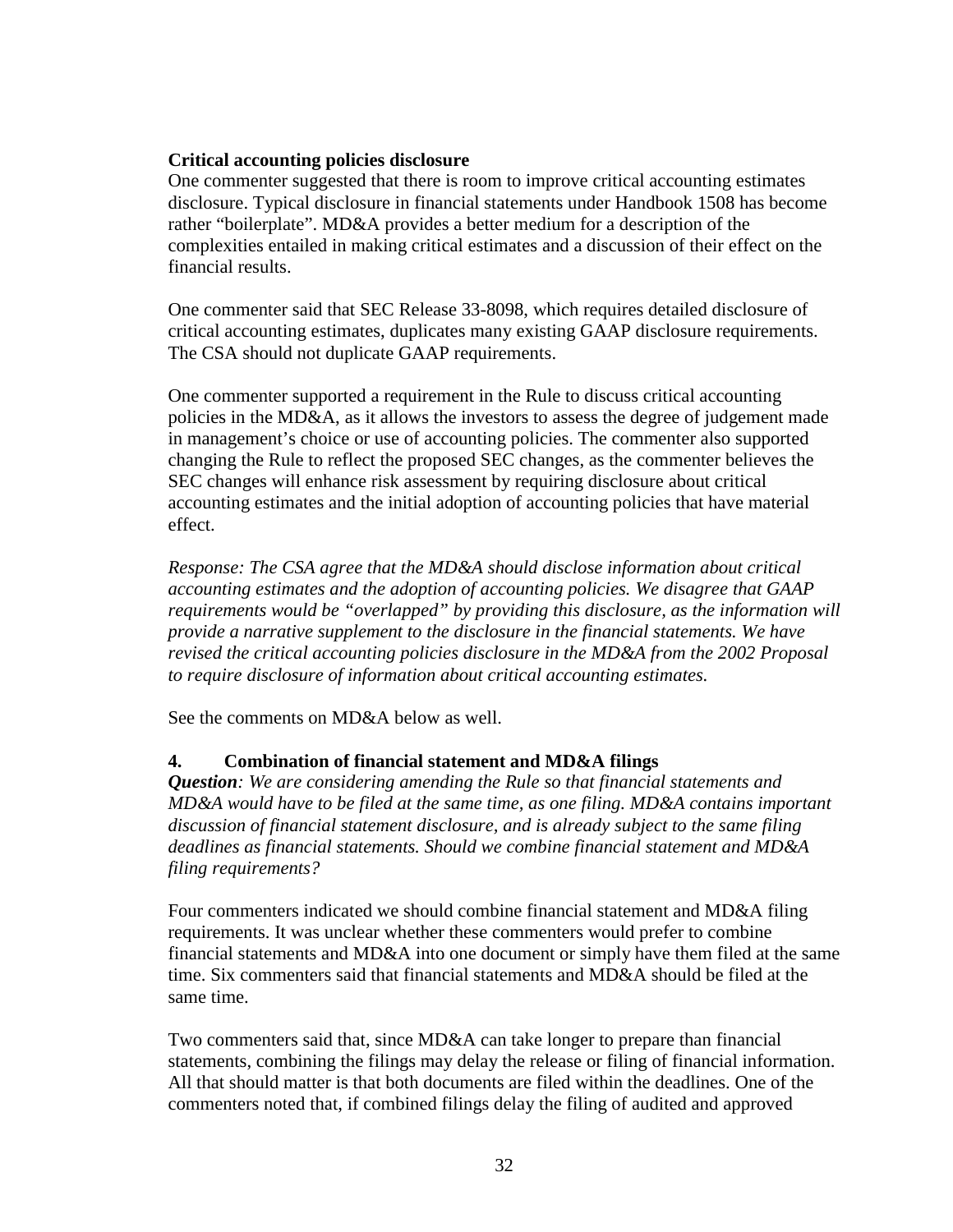annual financial statements, it exacerbates the problem of companies releasing fourth quarter financial information long before the annual statements are approved by the board and filed. It would also create the perception that the financial statements are incomplete without MD&A.

One commenter suggested that, if a securityholder requests either financial statements or MD&A, the issuer should have to deliver both.

*Response: The CSA agree with the majority of the commenters who support filing the financial statements and MD&A at the same time. The benefit of having the discussion of the financial statements filed concurrently with the filing of the statements outweighs the concern that completing the MD&A may delay the filing of the financial statements. However the CSA have decided not to combine them into one document, as having them filed at the same time provides the same benefit. Because of the relationship between the financial statements and MD&A, the CSA have also revised the Rule to require the delivery of both the financial statements and MD&A when a shareholder requests delivery of one of them.* 

## **5. Disclosure of restructuring transactions in information circulars**

*Question: Item 13.2 [14.2] of Form 51-102F5 Information Circular requires an issuer to provide disclosure regarding restructuring transactions.* 

One commenter suggested that the information required under item 13.2 [14.2] of 51- 102F5 is important information, but that the form should be more specific regarding the nature of the disclosure required. For example, it should specify if the financial statements need to be audited, and clarify which prospectus items need to be included in the disclosure.

*Response: We have removed the qualifier in item 13.2 [14.2] that information from the prospectus form must be included "to the extent necessary to enable a reasonable securityholder to form a reasoned judgment". The form now makes clear that prospectus disclosure is the standard, so it is unnecessary to repeat the specific prospectus requirements in Form 51-102F5.* 

*Question: (a) Does the definition of "restructuring transaction" in item 13.2 [14.2] require disclosure about the appropriate classes of transactions? If not, what kinds of transactions should be added or excluded, and why?* 

Three commenters said that the definition is acceptable, although one commenter said that arrangements and reorganizations done for tax reasons that do not affect the equity held by current shareholders should be carved out.

*Response: We have not provided such an exemption. When a public company is reorganized for tax purposes, securityholders may need complete disclosure to decide if the tax advantages outweigh any disadvantages of the reorganization.*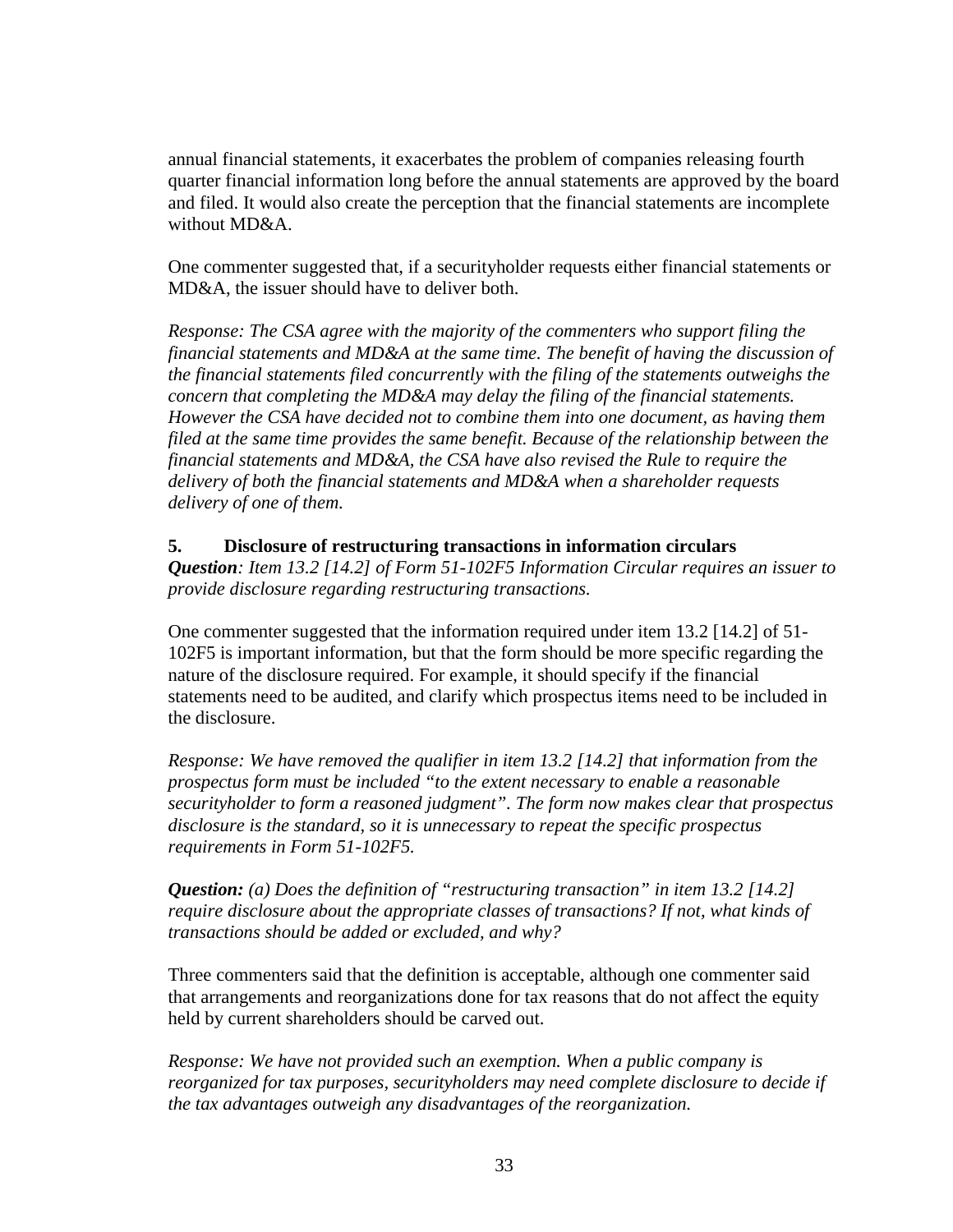*Question: (b) Should item 13.2 [14.2] be expanded so that it applies to significant acquisitions of assets in exchange for securities?* 

One commenter responded in the affirmative and one in the negative.

*Response: The CSA believe that, when securities are being issued in connection with a significant acquisition and an information circular is provided in connection with the transaction, disclosure of significant acquisitions is appropriate, and we have expanded item 13.2 [14.2] to address this.* 

*Question: (c) Does item 13.2 [14.2] require disclosure about the appropriate entities for any transaction that is subject to this item? If not, which entities should be added or excluded, and why?* 

Two commenters answered in the affirmative.

*Question: (d) The requirement in item 13.2 [14.2] to include disclosure prescribed by the prospectus form is qualified by the words "to the extent necessary to allow a reasonable securityholder to form a reasoned investment decision". Is this clear enough? If not, how could we make the requirement clearer?* 

One commenter said that "full, true and plain" disclosure should remain the standard.

Four commenters said that the prospectus form financial statement disclosure requirement should not be qualified by the words "to the extent necessary to allow a reasonable securityholder to form a reasoned investment decision" - the qualification as to financial disclosure will soon lead to an unwarranted disparity in the level of financial statement disclosure in these circulars, which would represent a step backwards from the existing requirements in OSC Rule 54-501.

Three commenters suggested that it is not clear how a preparer of an information circular would identify the disclosure that is not required. Given this lack of clarity, the qualifier should be removed from the final Rule.

*Response: The form has been amended to delete the qualifier "to the extent necessary to allow a reasonable securityholder to form a reasoned investment decision". As a result, the prospectus standard of full, true and plain disclosure applies in item 13.2 [14.2].* 

*Question: (e) Would it be preferable to prescribe a separate form of information circular for certain restructuring transactions (such as reverse takeovers) similar to new CDNX Form 3B Information Required in an Information Circular for a Qualifying Transaction?* 

Two commenters said that the CSA should use a prescribed form for disclosure of these transactions. One suggested that the treatment would be similar to SEC Form F-4 or S-4.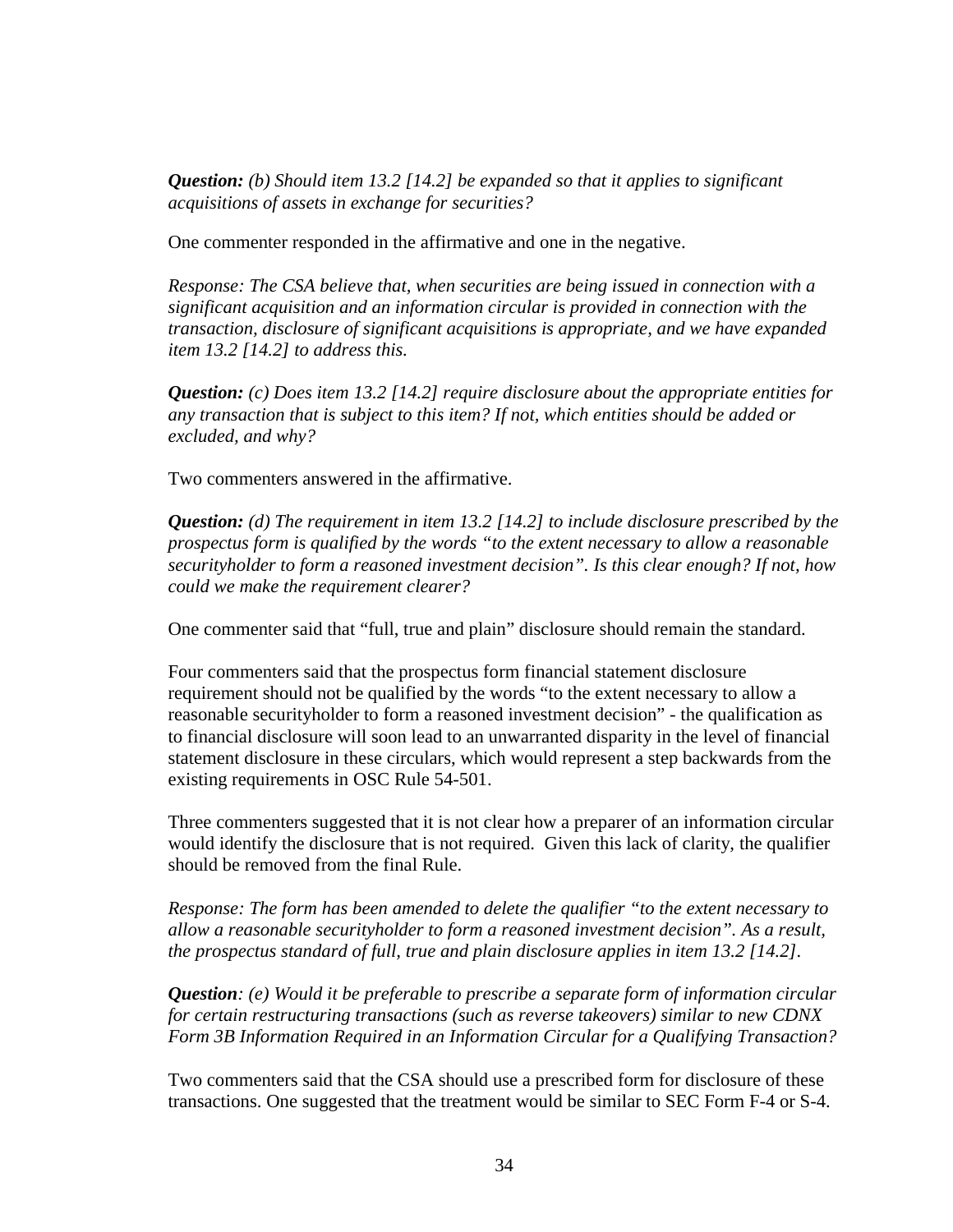One commenter said that no separate forms are required.

*Response: The CSA have decided not to prescribe separate forms for different transactions. The form of information circular is designed to encompass disclosure that would be relevant for a wide variety of restructuring transactions, with the disclosure tailored to the circumstances of the issuer and the transaction. By retaining a form with broad application, we avoid creating a number of parallel forms that issuers must consult and compare before determining which to use.* 

*Question: (f) Should item 13.2 [14.2] specify which disclosure items in the relevant prospectus forms must be given for certain transactions (such as reverse takeovers or issuances of exchangeable shares)?* 

Two commenters commented that item 13.2 [14.2] of Form 51-102F5 eliminates the current flexibility that exists for small issuers listed on the TSX Venture Exchange (TSXV), by removing exchange discretion in respect of the disclosure to be included in information circulars, particularly in the context of capital pool companies (CPCs) effecting Qualifying Transactions as well as exchange issuers effecting changes of business or reverse takeovers (RTOs). The commenters suggested that CPCs subject to the CPC Policy and issuers subject to Policy 5.2 of the TSXV Policy Manual should be exempted from the requirements of item 13.2 [14.2] of Form 51-102F5 provided they comply with applicable Exchange Policies and the requisite forms in accordance with TSXV requirements.

*Response: We have revised the Rule to exempt CPCs effecting Qualifying Transactions from item 13.2 [14.2] of Form 51-102F5, provided that they comply with applicable TSXV policies and requirements relating to the Qualifying Transaction. We made this change in recognition of the active role of the TSXV in establishing disclosure standards for Qualifying Transactions. The CSA disagree that exchange issuers completing RTOs and changes of business should be exempt from item 13.2 [14.2], as the TSXV does not necessarily impose the same prospectus-form disclosure requirement or review procedures.* 

## **6. Significant acquisitions disclosure**

*Question: The proposed significance tests for business acquisitions in the Rule were the subject of extensive comments when the prospectus rules were being reformulated. The CSA analyzed the comments and finalized the tests in the prospectus rules. Several commenters said that significant acquisition disclosure should be required in CD, not just in prospectuses. Many commenters expressed the view that Canadian acquisition disclosure rules should parallel the SEC Rules. The significance tests proposed in the Rule are very similar to the SEC Rules and are consistent with the significance tests in the prospectus rules.*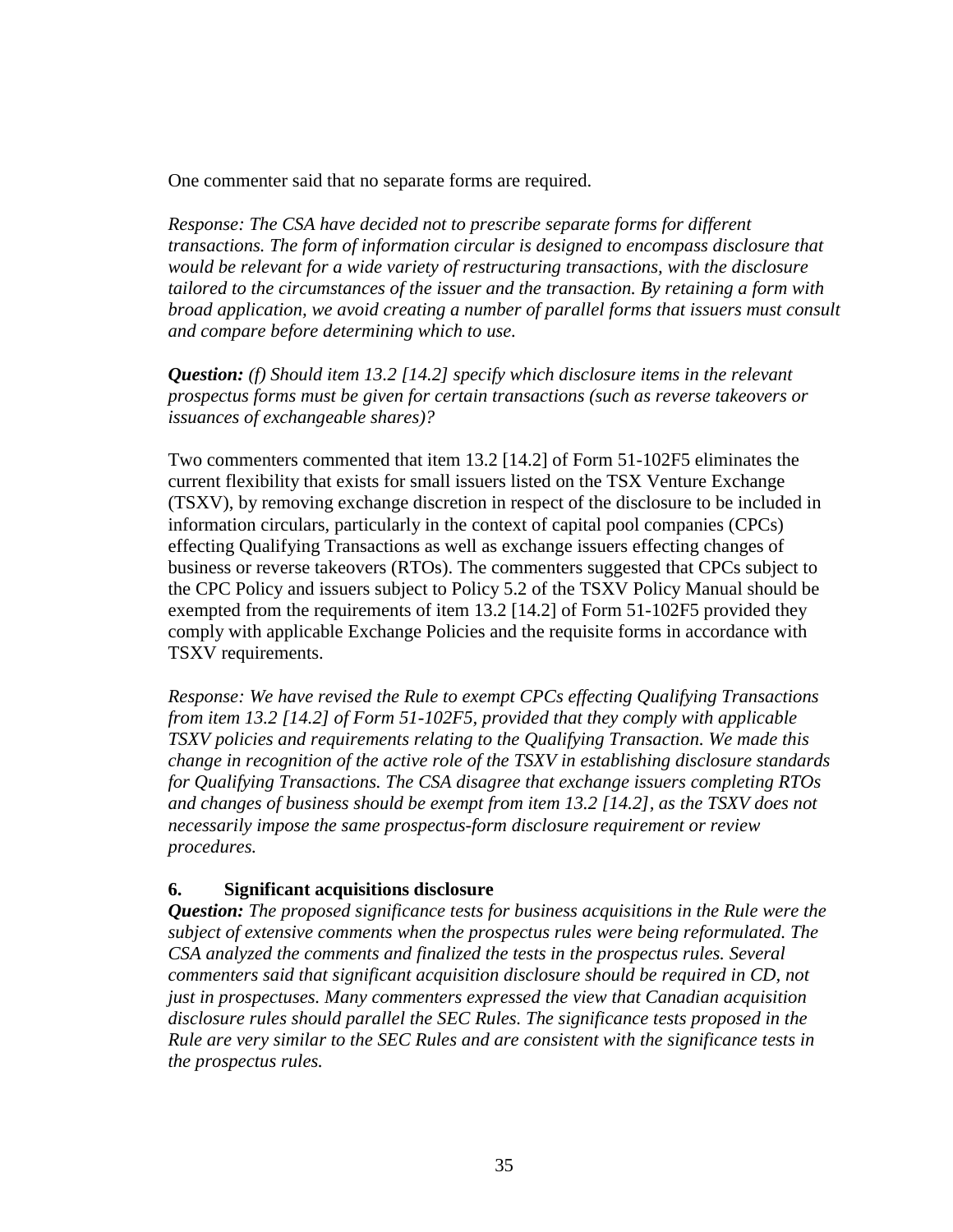*The proposed Rule requires one, two or three years of financial statements depending on whether an acquisition is significant at a 20%, 40% or 50% threshold. Would it be better or worse to have only one threshold for determining significance with a requirement for two years of financial statements when the threshold is met? If you support this approach, what would you suggest as an appropriate threshold and why?* 

Three commenters agreed with the tests proposed in the Rule, as they are consistent with current prospectus requirements.

One commenter suggested that, unless and until the SEC rules and the prospectus rules are changed, it would support leaving the thresholds unchanged.

Another commenter said that it makes intuitive sense for the extent of financial statement disclosure, in terms of financial years presented, to vary directly with the significance of the acquisition. The commenter pointed out that SEC issuers, including MJDS issuers, may benefit the most from having the disclosure requirements as consistent as possible with SEC requirements. The commenter suggested that if a 30% threshold and a requirement for audited comparative annual financial statements of the acquiree would make it simpler for the small issuers, the commenter would have no objection.

One commenter suggested that there should only be one threshold and that there should be an exemption available for small issuers to allow them to have audited numbers for one year only.

One commenter commented that the 20% threshold is too low in a continuous disclosure environment.

One commenter recommended that financial and non-financial information about business acquisitions that have a material effect on the acquirer's financial condition and future performance, including earnings or cash flows, should be disclosed and made available in a timely manner. However, that commenter was generally opposed to quantitative thresholds and suggested that both quantitative and qualitative factors should be considered in determining whether an acquisition is significant or not.

Four commenters suggested that the BAR requirement is too complex and should not apply to small business acquisitions below the 50% significance level. Three of those commenters also suggested that only one year of financial statements should be required for small business acquisitions.

*Response: The CSA agree with the commenters who suggested that the proposed thresholds may be too low for venture issuers. The Rule has been amended to permit venture issuers to test significance at the 40% threshold only and to provide one year of audited annual financial statements for acquisitions that exceed that significance level. All other issuers must test significance at the 20% and 40% thresholds, and provide one year and two years of audited annual financial statements, respectively, for acquisitions*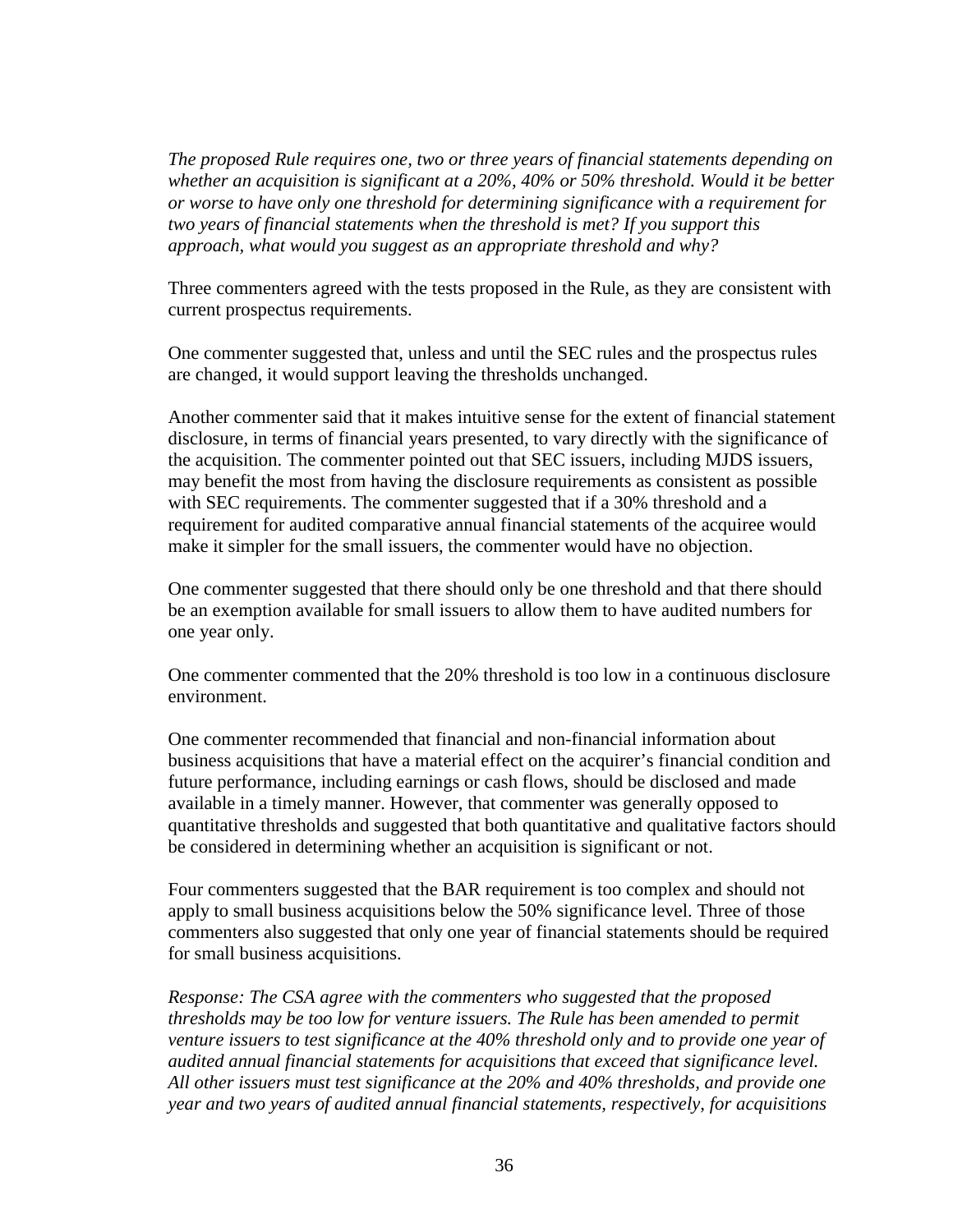*that exceed those significance levels. The CSA will consider whether similar changes would be appropriate for the prospectus rules. SEC issuers may still satisfy the BAR requirements in the Rule by filing a copy of their US business acquisition reports, as the US requirements are more onerous. The CSA have retained only the quantitative thresholds, and not added qualitative factors, because of the certainty and transparency they provide.* 

See the additional comments on Part 8 of the Rule below.

# **7. Requirement to file material documents**

*Question: The Rule requires issuers to file constating documents and other instruments that materially affect the rights of securityholders or create a security. Would an acceptable alternative to filing be to require issuers to describe these documents in their AIFs or information circulars, rather than file them?* 

Two commenters said that the documents themselves should be filed.

One commenter suggested that issuers should make their constating documents public, but that requiring issuers to file the other suggested documents may not be efficient. If the document does not constitute a "material change", it would be more appropriate to require a description of the general nature of the document in the AIF. Further, the commenter felt that the nature of documents that must be disclosed is unclear. The Rule should be more specific in this regard. At a minimum, the Rule or Companion Policy (the Policy) should clarify that ordinary commercial agreements are not generally required to be filed.

Three commenters said that a description of these documents in an AIF or information circular is sufficient.

One commenter suggested that there is no benefit to requiring the documents to be filed. They are available from other sources, and other continuous disclosure documents contain relevant information about them in a more easily accessible format. The commenter stated that, if copies of documents must be filed, there should be an exemption for banks because the Bank Act is the charter of a bank.

*Response: The CSA agree with the commenters who support the filing of constating documents and other instruments that materially affect the rights of securityholders or create a security. Investors will then have access to the specific terms of the documents. Describing the documents could involve more work for the issuer than simply filing copies of the documents. The Rule has been revised to clarify that only documents creating or materially affecting the rights of securityholders of widely held classes of securities must be filed (see "Request for Comment" in the current Notice), and that agreements entered into the ordinary course of business do not have to be filed.*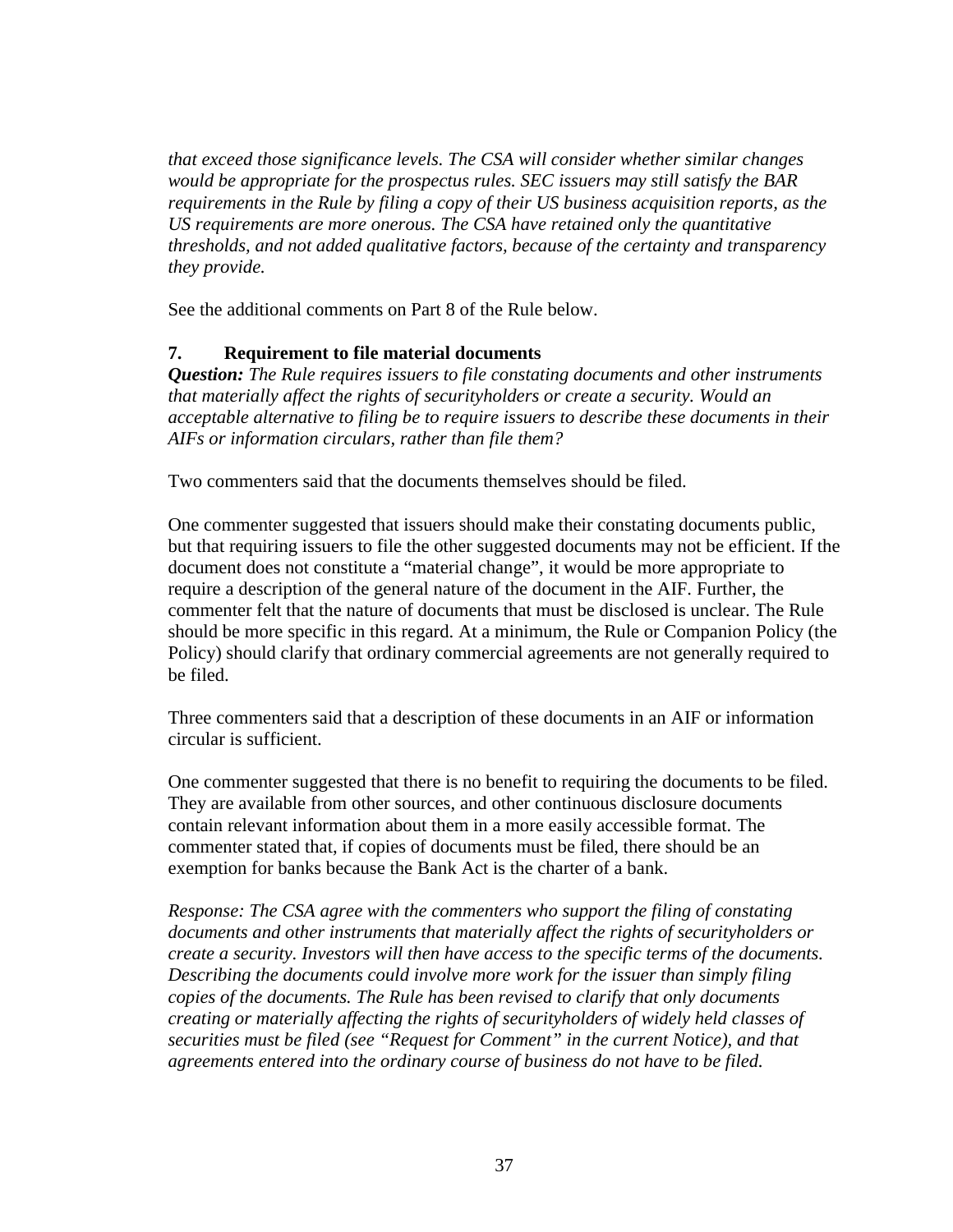# **8. Criteria for identifying small issuers**

*Question: The proposed Rule distinguishes small issuers in different ways, for different purposes, as follows:* 

- *Issuers that are not "senior issuers" (that are TSX non-exempt) have more time to file their financial statements, MD&A and AIFs than senior issuers (see Criteria for Determining Financial Statement Filing Deadlines for more details);*
- *Issuers that are "small businesses", based on a similar definition to that in the prospectus rules (less than \$10 million for each of assets and revenue) are exempt from certain significant acquisition disclosure requirements;*
- *Issuers that are small businesses (less than \$10 million for each of assets and revenue) and have a market value not exceeding \$75 million are not required to file an AIF;*
- *For the purpose of Form 51-102F6 Statement of Executive Compensation, an "exempt issuer" must have revenue and a market value of less than \$25 million.*

*Are these ways of identifying small issuers appropriate? Is there one definition that would be appropriate for all purposes? Why or why not?* 

Seven commenters said that there should be only one dividing line between large and small issuers. Two of the commenters said that a test based on the small business concept (based on assets and revenue) that includes some minimum market capitalization test would be appropriate for all purposes under the Rule.

Three commenters said that the dividing line should be based on a market capitalization test and that the \$75 million market value threshold would be appropriate.

One commenter suggested that the small business definition should be based on either the "senior issuer" definition or the dividing line between the TSX and the TSXV.

Two commenters commented that the dividing line should be more than just an arbitrary number and should be based on a demographic of existing reporting issuers.

One commenter suggested that the CSA consider implementing a system similar to the US where there are separate rules for smaller issuers in Regulation S-B.

One commenter requested that the rationale for using different tests for different purposes be clarified.

Two commenters said that a tiered system of financial disclosure, or different treatment for issuers of different sizes, is not appropriate. Investors need to have relevant and timely information about all public companies.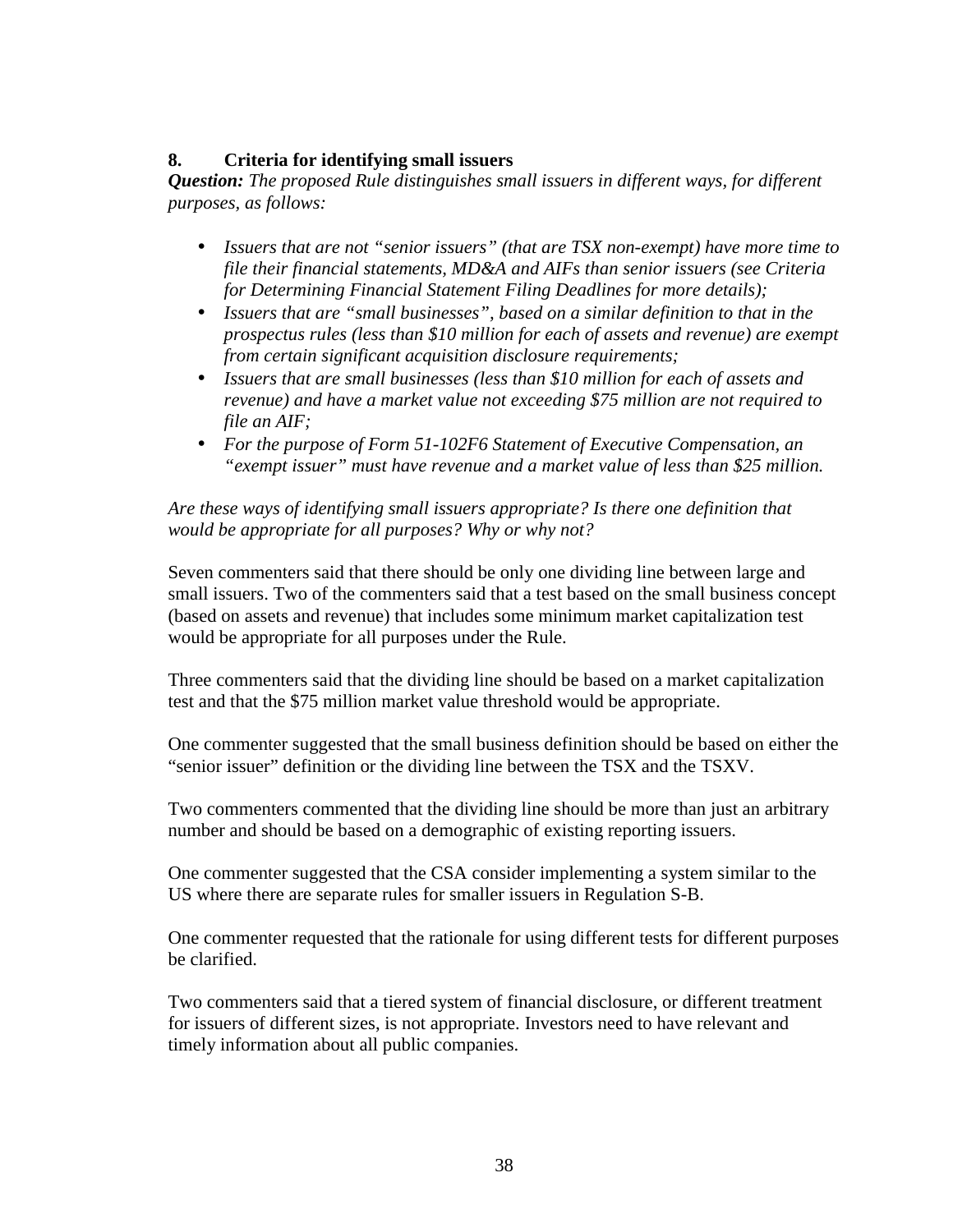*Response: The CSA agree with the commenters who felt there should be only one dividing line. We also believe it important that the dividing line be transparent and easy to understand and apply. The Rule has been amended to define a "venture issuer" as an issuer that is not listed on certain specified senior exchanges or on a foreign exchange. The venture issuer test applies for the purposes of financial statement filing deadlines, calculation of significant acquisitions, an exemption from having to file an AIF, and certain exemptions from executive compensation disclosure.* 

# **9. Approach to regulation of small issuers**

*Question: The Rule includes some exemptions or alternative means of satisfying certain continuous disclosure requirements for small businesses, as summarized immediately above. The anticipated costs and benefits of the Rule were discussed above [in the original Notice]. We invite comment on whether the cost-benefit analysis might differ for issuers of different sizes. We invite commenters to identify any provisions for which this might be the case, and to provide suggestions for disclosure alternatives that might be more appropriate for specific categories of issuer.* 

Nine commenters supported having concessions, exemptions or less detailed requirements for small issuers. Six commenters noted that the costs of complying with securities regulation are disproportionate for small issuers.

Four commenters stated that the proposals do not sufficiently address the differences between small issuers and more senior issuers, including the fact that small issuers are higher risk, are generally under intense cost pressure and lack the resources to satisfy continuous disclosure obligations internally.

Three commenters suggested that a small issuer listed on the TSXV should be exempt from:

- the BAR requirements including Form 51-102F4; and
- item 13.2 [14.2] of Form 51-102F5, which calls for prospectus type disclosure of restructuring transactions in information circulars;

provided that it complies with TSXV policies and requirements.

Two commenters said that a tiered system of financial disclosure, or different treatment for issuers of different sizes, is not appropriate. Investors need to have relevant and timely information about all public companies.

*Response: The CSA agree with the majority of the commenters, who consider it appropriate to make distinctions between categories of reporting issuers. The CSA recognize the financial and other resource constraints that venture issuers may be particularly subject to. We believe that the provisions of the Rule applicable specifically to venture issuers, coupled with the new definition of that class, will go far to address their particular needs and constraints without jeopardizing the interests of investors. The Rule provides different treatment for venture issuers, including longer financial statement filing deadlines, an exemption from the requirement to file an AIF, no requirement to*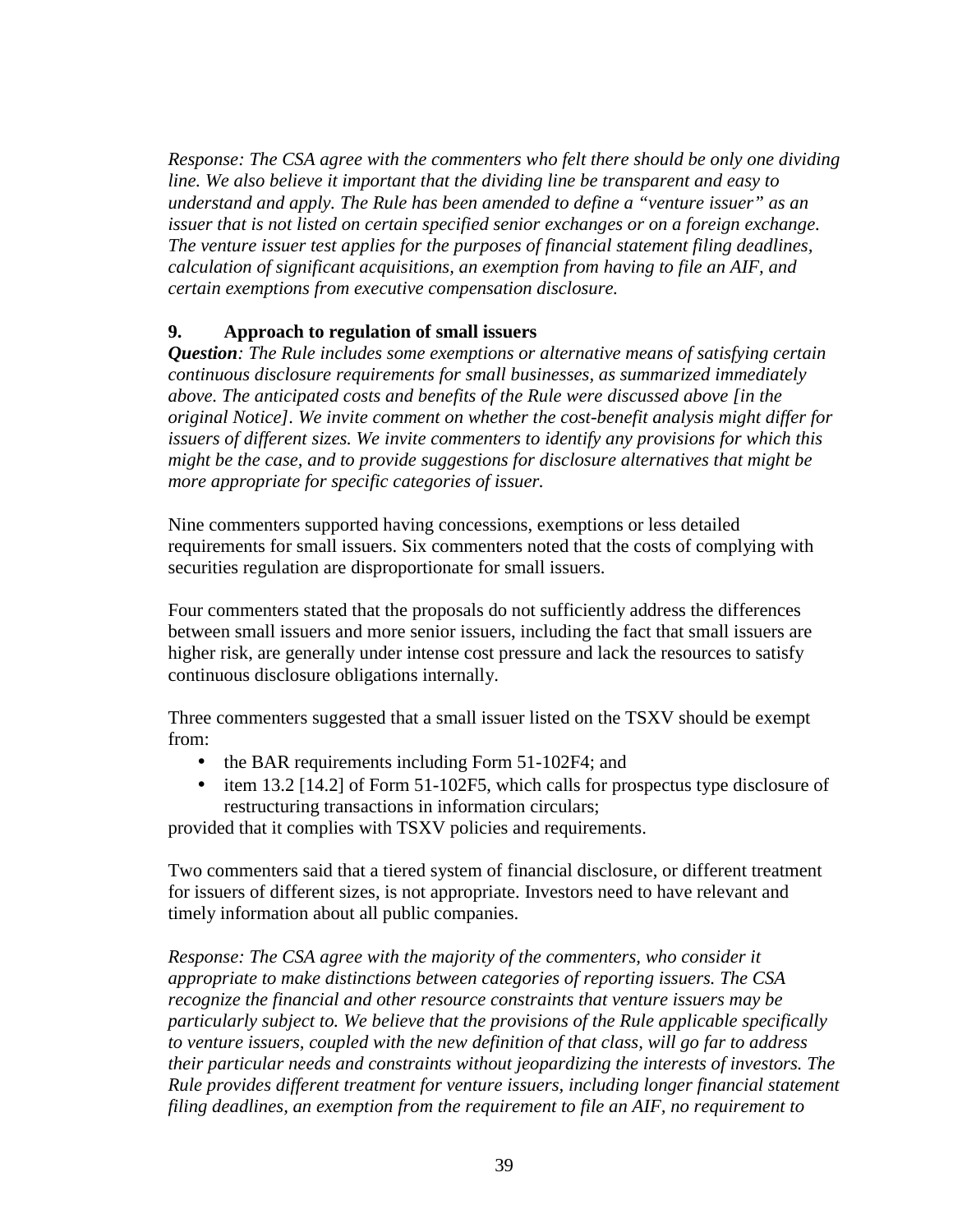*prepare a BAR below the 40% significance threshold, and exemptions from executive compensation disclosure requirements in some circumstances. The CSA believe that, even with these exemptions, investors will still have access to timely information about all public companies. The CSA are satisfied that the exemptions for venture issuers balance the needs of investors with the challenges facing those issuers.* 

# **10. Cost benefit analysis**

*Question: We believe that the costs and other restrictions on the activities of reporting issuers that will result from the Rule are proportionate to the goal of timely, accurate and efficient disclosure of information about reporting issuers. For more discussion of this, see the section above entitled Summary of Rule and Anticipated Costs and Benefits [in the original Notice]. We are interested in hearing the views of various market participants on any aspect of the costs and benefits of the Rule and we invite your comments specifically on this matter.* 

One commenter noted the market demands complete and accurate financial information to be filed as soon as it can possibly be prepared. The proposed rules will help to close the gap between Canadian and US continuous disclosure requirements, but will still fall short of market expectations. The commenter felt the improvements are absolutely necessary and more stringent requirements are inevitable in the foreseeable future.

One commenter said that current and potential shareholders and their financial advisers should best be able to advise as to the proper balance of costs and benefits associated with proposals. Benefits of a new requirement are not easily identified or quantified. Benefits are not always immediate and are therefore often discounted or not considered in the analysis. There are hidden costs of not providing certain corporate and/or financial information.

Seven commenters indicated the CSA should do more research to establish that the benefits of the Rule justify the additional compliance costs. They suggested that the Rule does not adequately recognize the disproportionate cost of compliance to small issuers.

One commenter said that the costs of enhanced disclosure are not justified if issuers do not get immediate access to the markets as contemplated by the British Columbia Securities Commission's Continuous Market Access proposal.

*Response: The CSA share the objective of balancing compliance burdens with investor needs, and recognize the particular concerns of venture issuers. For that reason, we are including in the Rule a number of exemptions from, or variations of, requirements for venture issuers, all of which we believe will temper costs of compliance for those issuers while still ensuring that their investors receive timely information important to them.*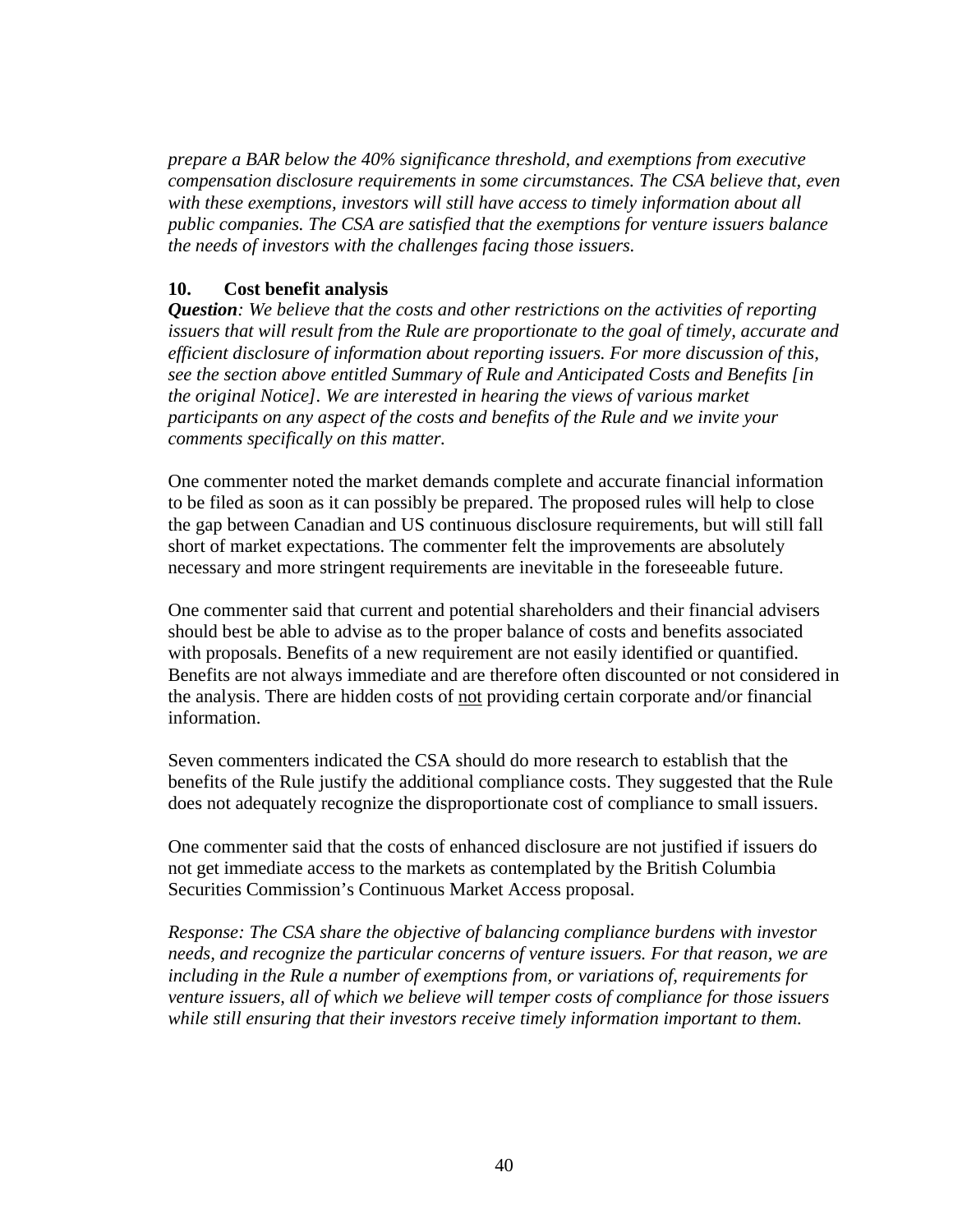*The CSA are also considering ways to facilitate the cost-effective raising of new capital. We anticipate that the enhanced continuous disclosure provided under the Rule can, in the future, serve as the basis for an "integrated disclosure system" that streamlines securities offering procedures.* 

# **11. Credit supporters and exchangeable shares**

*Question: Under the heading "Possible Changes to the Instrument" above [in the original Notice], we discuss certain changes to the Rule relating to credit supporters and exchangeable share issuers that we are considering incorporating into the Rule.* 

*(a) We describe three options for addressing CD obligations in credit supporter situations. What are your comments on the merits of these three options? If none of them are appropriate, please suggest other options and justify them.* 

(The three options set out in the original Notice were:

option 1: issuer must provide continuous disclosure about itself and the credit supporter; option 2: issuer exempt provided it files continuous disclosure about credit supporter; option 3: credit supporter deemed reporting issuer itself)

One commenter said that option 1 is best. There may be developments that have a significant effect on the issuer that would not be disclosed if only the credit supporter gives disclosure, and there may be developments that are significant to the credit supporter that are irrelevant to the issuer.

One commenter said that credit supporters should have to comply with continuous disclosure obligations.

One commenter said that option 3 is best as it is the most consistent with the US approach.

One commenter said that continuous disclosure requirements should apply to the guarantor in situations where financial statements of the guarantor would be included or incorporated by reference in a prospectus. Any one of the three options presented might be appropriate depending on the circumstances. For example, if the issuer is a substantive operating company and the guarantee serves as little more than a backstop to be relied upon only in the unlikely event that the issuer gets into financial difficulty, the commenter thought the issuer's continuous disclosure should be filed, with periodic supplemental continuous disclosure of the guarantor. If the issuer is a shell company or a conduit, then the issuer's continuous disclosure likely is meaningless and full continuous disclosure of the guarantor should be filed.

*Response: The CSA have not made changes to the Rule on this issue. We will give the issue of credit support and disclosure further consideration and determine whether to propose subsequent changes to the Rule or to the rules relating to prospectuses in the future.*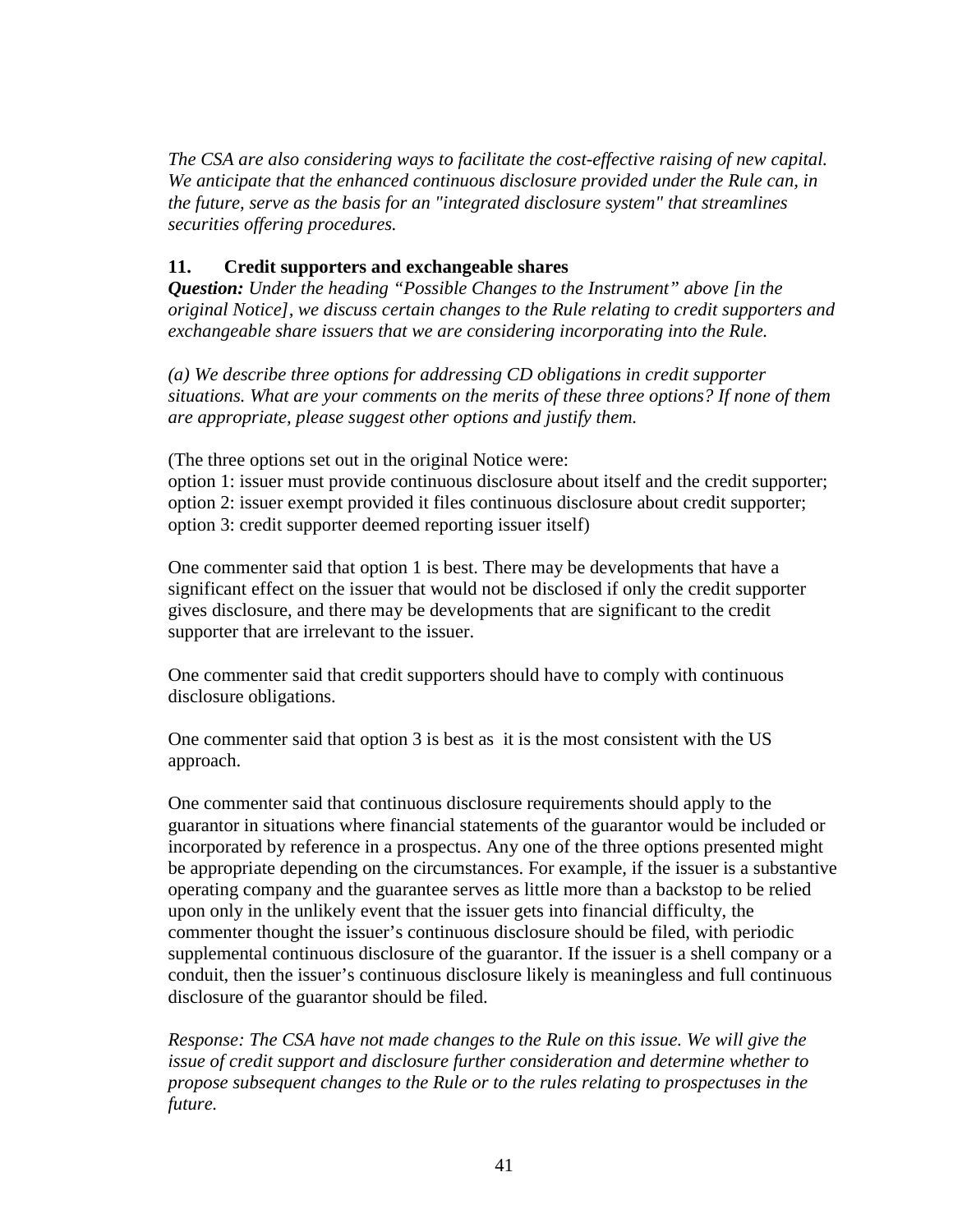*Question: (b) We describe two options for addressing CD obligations in exchangeable share situations. What are your comments on the merits of these options? If neither of them are appropriate, please suggest other options and justify them.* 

(The two options set out in the original Notice were:

option 1: exchangeable share issuer is exempt provided it files parent's continuous disclosure documents;

option 2: issuer is exempt but parent must be reporting issuer or SEC issuer and file all of its continuous disclosure documents)

Two commenters said that only the parent should be deemed a reporting issuer and have continuous disclosure obligations. One of those commenters further felt that there should be an exemption for a parent issuer that is a reporting issuer or SEC issuer.

One commenter said that the continuous disclosure (CD) requirements should apply only to the foreign acquirer, based on the requirements for eligible foreign issuers under proposed NI 71-102.

One commenter felt that the parent should be filing CD documents rather than the exchangeable share issuer because information about the parent is more relevant to the shareholder.

*Response: The CSA have revised the Rule to exempt an exchangeable share issuer from the continuous disclosure requirements, on the condition that it files its parent's continuous disclosure documents. We do not have the authority to impose continuous disclosure obligations directly on the parent when the parent is not a reporting issuer. This would require legislative amendment. The CSA believe most exchangeable share issuers will choose to use the exemption, rather than preparing separate continuous disclosure materials. As a result, in most circumstances, the parent's record will be available.* 

*Question: (c) In each of the credit supporter and exchangeable share situations, should we require the credit supporter or parent to comply with all continuous disclosure obligations under the Rule, or should the credit supporter or parent only be required to file certain types of documents concerning the credit supporter, such as financial statements and MD&A?* 

Two commenters said that reduced continuous disclosure requirements (e.g., financial statements without GAAP reconciliation, MD&A and certain material change reports involving an acquisition, disposition, or restructurings) for a credit guarantor of securities issued by a substantive operating Canadian company would be appropriate.

One commenter said that full continuous disclosure should be required from parents of exchangeable shares issuers.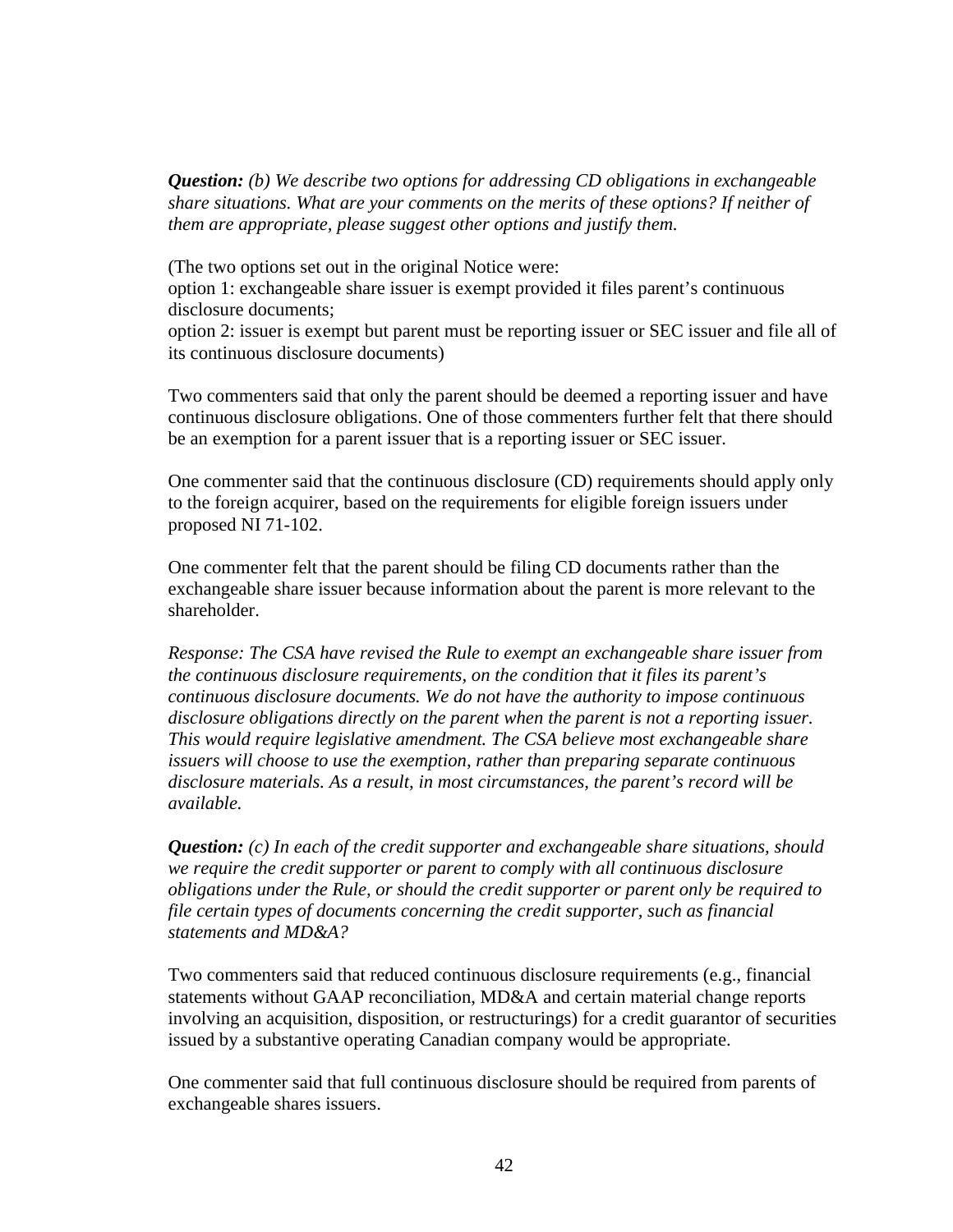One commenter supported the basic concept of requiring the credit supporter or parent company to comply with continuous disclosure obligations, if a security effectively represents an investment in a credit supporter or parent. In that circumstance, the credit supporter or parent should comply with all continuous disclosure obligations.

One commenter suggested that the CSA should get more information as to investors' views about ease of access to the information before exempting the SEC reporting issuers from filing their continuous disclosure documents with the CSA.

*Response: As noted under questions (a) and (b) above, the CSA have revised the Rule to exempt an exchangeable share issuer from the continuous disclosure requirements, on the condition that it files copies of all of its parent's continuous disclosure documents. The parent's documents must be filed on SEDAR by the exchangeable share issuer where they will be accessible to the exchangeable share issuer's investors.* 

*Question: (d) Are there any other situations for which we should consider providing exemptions from the Rule? If so, give details of the situation, how often it occurs and explain why specific exemptions should be given.* 

No comments.

## **Part III Other comments on NI 51-102**

The following are additional comments on the Rule. They do not respond to questions posed in the original Notice. The comments generally appear in the same order as the provisions of the Rule they relate to.

## **General comments**

Fourteen commenters expressed general support for the rules, especially the effort to nationally harmonize continuous disclosure requirements.

One commenter expressed support for an enhanced financial reporting system that requires evergreen or continuously updated disclosure of all material and pertinent financial and non-financial information about issuers. This commenter suggested that there should be a single evergreen document rather than a series of independent updates.

*Response: The CSA believe that one evergreen document would be too cumbersome for all issuers to maintain. The current system of annual disclosure in an AIF, except for venture issuers, with separate supplementary filings during the year is an adequate substitute. For venture issuers, whose business generally tends to be less developed and therefore less complicated, the current system of discrete filings, which together create a complete picture, is satisfactory.*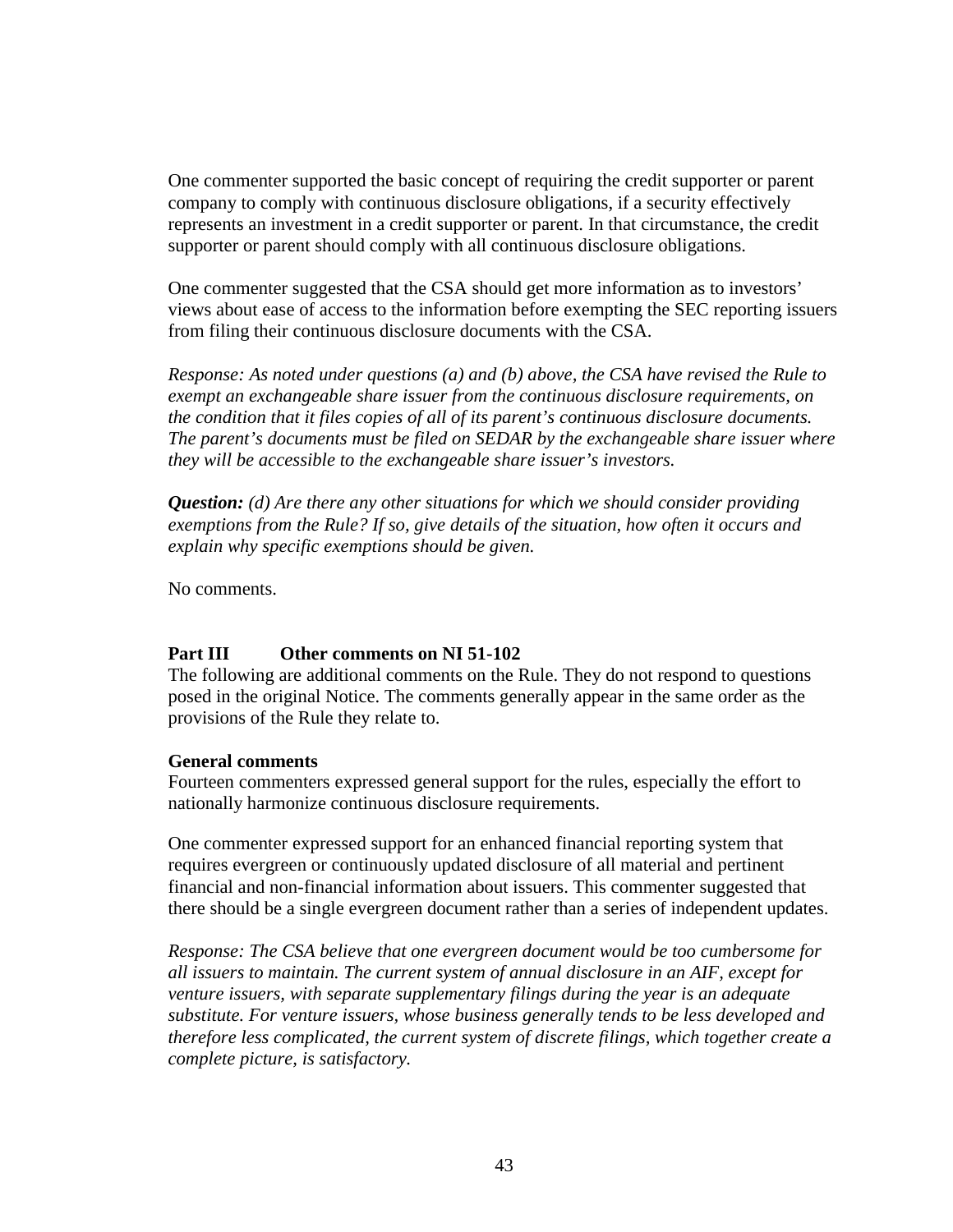One commenter suggested that the use in the Rule of different terms, such as material change, materiality and significance, to determine whether public disclosure is warranted is complex and difficult to follow. The proposal should use one principle for determining what should be disclosed based on materiality or significance relative to the reporting issuer's current situation.

*Response: A reconsideration of the materiality standard is beyond the scope of this project. Our use of different terms is deliberate, and we have endeavoured to make the meaning clear - for example, by reference to the Handbook concept of materiality, or by specifying the test of "significance" in relation to business acquisitions.* 

One commenter said that the Rule should require prompt disclosure of voting results following shareholder meetings.

*Response: The CSA agree that this is important disclosure for issuers other than venture issuers. A new requirement has been added to the Rule for reporting issuers other than venture issuers to file a report, promptly after a meeting, disclosing voting results.* 

# **Part 1 - Definitions**

Two commenters said that the Rule should contain definitions that are paramount over the definitions in local securities legislation.

*Response: The specific overrides in the Rule have been removed. The Policy provides that, where terms from securities legislation are used in the Rule, the meanings given to the terms in securities legislation are substantially similar to the definitions in the Rule. Where that is not the case, terms in the Rule have been changed to be distinct from the terms used in securities legislation.* 

One commenter noted that the definition of US GAAP refers to principles that the SEC has identified as having substantial authoritative support. However, it is not clear from this definition what those principles are. United States literature establishes a hierarchy of sources of acceptable accounting policies in the US. The commenter suggested that it would be appropriate for the definition of US GAAP to refer to this literature.

*Response: The CSA believe that US and SEC literature identifies the sources of US GAAP. Issuers who file financial statements prepared in accordance with US GAAP are SEC registrants and are presumed to have sufficient knowledge of what constitutes US GAAP.* 

# **Part 4 - Financial statements**

## **4.2 [4.2] Filing deadline for annual financial statements**

One commenter supported the accelerated filing deadlines in the Rule. A survey of TSX and TSXV-listed companies showed that a majority did not expect significant problems complying with the new deadlines. The commenter suggested that the shorter deadlines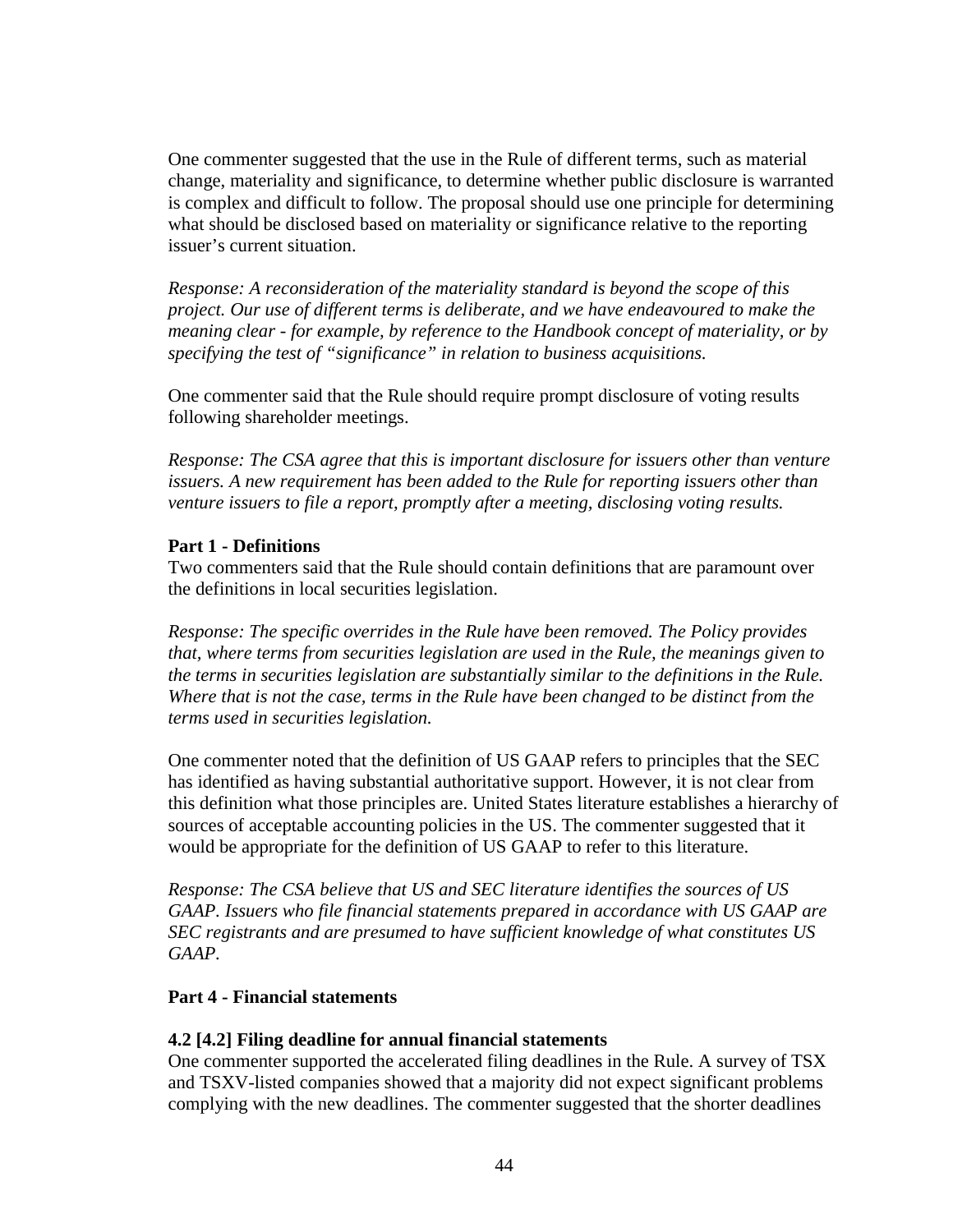also reduce market risk for investors and reduce the notable difference from US standards, while the elimination of the delivery requirement alleviates pressure on issuers.

Three commenters said that annual financial statement filing deadline for senior issuers should not be reduced to 90 days for the following reasons:

- Large companies with international operations need at least 110 to 120 days from year end to prepare and mail their annual reports, and 50-55 days to prepare and mail their quarterly reports.
- Shareholders are not demanding more timely release of financial statements.
- Accuracy will be sacrificed for speed.

Five commenters said that the annual financial statement filing deadline for small issuers should not be reduced to 120 days. Among the reasons cited were the following:

- The shortened deadline affects small issuers more because they rely more heavily on their auditors for assistance with their financial statements; the audits cannot commence until close to the deadline.
- Many small issuers have December 31 year ends and their auditors have tax practices that are particularly busy in April, so the deadline is effectively less than 120 days.
- Audits will cost more because small issuers will have to compete with large issuers for audit services; the old deadline left a window for juniors.
- Shareholders are not demanding more timely release of financial statements.
- Analysts are not calling for more timely financial information about small issuers and, in fact, there is little analyst coverage of small issuers.
- Accuracy will be sacrificed for speed.
- For small issuers, timely material change reporting is most important.

*Response: The desire of investors for more timely information is not always easily balanced with their desire for heightened reliability. However, we believe that in an environment that increasingly demands, and is capable of furnishing, more timely information, the current filing deadlines are inadequate. We believe that the new filing deadlines, including the different deadlines applicable to venture issuers, reasonably balance the needs for timeliness and reliability.* 

One commenter expressed concern about the shorter filing deadlines adopted by the SEC, and that sections 4.2 [4.2] and 4.5 [4.4] would effectively impose those same shorter filing deadlines in Canada.

*Response: The CSA do not propose to mandate the shorter SEC deadlines for all reporting issuers, but are not persuaded that an issuer that does meet those deadlines in the US should be permitted to delay filing of the same information in Canada. To do so would place Canadian investors at a disadvantage without addressing the commenter's concern about the SEC requirements.*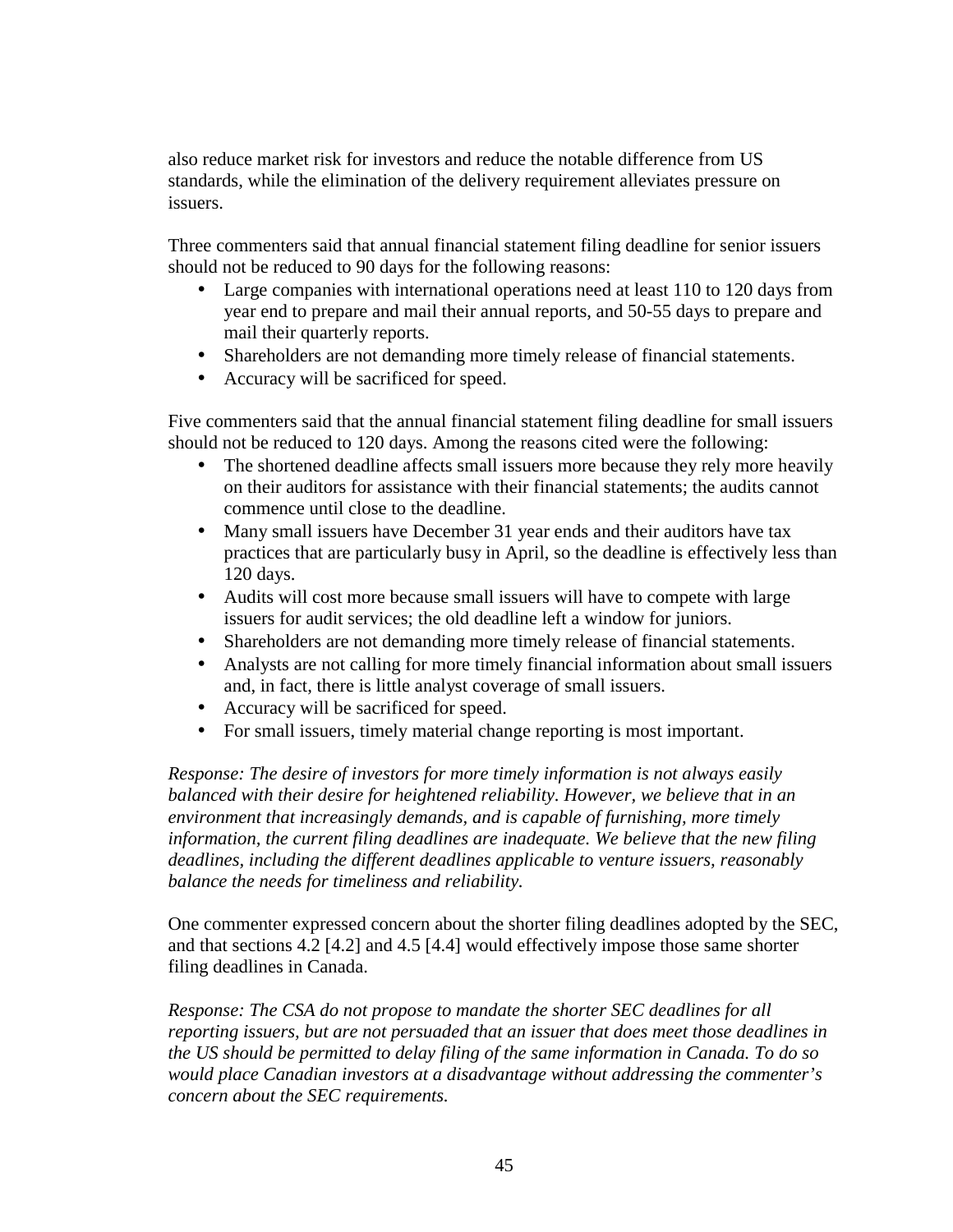One commenter said that the deadline for small issuers would probably effectively be less than 120 days, but expected that small issuers would be able to comply with it.

## *Response: No response required.*

Two commenters said that there should be a transition period or sufficient advance notice to allow issuers to adjust to the new deadlines.

Two commenters suggested that, if the 120 deadline is retained, small issuers should be given a phase in period to allow an orderly change of year end to some date other than December 31.

*Response: The new filing deadlines will not be mandatory for financial years starting before January 1, 2004.* 

Three commenters suggested that the proposed filing deadlines in the Rule, when read together with National Policy 51 *Change of Year End* (NP 51), lead to certain disclosure gaps, avoidable costs and absurd results in some RTO situations. The Policy and NP 51 should be revised to address these problems.

*Response: The CSA have expanded the Rule by adding, as section 4.8, requirements that would replace NP 51. See "Summary of Changes to the Proposed Instrument" in the current Notice for a description of these changes.* 

## **4.3 [4.5] Approval of audited financial statements**

Two commenters suggested that the Rule should clarify the difference between board review and approval of financial statements, if there is one.

*Response: The Rule now requires board approval of both annual and interim financial statements.* 

## **4.5 [4.4] Filing deadline for interim financial statements**

See the discussion under section 4.2 above for the comments on the shorter filing deadlines in general, and the CSA's responses.

One commenter said that 45 days is not enough time for an issuer in the oil industry to prepare interim financial statements if the issuer reports actual oil revenue rather than accruing for it. Oil sales data is not available until 25 days after month end. The accelerated deadline would compel more use of accrued rather than actual revenue. Shareholders would be better served by waiting an additional two weeks and getting actual data.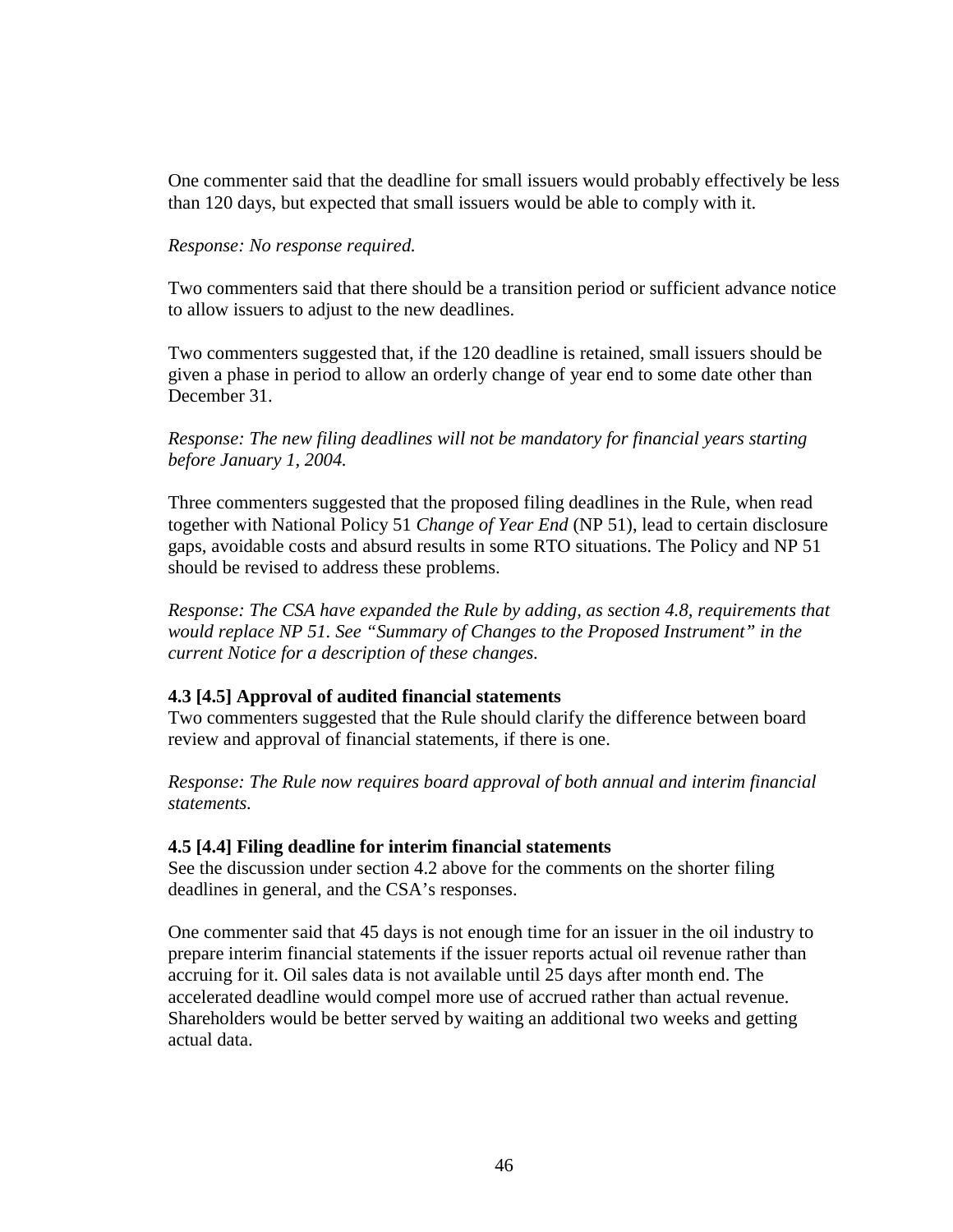*Response: See our response under section 4.2 above. The CSA recognize that the use of estimates is an integral element of financial statement preparation and do not believe that the possible example cited by the commenter outweighs the benefits of more timely preparation and filing of the financial statements.* 

## **4.6 [4.5] Review of interim financial statements**

See the discussion under section 4.3 above for comments on the requirement for board approval in general, and the CSA's responses.

Two commenters said that the board of directors should be required to review and approve interim financial statements.

*Response: The CSA agree. The Rule has been revised to require board approval of interim financial statements.* 

Two commenters recommended that the CSA adopt the recommendation in Chapter 14 of the Five-Year Review Committee Draft Report to require interim financial statements to be reviewed by the issuer's external auditors.

*Response: The CSA see merit in the recommendation, and we will consider in the future whether mandating auditor review of interim financial statements is appropriate. In the meantime, reporting issuers are encouraged to have their interim financial statements reviewed and the Rule now requires that, if this review is not done, that fact must be disclosed.* 

# **4.7 and 4.8 [NI 52-107] Generally accepted accounting principles and auditor's report**

*See the Notice announcing the publication for comment of NI 52-107 for a summary of the comments received on the Rule in relation to the GAAP and GAAS requirements and the CSA's responses. Those requirements have been removed from the Rule and now all appear in NI 52-107.* 

#### **4.9 [deleted] Balance sheet line items**

One commenter said that the prescribed balance sheet line item disclosure may not be appropriate for all issuers, may conflict with GAAP as it evolves, and may require disclosure of non-material items. The requirement should be revisited.

*Response: The CSA agree with this comment and have deleted this requirement.* 

#### **4.10 [6.3] Additional information for development-stage issuers**

One commenter supported the additional disclosure for development-stage issuers required by section 4.10 of the Rule, but was uneasy about the CSA establishing arbitrary quantitative materiality rules. The absolute \$25,000 minimum could result in unnecessarily detailed disclosure.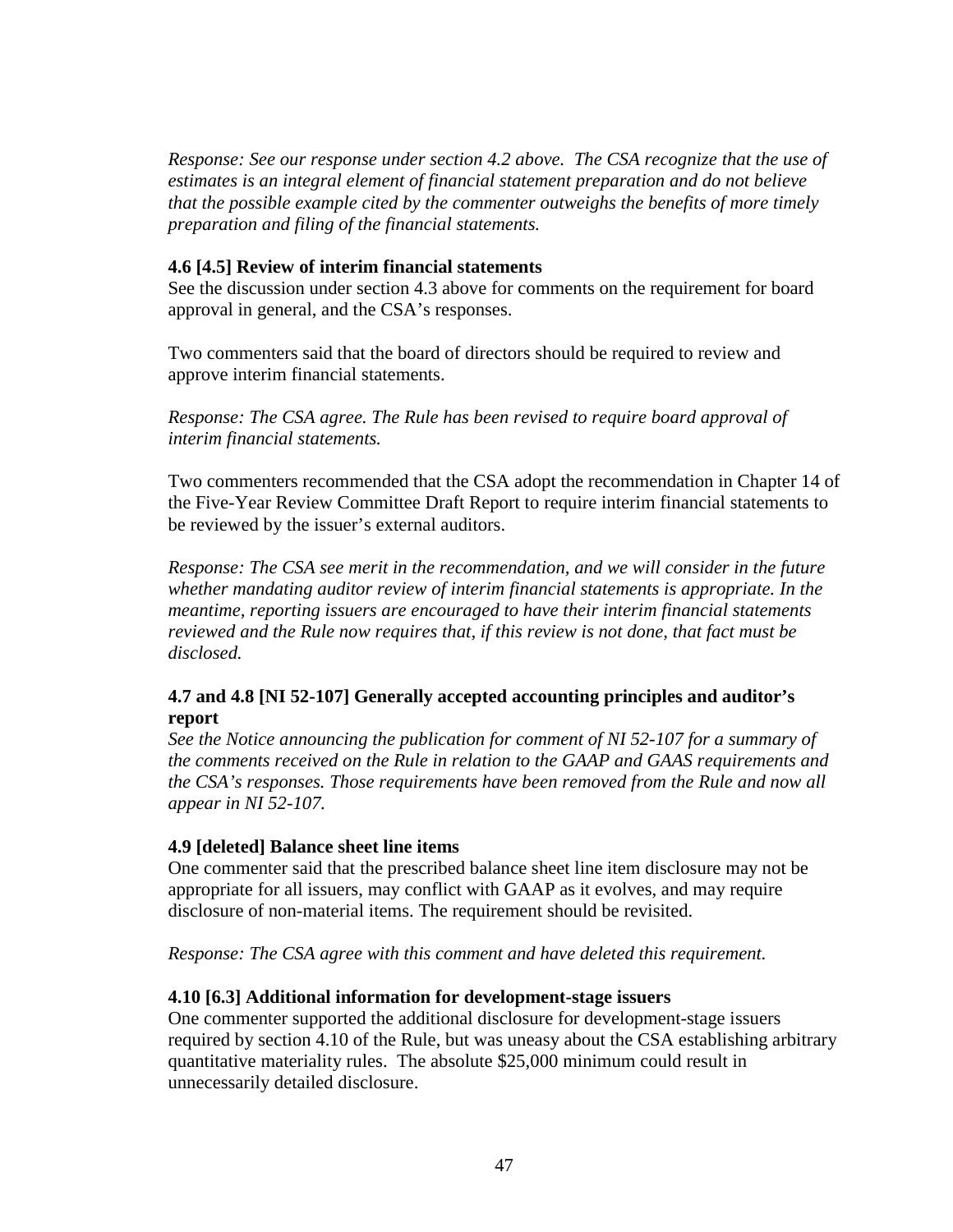*Response: The CSA will continue to require additional disclosure, although the Rule has been revised to permit the disclosure in either the financial statements or the MD&A, and the requirement now applies only to venture issuers that have not had any significant revenues from operations in either of the last two financial years (section 6.3 of the Rule). The CSA have retained the reference to the \$25,000 threshold, but it is presented in the Policy as guidance to assist issuers, not an absolute measure of materiality.* 

## **4.11 [6.4] Disclosure of outstanding share data**

One commenter suggested that the CSA should consider requiring this information to be in MD&A so it is easy to locate.

*Response: The CSA have revised the MD&A form to require this disclosure, as it will then be more current than the information that would be provided in the financial statements.* 

# **4.12 [4.6] Delivery of financial statements**

One commenter suggested that the Rule or Policy should give guidance on what "as soon as practicable" means. For example, the Rule could state that interim or annual statements must be delivered within 60 or 140 days of period end, respectively.

One commenter suggested that the CSA should make it clear that:

- mailing is not required to be concurrent with or in a specified proximity to the filing of financial statements and MD&A, so it is not necessary to delay filing financial statements on SEDAR until such time as they are printed and ready to be mailed;
- no mailing is required until both the financial statements and the MD&A for the period have been filed (so that multiple mailings are not required); and
- in the case of the annual financial statements and MD&A, the "as soon as practicable" standard will be met if the annual financial statements and MD&A are sent to those shareholders who have requested them at the time of and together with the sending of the annual meeting materials.

*Response: The Rule, as proposed, will require the financial statements and MD&A to be filed at the same time. The Rule has also been amended to clarify that issuers must deliver financial statements and MD&A by the later of the filing deadline for the financial statements or MD&A requested, and 10 days after the request is received.* 

## **4.13 [4.7] Filing of financial statements after becoming a reporting issuer**

Two commenters said that financial statements should only be required for periods ending when the issuer is a reporting issuer, not periods with a filing deadline occurring when the issuer is a reporting issuer. Section 4.13 should be revised accordingly.

One commenter suggested that this requirement should be harmonized with the requirements of the Handbook.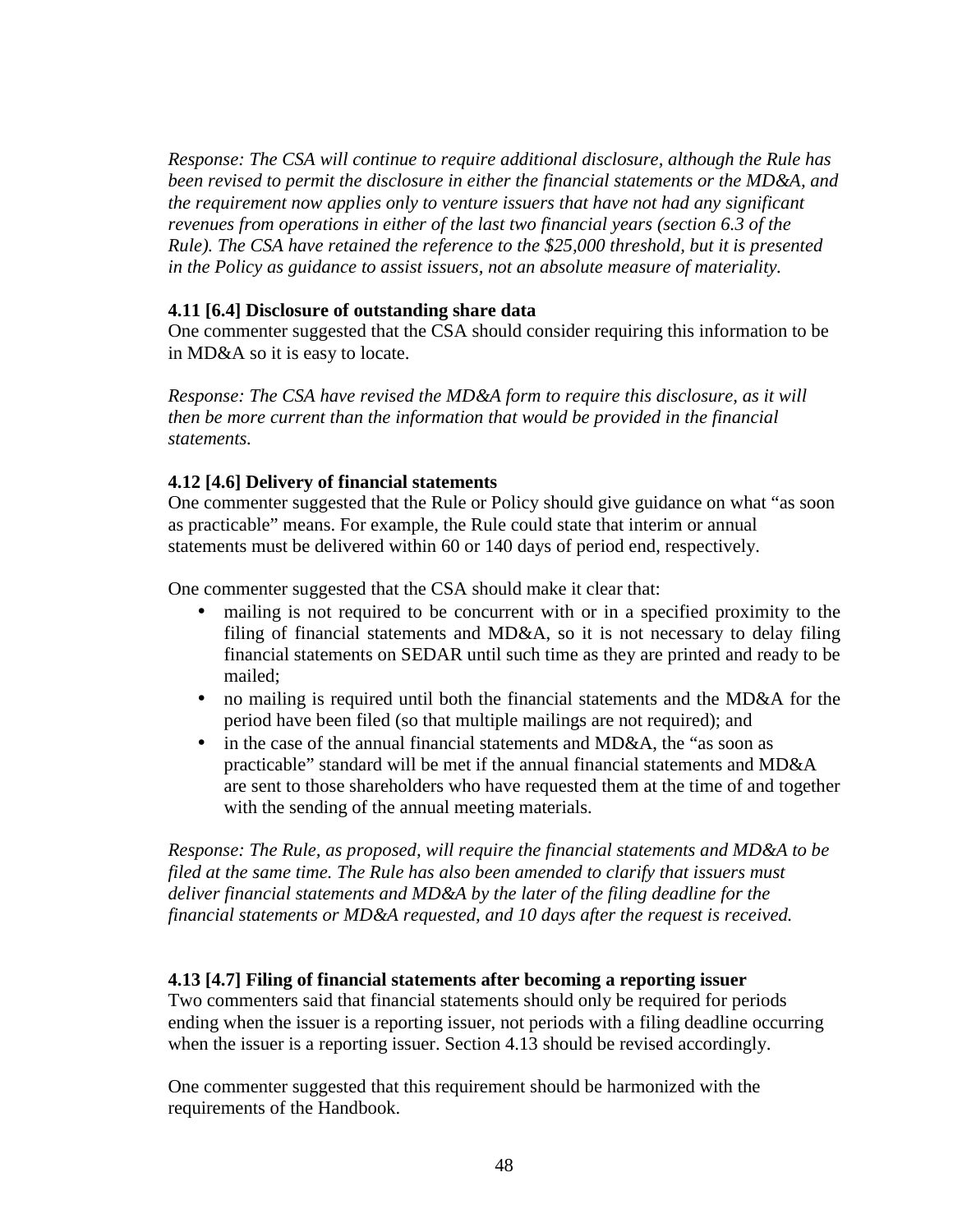One commenter said that this requirement is appropriate with some fine tuning so it functions properly together with NP 51, the different financial statement filing deadlines for senior and smaller issuers, and the Handbook.

One commenter said that the prospectus rules should be amended or there will be a gap in financial disclosure for senior issuers filing IPO prospectuses.

*Response: The CSA believe that it is important to the capital markets to have a complete financial record for reporting issuers. Accordingly, the requirement to file financial statements should not commence only for financial periods that end after an issuer becomes a reporting issuer. The Rule has been revised to ensure no such gap will occur. Issuers that are in the process of becoming reporting issuers will be able to organize their operations to ensure they will be able to file the required statements.* 

## **4.14 [4.11] Change of auditor**

Two commenters said that the Rule should provide more guidance on the meaning of the term "disagreement".

*Response: The definition of "disagreement" in the Rule has been expanded to include a difference of opinion that arises during an auditor's review of a reporting issuer's interim financial statements. Also, guidance has been added to the Policy to indicate that the term disagreement should be interpreted broadly; a disagreement may not involve an argument but a mere difference of opinion, and the subsequent rendering of an unqualified report does not, by itself, remove the necessity for reporting a disagreement.* 

Three commenters said that the change of auditor rules should be clarified to deal with cases where the auditor declines to stand for reappointment.

*Response: We have added a definition of "resignation" to the Rule which includes notification from an auditor of their decision to not stand for reappointment as auditor of the reporting issuer.* 

One commenter suggested that the proposed requirement for an auditor to state whether or not, to their knowledge, the notice states correctly all information required, is contrary to professions standards in Section 5025 of the Handbook and goes beyond existing National Policy 31 and comparable US requirements. The commenter suggested that the Rule should require the auditor to state in relation to each statement in the notice whether the auditor i) agrees, ii) disagrees and the reasons why, or iii) has no basis to agree or disagree.

*Response: We adopted the change recommended by the commenter.*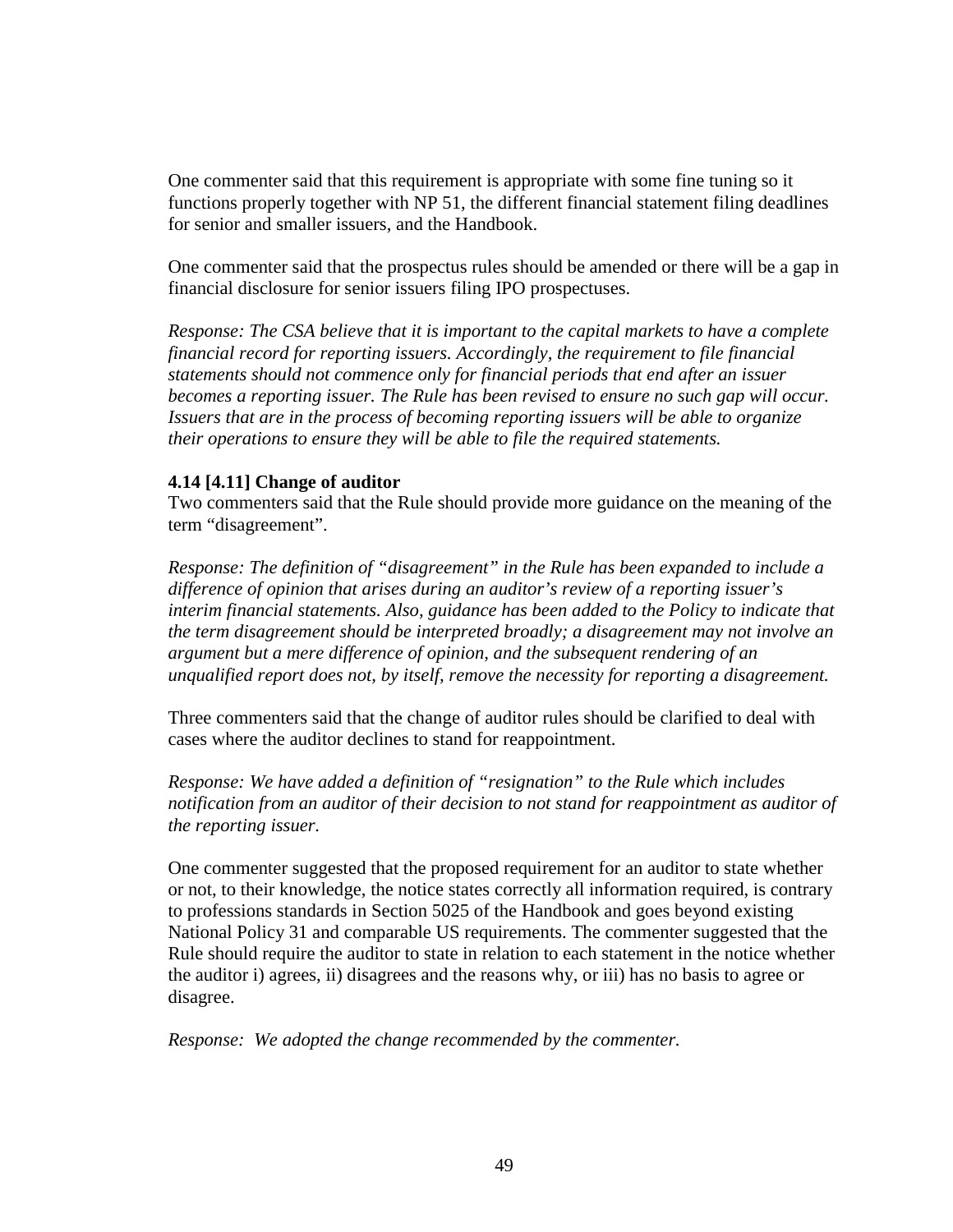One commenter said that the Rule should be clarified for cases where the timing of the resignation of the former auditor and the appointment of the successor auditor does not permit the filing of a single reporting package.

*Response: The Policy explains that, where a termination or resignation of a former auditor and appointment of a successor auditor occur within a short period of time, the issuer may prepare and file one comprehensive notice and reporting package. If timing does not permit, the notice and reporting package requirements must be done in two stages as set out in the Rule. The Rule has been modified so that, if the reporting package requirements must be done in two stages, the former auditor is given an opportunity to update the letter provided at the first stage.* 

One commenter suggested that the CSA should consider requiring two reporting packages in every case since certain matters are not within the knowledge or the former or successor auditor.

*Response: If a termination or resignation of a former auditor and appointment of a successor auditor occur within a short time period, the issuer may prepare and file one comprehensive notice and reporting package. The letters requested from both the former and successor auditors require the auditor to state whether he or she agrees, disagrees, or has no basis to agree or disagree.* 

## **Part 5 – AIFs and Form 51-102F1**

One commenter said that the AIF should be filed at the same time as the annual financial statements and MD&A.

*Response: The CSA have decided not to require the AIF to be filed at the same time as the financial statements and MD&A. When documents are required to be filed at the same time, there is a risk that the filing of some of the documents may be delayed to accommodate the preparation of the other documents. This risk must be weighed against the value of having the documents available at the same time. In the case of financial statements and MD&A, the CSA are satisfied that any delay in the filing of the financial statements while the MD&A is prepared will normally be minimal. As such, the desirability of having the narrative discussion available at the same time as the financial statements outweighs the risk of the delay. However, we believe that the risk of delay if the AIF must also be filed concurrently would be greatly increased, outweighing the advantages of a concurrent filing requirement.* 

Two commenters recommend if a market capitalization test is used to distinguish between large and small issuers, small issuers should not be exempt from filing an AIF, but the CSA should consider requiring certain simpler disclosure. Two other commenters said that there should be no market capitalization threshold in the AIF exemption for small issuers as AIF disclosure is not useful for those issuers.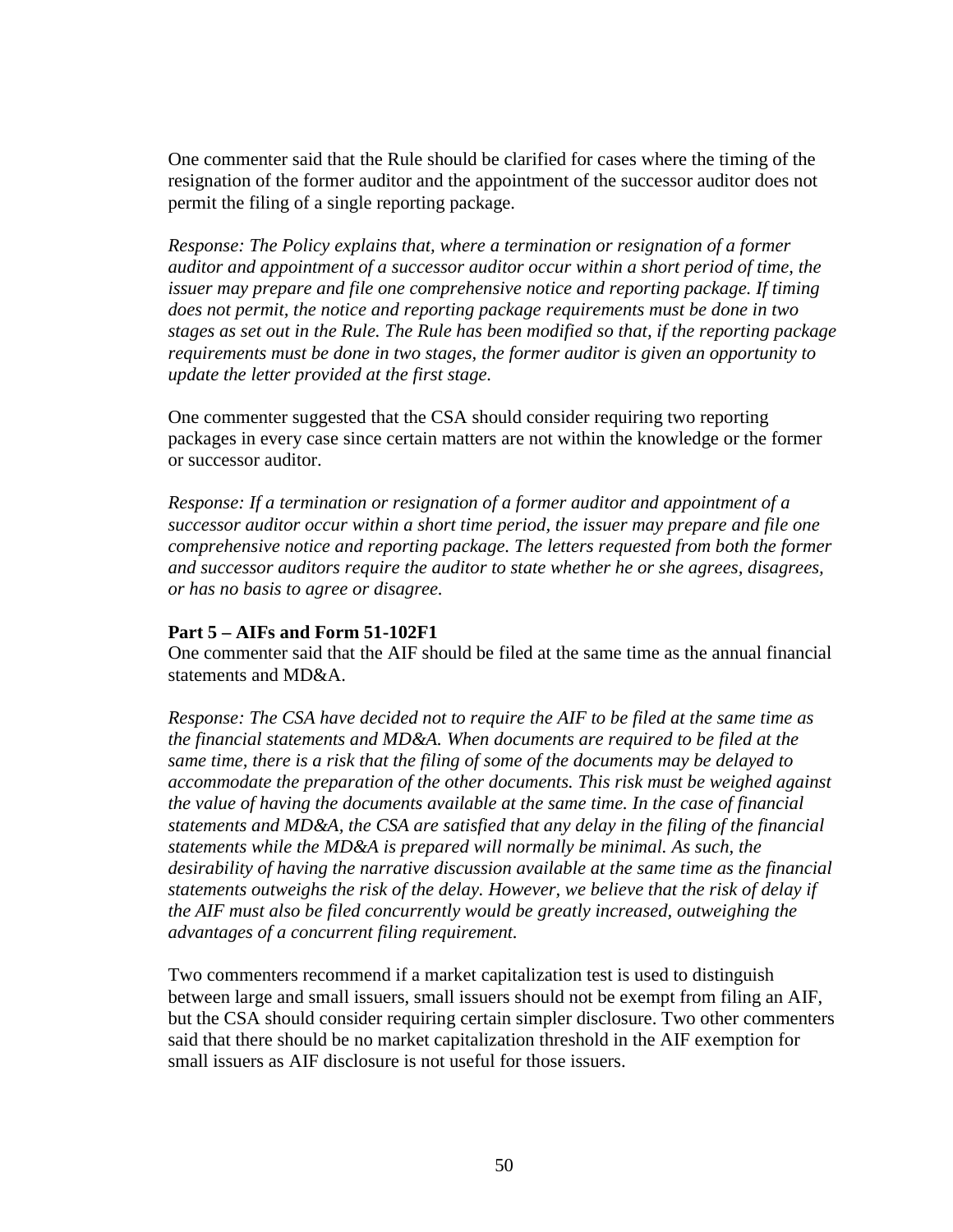*Response: The Rule has been changed to no longer use a market capitalization test to define venture issuers. All venture issuers are exempted from the requirement to file an AIF.* 

One commenter said that the AIF exemption for issuers with a market value of less than \$75 million is appropriate. Smaller issuers should only be required to file AIFs where there is an incentive for them to do so, such as the ability to obtain a shorter hold period on privately placed securities under Multilateral Instrument 45-102 *Resale of Securities*.

*Response: The CSA agree that AIFs should not be mandatory continuous disclosure for venture issuers.* 

One commenter said that the requirement for a senior issuer to file its AIF within 90 days of financial year-end will pose serious practical problems for an issuer that normally incorporates a portion of its proxy circular by reference in its AIF.

*Response: The CSA believe that 90 days is sufficient time to prepare an AIF. If an issuer feels that incorporating its proxy materials by reference would be advantageous, it can accelerate the preparation of its proxy materials. Otherwise, it may be necessary to repeat some of the information in both the AIF and proxy materials. We are not persuaded that this would justify delaying the filing of the AIF.* 

One commenter suggested that elements 1, 2, 3 and 5 of the Disclosure Framework in Section 300 of the Canadian Institute of Chartered Accountant's (CICA) Canadian Performance Reporting Board report entitled "Management's Discussion and Analysis: Guidance on Preparation and Disclosure" (the CPRB Report) are worthy of incorporation into the AIF requirements for "foundational" disclosure about the nature and development of the issuer's business. They should replace substantial portions of Items 3 and 4 of Form 44-101F1 and proposed Form 51-102F1.

*Response: As discussed below under Part 6 – MD&A and Form 51-102F2, the MD&A form has been amended to add many aspects of the CPRB Report. The CSA are satisfied that duplication between the MD&A and AIF is not warranted.* 

One commenter suggested that, in Form 51-102F1, the general description of an issuer's business and risk factors disclosure should be broadened to include:

- disclosure of the issuer's social and environmental policies and the steps the issuer is taking to implement them; and
- a description of social and environmental risk factors.

*Response: The CSA have revised the AIF form to provide, by way of example, guidance on the types of risk factors to be disclosed. The examples include environmental risk. The CSA expect social and environmental policies will, where appropriate, be reflected in the issuer's discussion of its business in general.*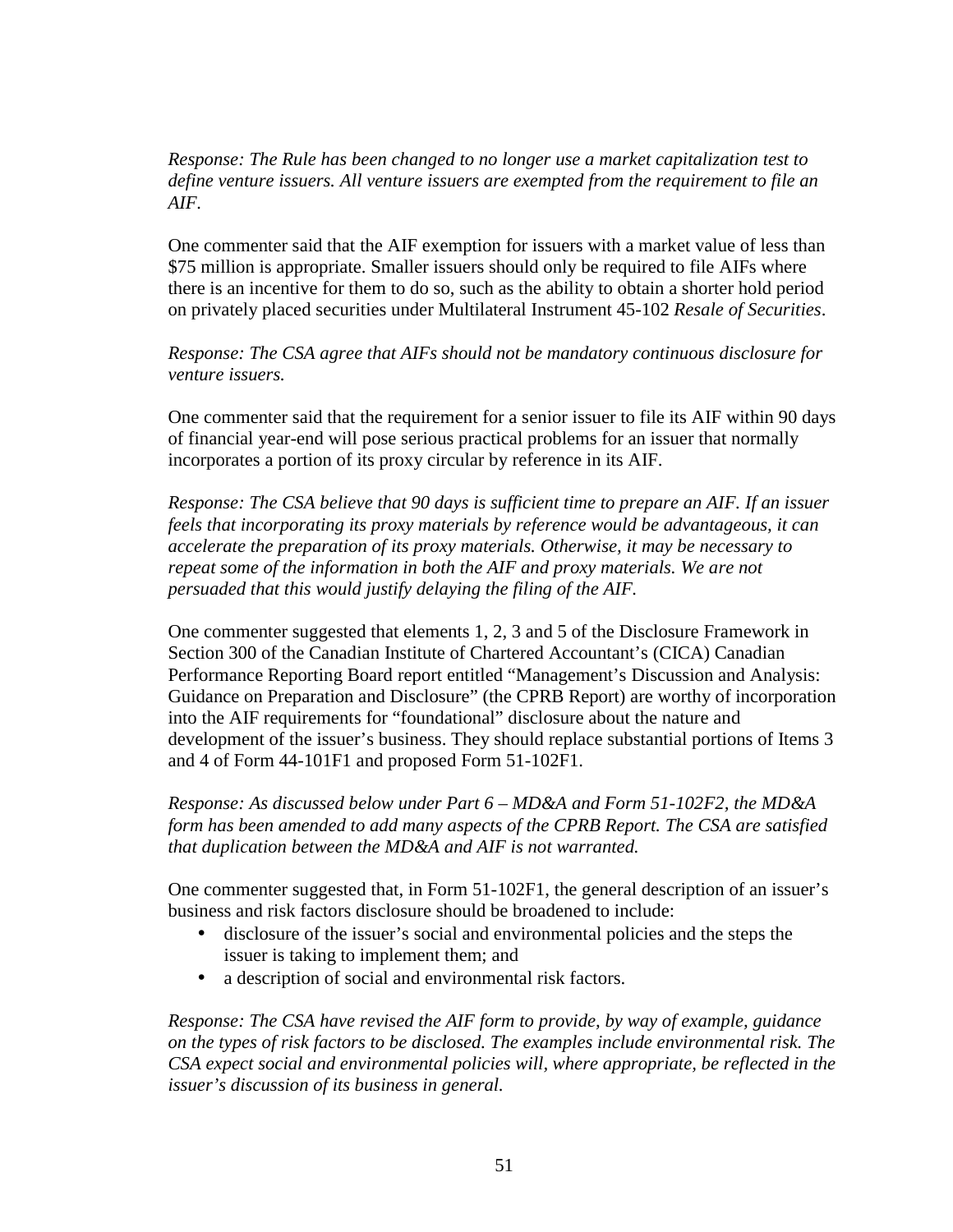One commenter suggested that it would be helpful to add an instruction for section 4.2 of Form 51-102F1 with some example items such as those in Item 20 of OSC Form 41- 501F1, including environmental and health risks, reliance on key personnel, regulatory constraints, economic and/or political conditions.

*Response: We have amended the Form 51-102F1 to include the guidance given in the prospectus context.* 

One commenter recommended accepting an annual report on Form 10-KSB as a form of AIF.

## *Response: We have made this change for SEC issuers.*

One commenter welcomed the narrowing of the scope of disclosure on corporate officers to "executive officers" in the Table of Indebtedness of Senior Officers. The commenter also requested that the references to "officer" in the AIF be changed to "executive officer".

*Response: We have made this change.* 

## **Part 6 - MD&A and Form 51-102F2**

## **General comments**

One commenter suggested that the Rule or Policy should state whether it is permissible for issuers to include GAAP information in MD&A, instead of the financial statements, provided the financial statements include a clear and specific reference to where the audited information can be found in the MD&A.

*Response: The CSA are not prepared to permit incorporation by reference in financial statements. The financial statements are core documents that must present, in full, all information required by GAAP. MD&A serves an important, but different purpose, supplementing and complementing the financial statements. We do not agree that MD&A can substitute for portions of the financial statements.* 

One commenter expressed support for requiring all issuers to file annual and interim MD&A.

Two commenters expressed support for the requirement that boards must review annual and interim MD&A.

Two commenters suggested that the distinction between "review" and "approval" of MD&A should be clarified.

*Response: The Rule now requires board approval of both annual and interim MD&A.*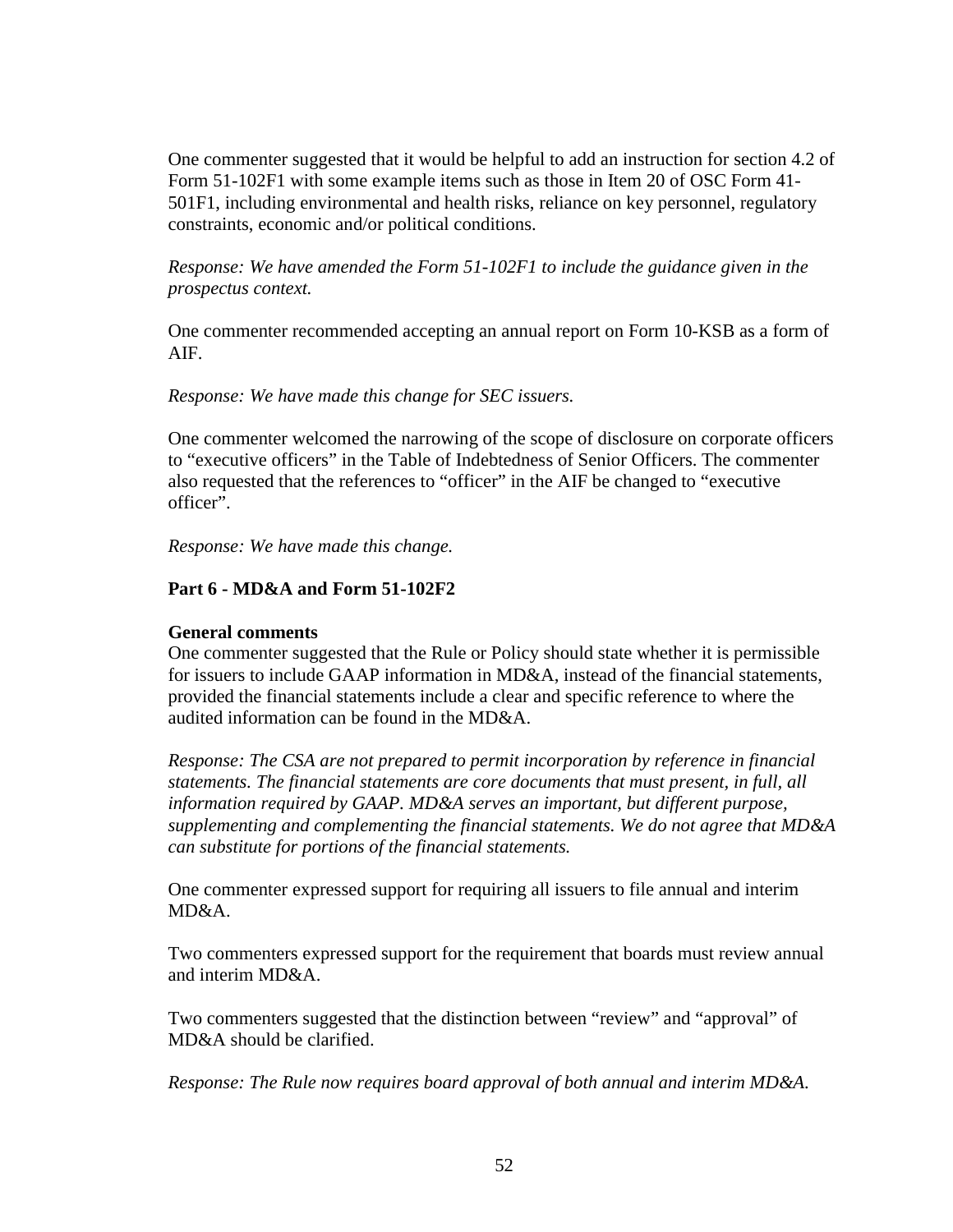Two commenters said that that MD&A does not provide meaningful disclosure for small issuers, since financial results are often meaningless for these issuers. MD&A will increase costs for small issuers because they will need consultants to prepare it.

*Response: The CSA disagree that MD&A is often meaningless for venture issuers. In many jurisdictions, MD&A has been a part of the continuous disclosure record for reporting issuers, including issuers that we propose to classify as venture issuers. The MD&A gives all issuers the opportunity to discuss their financial statements in the context of their business and operations.* 

Three commenters recommended that the CSA give serious consideration to endorsing the disclosure principles and framework proposed in the CPRB Report. One commenter noted that Canadian SEC issuers that prepare their financial statements in accordance with US GAAP use the CPRB Report in preparing their MD&A.

*Response: The CSA have considered the CPRB Report and made some changes to the MD&A form to reflect its recommendations. The CSA considered that certain portions of the CPRB Report were already adequately addressed by the disclosure requirements in the form, and others were not necessary or appropriate for the Rule.* 

One commenter suggested that issuers should be required to file fourth quarter MD&A concurrent with or as soon as possible after the public release of audited fourth quarter financial statements. Fourth quarter MD&A should not be part of the annual MD&A, so as to give prominence to fourth quarter.

*Response: The CSA decided not to require fourth quarter MD&A. The information is useful, and so is a prescribed component of the annual MD&A, but we do not agree that it requires a separate filing, particularly as it would not be accompanied by stand-alone fourth quarter financial statements.* 

Two commenters said that the CSA should require that, if a security holder requests either financial statements or MD&A, the issuer must deliver both.

*Response: The CSA agree and the Rule has been amended to make this a requirement.* 

## **Part 1 of Form 51-102F2**

Two commenters supported the proposal in item (g) of Part 1 that MD&A should include a discussion of any forward-looking information disclosed in prior MD&A if, in light of intervening events and without that discussion, the earlier disclosure could mislead. However, one of the commenters said that, in view of the importance of this proposal, consideration should be given to embedding it also in Part 2, detailing the content of the MD&A.

*Response: The CSA decided it is not necessary to put item (g) of Part 1 into Part 2, as Part 1 applies to the entire form.*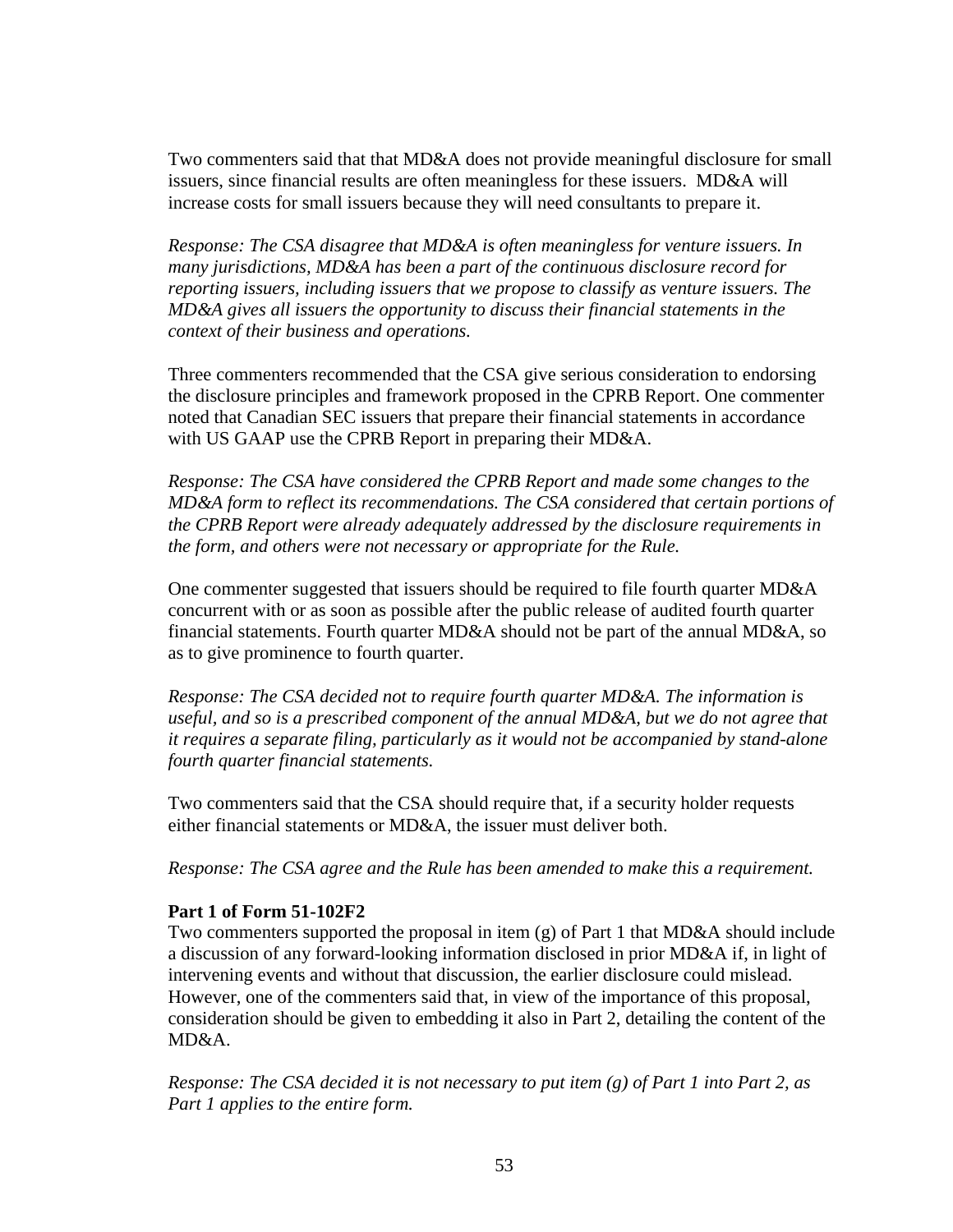One commenter said that the CSA should not require issuers to analyze operations, liquidity and capital resources with respect to known trends, demands, expected fluctuations, commitments, events, risks and uncertainties that issuers reasonably believe affect future performance. This will require too much disclosure, and forecasts are inherently inaccurate.

*Response: The CSA disagree. We believe this is fundamental disclosure in MD&A. The purpose of MD&A is for reporting issuers to discuss their financial situations in the context of past performance, and anticipated future events. This necessarily involves forward looking information.* 

One commenter recommended the CSA clarify the definition of forward-looking information, how it differs from future oriented financial information, and the duty to update.

*Response: This issue is beyond the scope of the Rule and will be addressed by the CSA Committee reformulating National Policy 48 Forward Looking Financial Information.* 

Three commenters noted that the instructions to the MD&A form call for increased forward-looking disclosure, paralleling US requirements, and suggested that there should be "safe-harbours" as in the US.

*Response: The CSA proposal for a statutory civil remedy includes a "safe harbour" for forward looking information.* 

## **Item 1.4 [1.5] of Form 51-102F2**

One commenter suggested that the CSA should provide more guidance on how to comply with the requirements relating to liquidity.

*Response: The CSA believe item 1.4 [1.5] gives adequate guidance. This section should be principles based, rather than prescriptive, so management can exercise its judgement.* 

#### **Item 1.5 [1.7] of Form 51-102F2**

One commenter indicated that the additional disclosure requirements in item 1.5 [1.7] of the form pertaining to off-balance sheet arrangements and contractual commitments are necessary.

*Response: The CSA agree.* 

One commenter suggested that the CSA should provide more guidance on how to comply with the requirements relating to capital resources.

*Response: The CSA believe that this item gives adequate guidance. This section should be principles based, rather than prescriptive, so management can exercise its judgement.*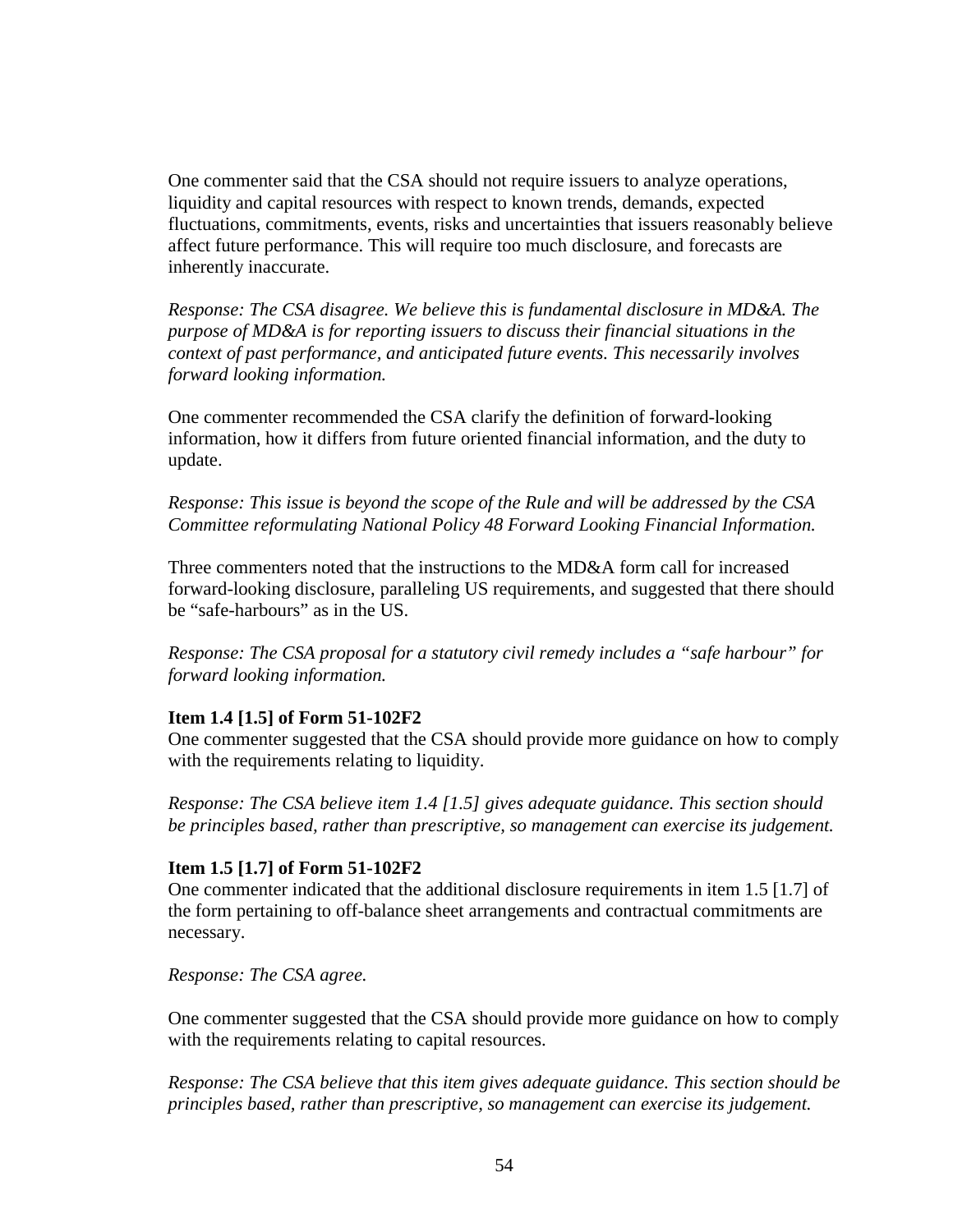### **Item 1.6 [1.8] of Form 51-102F2**

One commenter commented regarding the disclosure of transactions with related parties required by item 1.6 [1.8] of the form, and noted that disclosure of economic dependency is required by Handbook Section 3841. The commenter suggested that the CSA should consider the relationship and consistency of the CSA proposal with that standard. If a requirement extending the concept of related party relationships to include broader economic dependency is put in place, the commenter recommended that it be clearly distinguished from the concept of "related parties" defined in the Handbook so as to reduce the likelihood of confusion with financial statement disclosure.

One commenter suggested that item 1.6 [1.8] should require disclosure of the same types of related party transactions as are disclosed in the annual financial statements. The materiality threshold for disclosure of related party transactions in financial statements generally is quite low, and is not dependent upon whether the transactions are recorded at carrying amount or exchange amount.

One commenter suggested that the CSA should provide more guidance on how to comply with the requirements relating to transactions with non-independent parties.

*Response: The CSA agree and have revised the MD&A form requirements to require disclosure of transactions with related parties, as defined by the Handbook. We have removed references to disclosure that would only duplicate GAAP without supplementing or enhancing the disclosure in the financial statements.* 

One commenter recommended the CSA evaluate the disclosure in the Rule regarding special purpose entities against disclosure proposed to be required in a CICA Handbook Accounting Guideline on special purpose entities, and decide if the Rule needs to mandate any disclosure.

*Response: We believe the requirement in MD&A to discuss off-balance sheet arrangements will adequately address disclosure relating to special purpose entities.* 

## **Item 1.9 [1.11] of Form 51-102F2**

One commenter suggested that the proposed requirements in item 1.9 [1.11] regarding critical accounting policies are far too general and brief to be effective. In particular, the requirement to disclose "the likelihood that materially different amounts would be reported under different policies or using different assumptions" is not reasonable or operational.

*Response: The CSA agree and have revised the requirement to require disclosure of critical accounting estimates.*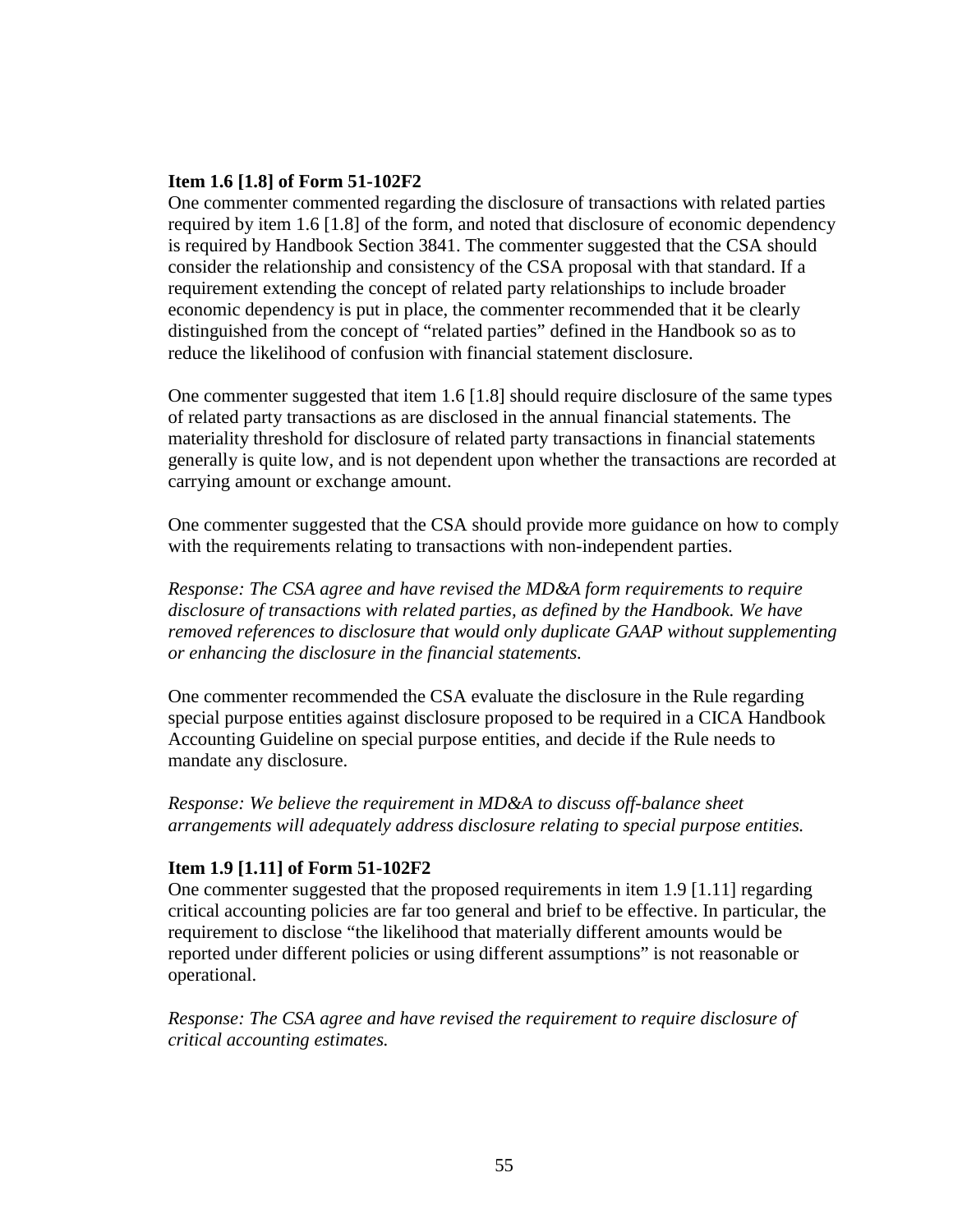One commenter said that the MD&A form should not require critical accounting policies disclosure beyond what financial statement notes are already required to disclose, because management and auditors are in the best position to decide which accounting policies are appropriate for an issuer.

*Response: The CSA have revised the requirements to address disclosure of critical accounting estimates, and changes in accounting policies including initial adoption. The CSA believe this is relevant disclosure for investors to understand why management made the decisions it did.* 

One commenter said that issuers should not be required to review existing critical accounting policies in the MD&A, except where it is important to do so in order to explain material variances or risks, so as to not duplicate disclosure provided in the notes to the financial statements. The CSA should provide guidance regarding what levels of uncertainty and materiality in relation to accounting estimates would trigger a disclosure obligation.

One commenter said that the value of the proposed disclosure on critical accounting estimates is questionable, in that MD&A disclosure of methodology, underlying assumptions and effects on financial disclosure would duplicate existing requirements of GAAP.

*Response: The CSA believe that critical accounting estimates is important disclosure for the MD&A, and, by its nature, is material. The CSA expect the MD&A disclosure to supplement the disclosure in the financial statements, not simply duplicate that disclosure. The requirement, including the exemption for venture issuers, is based on a similar SEC requirement. We have also added additional guidance on what must be disclosed under this topic.* 

## **Part 2 of Form 51-102F2**

One commenter suggested that Part 2 of the MD&A form should require disclosure of non-financial aspects of a business, such as personnel, environmental, social or cultural matters, that are expected to have a material effect on the economic condition and development of the business. This would include disclosure of risk factors, or matters that will adversely affect an issuer's ability to achieve its stated business objectives, including social and environmental risks. This is in keeping with the recommendations of the CPRB Report.

*Response: The CSA have proposed changes to Part 1(a) of the MD&A form to provide for disclosure of social, cultural and environmental matters. As noted above, the CSA have considered the CPRB Report and, where appropriate, have also added disclosure from the Report to the form.*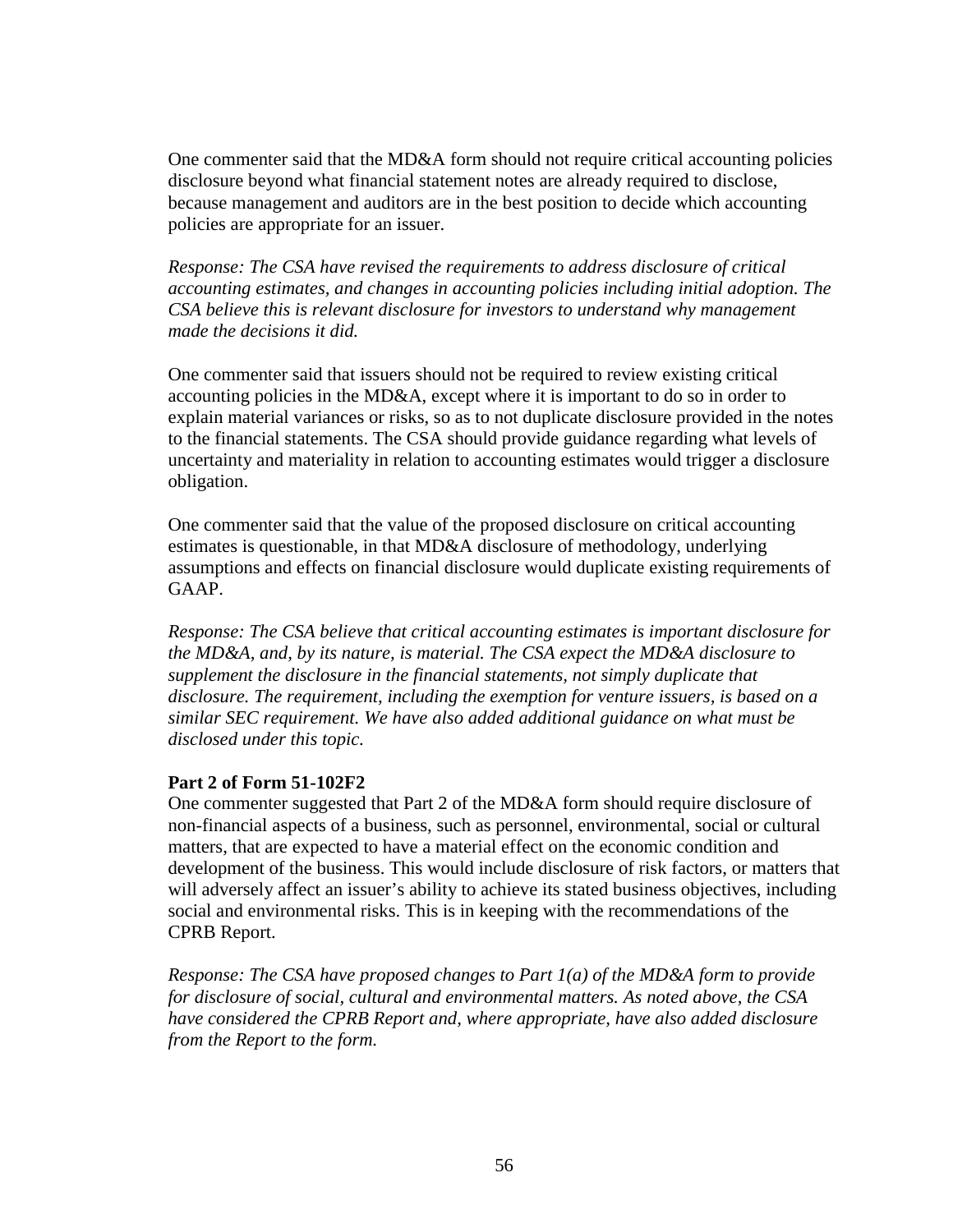## **Part 7 - Material change reporting**

One commenter said that reporting issuers should be required to disclose all material information, rather than material changes, on an ongoing basis.

One commenter said that the "reasonable investor" definition of materiality should replace the market impact test.

*Response: Any such fundamental changes would require the various Securities Acts to be amended, which goes beyond the scope of this Rule. The Draft Report of the Ontario Five-Year Review Committee also recommended not changing the requirement from "material change" to "material information".* 

Two commenters suggested that material change reports should no longer be required because they rarely provide information that was not included in the accompanying press release. However, confidential material change reports should be retained.

*Response: The CSA believe that the current requirements to issue a news release disclosing the nature and substance of the change promptly upon its occurrence, followed by a subsequent material change report with more details of the material change, are appropriate. This process gives the issuer additional time to assemble significant facts to put into a material change report that may not have been in the press release.* 

One commenter noted existing securities law and the Rule allow issuers to file confidential material change reports, and keep certain material information confidential. GAAP requires material changes to be reflected in financial statements, which could negate the issuer's ability to keep information confidential. The commenter felt the Rule should reconcile this conflict.

*Response: The provisions in the Rule have not substantively changed local securities laws that currently exist. The CSA are not aware of any circumstances where the concern expressed by the commenter arose. As, typically, confidentiality of material changes is intended to last for only a short period of time, we do not believe this is a widespread issue warranting a change in securities regulation.* 

# **Part 8 - Business acquisition report**

## **Concerns with the BAR proposal/Alternative approaches**

Three commenters suggested that the costs of the BAR outweigh the benefits.

*Response: The Rule has been amended to streamline the BAR requirements by applying two threshold significance tests for issuers other than venture issuers – 20% and 40% and requiring only two years of audited annual historical financial statements of the acquired business at the 40% significance level or higher. Venture issuers will only be required to assess whether an acquisition is significant at the 40% level, and, if it is, they need only provide one year of audited annual historical financial statements with*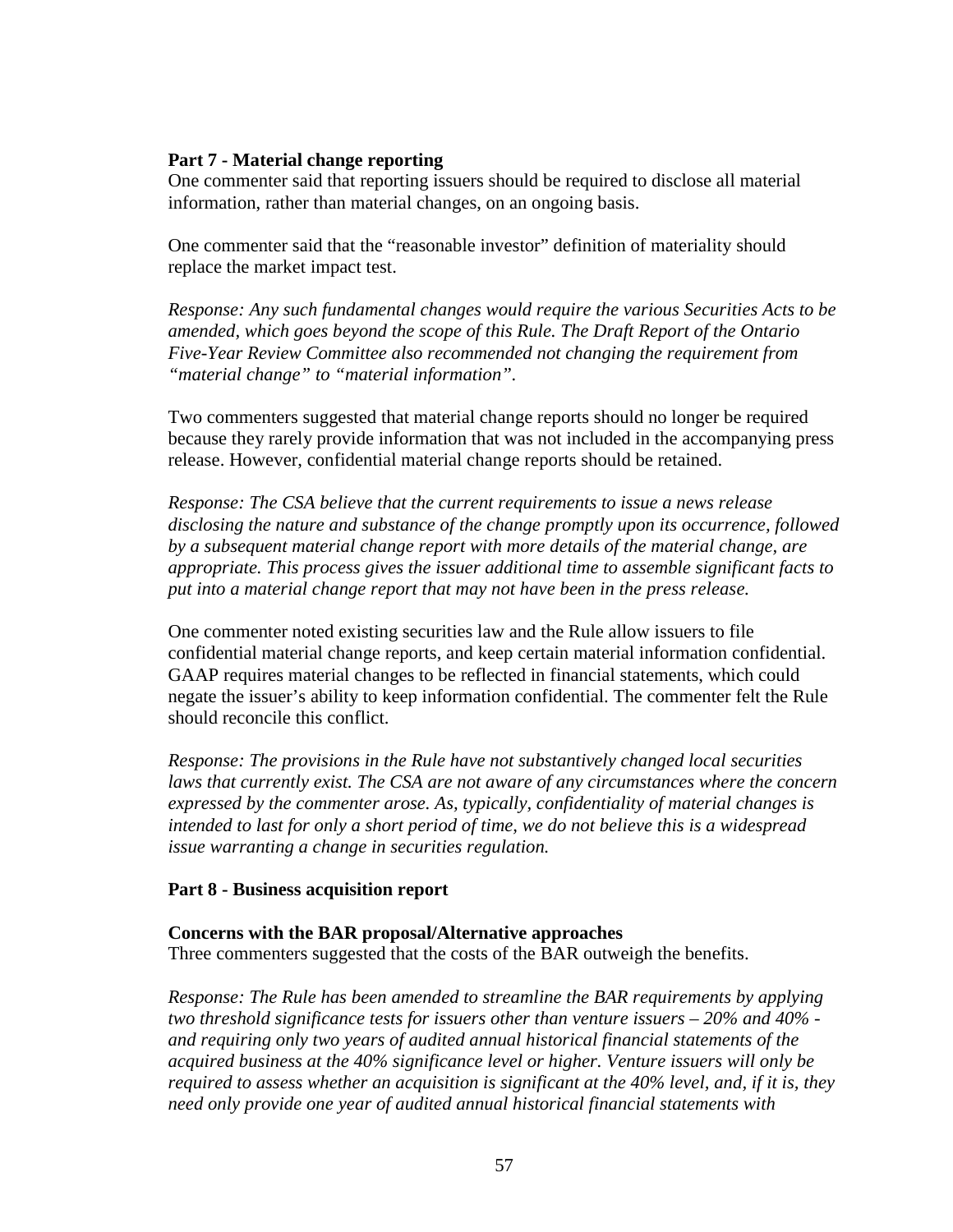# *unaudited comparative statements. The CSA believe that these changes address the concerns that the costs outweigh the benefits.*

Three commenters suggested that the current requirement for historical financial statement disclosure is not appropriate as the financial statements may not be available, may not be reliable, or may not have been relevant to management's decision to make the acquisition. Some commenters felt that the relevant disclosure is only due diligence information or the information that the acquirer actually relied on in deciding to make the acquisition – so the disclosure would replicate the thought process of management and the directors. This information may include certain historical financial statements, or may include the information used to determine consideration, raise required funds and verify the integrity of financial information available at the time.

*Response: The CSA believe historical financial statement information about the target company required in a BAR is relevant for ongoing secondary market investors, as well as current investors in the issuer. However, to avoid duplication, the Rule has been revised to exempt issuers from the requirement to prepare a BAR where the issuer was subject to and complied with the requirement in item 13.2 [14.2] of Form 51-102F5.* 

## **Modify aspects of disclosure requirements**

One commenter had concerns about the requirement that financial statements of the acquired business be accompanied by an audit report that does not contain a reservation (except in limited circumstances). If an issuer acquires a business in reliance on unaudited statements, or on statements without a clean audit report, its obligation should be to report that fact in its business acquisition report, not to have the statements audited or the reservation removed.

*Response: The purpose of the BAR is to give investors information about a business that a reporting issuer acquires comparable to the information available about the reporting issuer itself. Given that we would not accept a reservation in respect of the reporting issuer's own financial statements, we do not believe it would be appropriate to permit a reservation in respect of the financial statements of an acquired business.* 

One commenter said that the significance tests should only be based on balance sheet measures rather than income statement measures.

*Response: The CSA believe that income statement is often a major indicator of significance for issuers, other than venture issuers. The ability to recalculate significance on more recent financial statements makes the income statement measures even more valid, as the test does not have to be based on out of date information. We recognize that the income test may often not be relevant for venture issuers, and so venture issuers are not required to apply the significance test based on income.*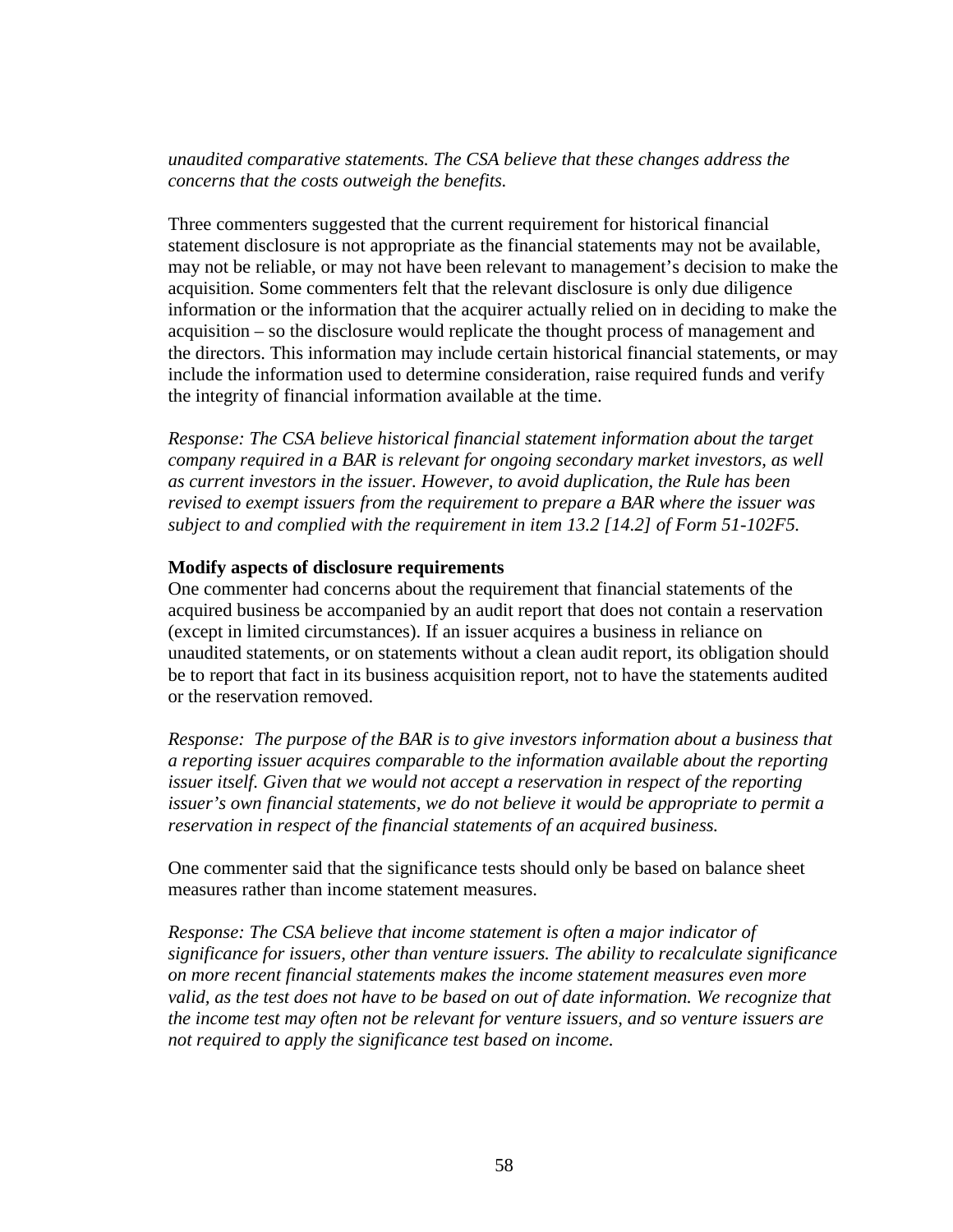Two commenters agreed the secondary market needs detailed information about significant transactions involving issuers. However, the historical nature of the BAR information (75 days after closing) reduces its value.

*Response: The CSA recognize that earlier disclosure can be valuable and so have provided an exemption from the BAR requirements where the information has already*  been provided in an information circular relating to the transaction. We do not believe it *would be appropriate to always require earlier disclosure, given the burden that would place on issuers.* 

One commenter said that the interaction of the 75 day filing period with the 45 day period in section 8.5(a)(ii)  $[8.4(1)(a)]$  of the Rule may result in a difference between the annual financial statements required to be included in a BAR and those that would be included in a prospectus dated concurrently with the BAR (the prospectus rules contain a 90 day deadline). The 120 (75+45) day timeframe is consistent with the SEC's Form 8-K requirements, but if the enhancements in the continuous disclosure rules are designed to lay the groundwork for an integrated disclosure system, it may be more important to harmonize with Canadian prospectus requirements.

*Response: The CSA note the comment and will consider it in the context of potential amendments to the prospectus requirements.* 

Two commenters felt pro forma financial statements can provide meaningful information, but should be limited to balance sheets. Pro forma earnings and cash flow figures have very little predictive value and are inherently unreliable.

*Response: The CSA disagree and believe that pro forma earnings figures provide useful information. The pro forma earnings figures illustrate the effect of a transaction on the issuer's financial results of operations by adjusting the issuer's historical financial statements to give effect to the transaction.* 

Two commenters said that it is largely futile to prepare "carve-out" financial statements for assets purchased from a vendor where there were no separate financial records for the assets. Arbitrary assumptions are required to create various values, and vendors are reluctant to provide meaningful assistance. There is a lack of accepted practice in this area.

*Response: The purpose of the BAR is to give investors information on the acquired business comparable to the information available about the reporting issuer itself. The BAR requirements apply to significant business acquisitions, and do not apply to an asset acquisition that is not a business. Although carve-outs necessarily involve assumptions, they are still meaningful and assist in achieving the BAR's purpose. Given that carve-out financial statements have been required under existing securities legislation, we expect that practice in the area will continue to develop.*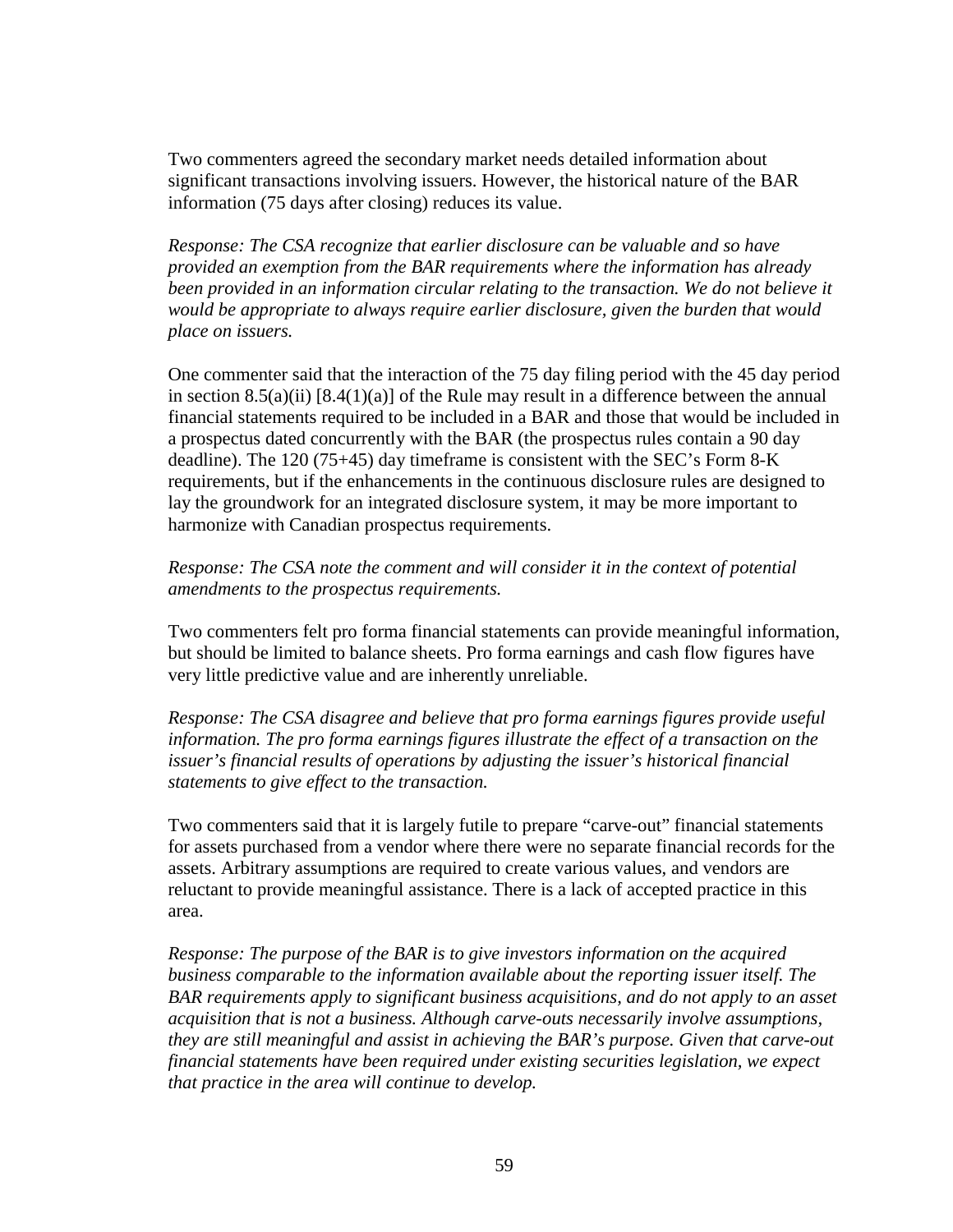Three commenters said that the Policy should give more guidance on how to comply with the BAR requirements. In particular the Policy should contain guidance on past practice concerning:

- how related business financial statements were prepared or asked for; and
- how divisional or carve out financial statements were agreed to in difficult circumstances.

*Response: The CSA do not believe providing guidance on past practice would be useful, as each acquisition is unique, and past practice is necessarily related to specific fact situations.* 

One commenter said that the Policy should give more guidance on the financial statement disclosure for "step acquisitions".

*Response: The CSA agree and have added guidance on the application of the significance tests for step-by-step acquisitions.* 

### **Application to venture issuers**

One commenter said that there should be no exemption from the income test for small issuers.

*Response: The income test is often not meaningful for venture issuers that are in the development stage or in the first few years of operations. However, for non-venture issuers, income is recognized as a primary measurement of size. For this reason, the CSA believe the exemption from the income test is appropriate for venture issuers.* 

Five commenters recommended that the BAR requirement not apply to any transaction where the issuer has filed a TSXV-prescribed disclosure document that is acceptable to the TSXV. TSXV documents contain adequate disclosure of acquisitions by TSXV listed companies; the TSXV reviews and approves the transactions, and negotiates "tailormade" disclosure documents that must be published in advance of the transaction. The BAR is redundant in these cases.

# *Response: To avoid duplication, the Rule has been amended to exempt issuers from the requirement to prepare a BAR where the BAR disclosure is included in an information circular filed by the issuer relating to the transaction.*

One commenter noted the majority of TSXV acquisitions are asset acquisitions. The rule is not tailored to asset acquisitions, and it should be clear that it (or at least the audited historical financial statement requirement) does not apply to them. Four commenters suggested that the Rule or Policy should give more guidance on what constitutes a business. Three of the commenters requested, in particular, guidance for non-producing mining properties or development stage endeavors.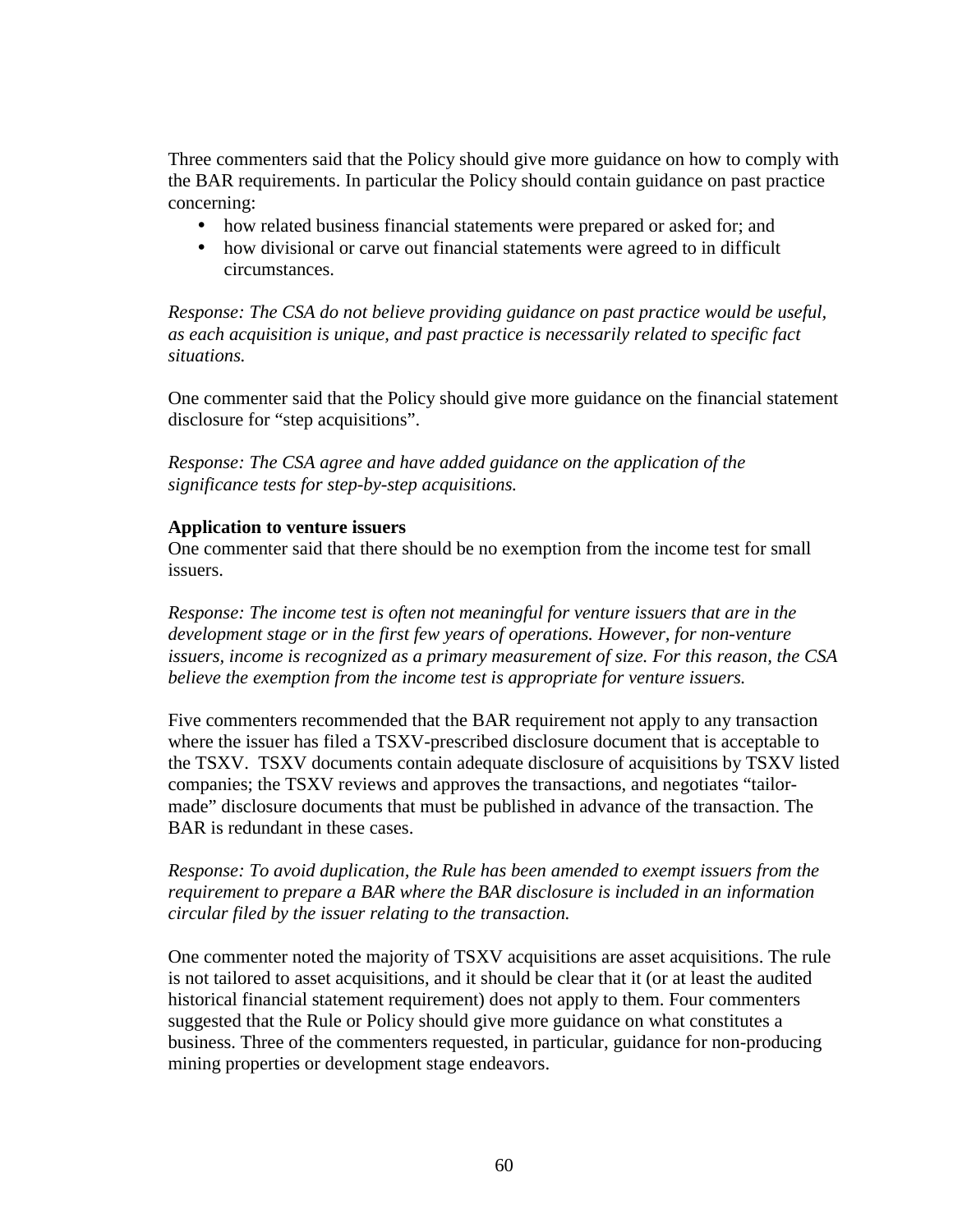*Response: In some circumstances, an acquisition that has been characterized by the parties as an asset acquisition will constitute an acquisition of a business for the purposes of the BAR. Subsection 8.1(2) of the Policy provides guidance of when this may occur. The guidance must be general, as it will be applied to a wide variety of facts.* 

Two commenters suggested that when a small issuer acquires a business, only the most recent balance sheet of the acquired business should have to be audited, to confirm the net assets being acquired.

*Response: The Rule has been revised to require venture issuers to provide only one year of audited financial statements. However, the CSA believe the financial statements as a whole, not just the balance sheet, should be audited. The purpose of the BAR generally is to give investors information on the acquired business comparable to the information available about the reporting issuer itself.* 

Four commenters said that the BAR requirements do not provide meaningful disclosure for acquisitions of exploration and development stage issuers. For these companies, the relevant information is in press releases and technical reports.

*Response: The CSA disagree that the BAR requirements never provide meaningful disclosure for acquisitions of exploration and development stage issuers. Many such issuers will likely be venture issuers, and will only have to assess the significance of the acquisition at the 40% level. At that level, financial statement disclosure of the acquisition is important information for investors to have.* 

Three commenters suggested that the CSA should provide exemptions from the BAR requirements where the financial statements do not provide useful information, such as an exemption from pro forma income statements where the reporting issuer has no operations.

*Response: The CSA do not believe it would be appropriate to provide blanket exemptions from the BAR requirements in the Rule. The circumstances in which an exemption may be appropriate would be limited, and fact-specific. Issuers may apply for an exemption from certain requirements under section 13.1 of the Rule.* 

#### **Other comments on significant acquisitions requirements**

Two commenters felt it was unclear how the BAR requirements apply to acquisitions of joint ventures, which are a common form of business association in the resource sector.

*Response: The Rule provides that the term "acquisition" includes an acquisition of an interest in a joint venture. The CSA believe the same principles apply regardless of the structure of the acquired business.*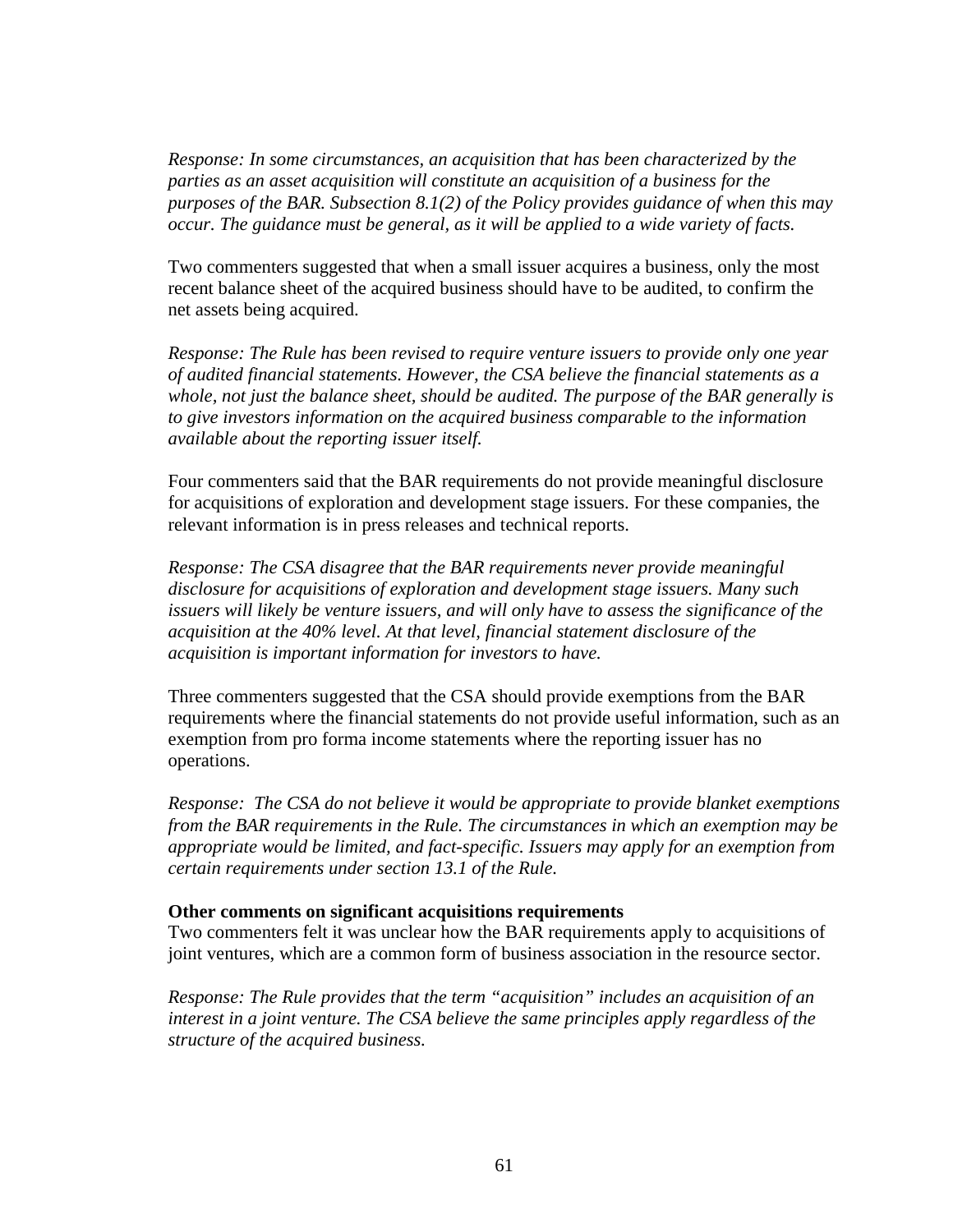One commenter noted it is unclear what the consequences are if an issuer fails to comply with the BAR requirements because a vendor does not provide the financial information necessary to do so.

*Response: The CSA would expect a reporting issuer faced with this problem to consult with the applicable securities regulatory authority or regulator as soon as possible, and, in any event, before the filing deadline for the BAR. In unusual circumstances, an issuer may consider applying for an exemption under section 13.1 of the Rule from certain aspects of the requirements.* 

One commenter noted item 2.4 [deleted] of the business acquisition report form requires the issuer to "describe any material obligations that must be met to keep any agreement relating to the significant acquisition in good standing". Given that the acquisition transaction will have closed by the time the report is required to be filed, it is unlikely that the acquisition agreement would be required to be kept in good standing. Item 2.4 [deleted] should be clarified to more clearly describe the nature of the information the item is intended to elicit.

*Response: The CSA believe that this disclosure item is more relevant to probable acquisitions for which business acquisition disclosure is required in prospectuses. Accordingly, we have amended the form to delete this item.* 

One commenter noted item 2.6 [2.5] of the business acquisition report obligates the reporting issuer to describe any valuation opinion obtained by the acquired business or by the reporting issuer within the last 12 months required under securities legislation or a requirement of a Canadian exchange or market. In the commenter's view, the requirement is both unnecessary and potentially confusing.

*Response: This disclosure is already required in prospectuses (Form 44-101F3, item 11.1(2)). The CSA believe that it can be useful to the marketplace in assessing the potential of the acquired business.* 

Two commenters suggested that the CSA should eliminate the requirement for the financial statements of the reporting issuer and the acquired business to use the same reporting currency.

*Response: The CSA have removed the requirement that historical annual and interim financial statements of a business or related business be presented in the same currency as the issuer's financial statements. NI 52-107 now sets out reporting currency requirements.* 

One commenter recommended that section 8.7 should include a discussion on acceptable reporting currencies or that the Rule should cross-reference the separate rule on acceptable currency.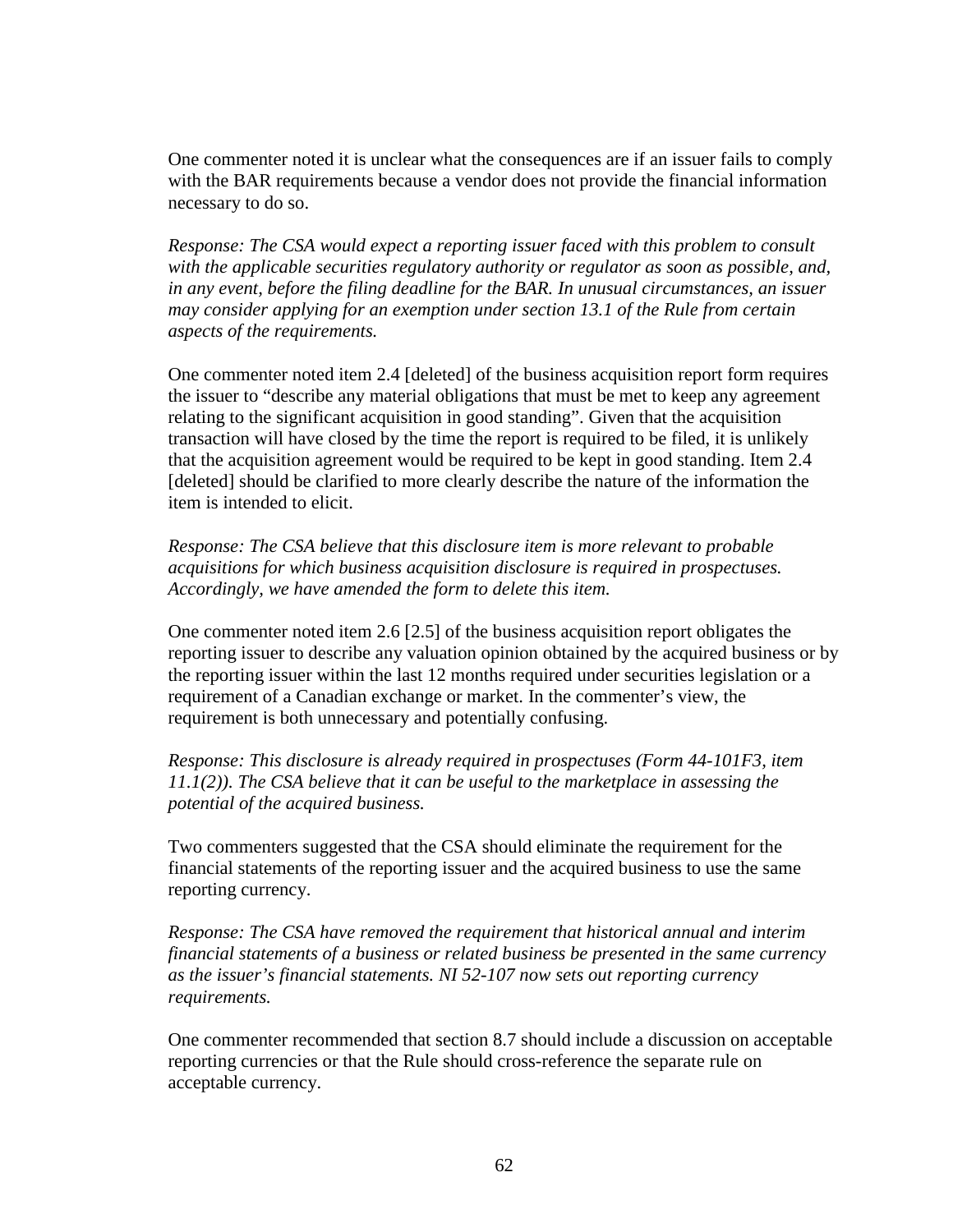*Response: The requirement that financial statements of the acquired business be presented in the same currency as the currency used in the reporting issuer's financial statements has been removed. We have added a new section 8.2(13) that deals with currency for the purposes of the significance tests. NI 52-107 now sets out reporting currency requirements.* 

## **Comments on significant dispositions requirements**

One commenter suggested that the requirement to provide pro forma disclosure of significant dispositions after they have taken place should be dropped. The CICA Accounting Standards Board has exposed for comment a proposed Handbook Section dealing with disclosure of and accounting for significant dispositions within the historical financial statements. The cost allocations and assumptions required to construct pro forma financial statements are likely to make the pro forma presentation more misleading than enlightening.

Pro forma financial statement disclosure of significant dispositions should not be incorporated into an issuer's annual or interim financial statements; they should be incorporated into a BAR within 75 days of the disposition.

*Response: The Rule has been revised to remove the requirement to provide disclosure on significant dispositions. Disclosure is now only required on significant acquisitions, as GAAP ensures adequate disclosure of dispositions will be included in the financial statements.* 

## **Part 9 - Proxy solicitation and information circulars**

One commenter expressed support for the enhanced equity compensation plan disclosure requirements in Form 51-102F5.

One commenter said that the definition of "solicit" in the Rule should be harmonized with the definition of "solicit" in the *Canada Business Corporations Act*, so it is clear that certain communications are not solicitations.

*Response: This change would require amendment of the various Securities Acts.* 

Two commenters said that the Form 51-102F5 should not require disclosure of addresses for personal security reasons.

*Response: Form 51-102F5 has been amended to remove the requirement to disclose addresses of directors. Only their province of residence is now required.* 

One commenter suggested that investor relations officers and consultants should be added to the list of persons deemed not to be proxy solicitors in the instructions to Item 4 [Item 5] of Form 51-102F5.

*Response: This has been done.*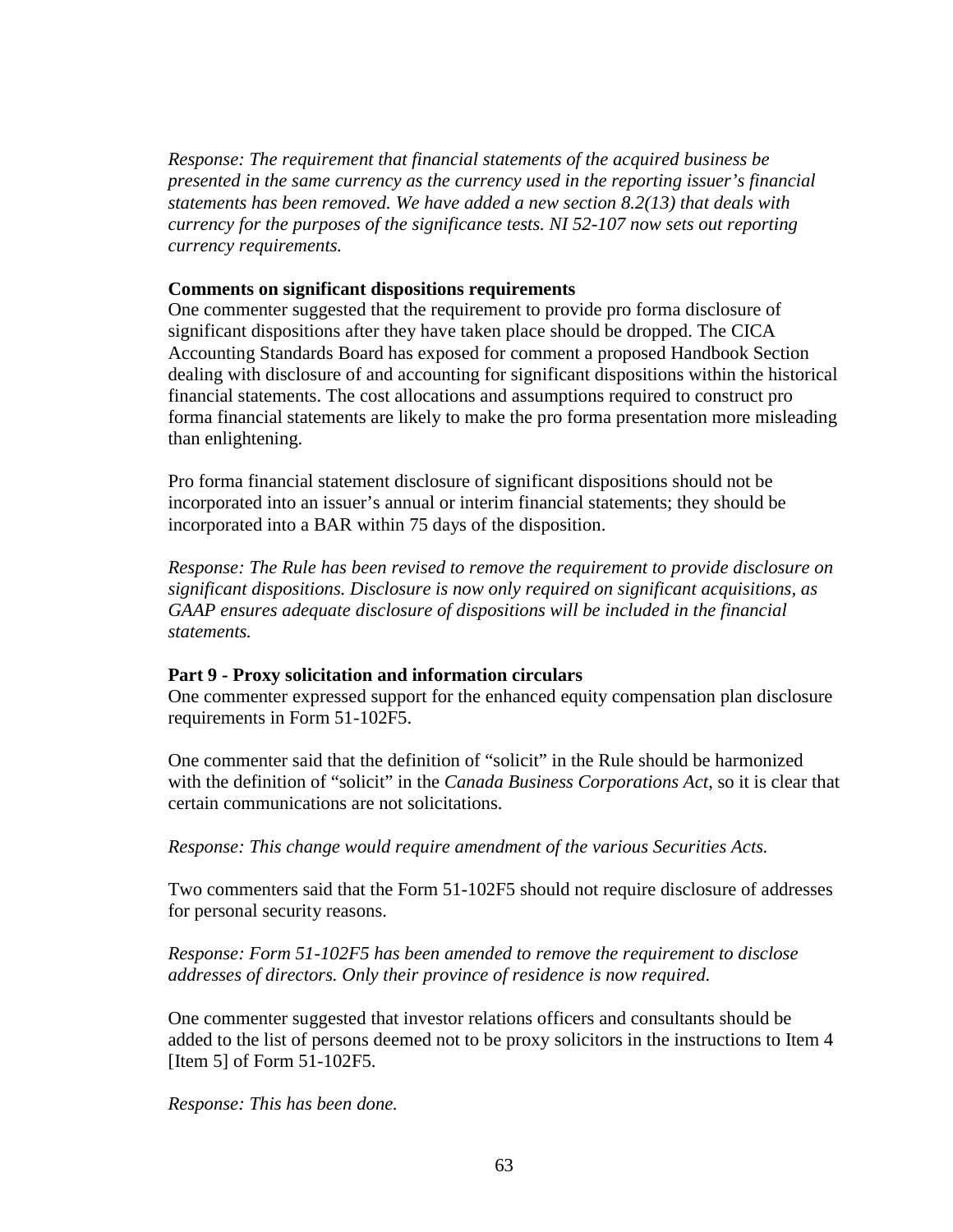One commenter welcomed the narrowing of the scope of disclosure on corporate officers to "executive officers" in the Table of Indebtedness of Senior Officers. The commenter also requested that the references to "officer" in the AIF be changed to "executive officer".

### *Response: This has been done.*

## **Part 10 - Restricted share disclosure requirements**

Two commenters said that the Rule should not require restricted share disclosure in each of the information circular, documents required to be sent to securityholders (whether on request or otherwise), and AIFs. The disclosure should only be required in one of these documents.

*Response: This change has not been made to the Rule because these documents are provided to differing groups of securityholders at different times, and the CSA believe the readers of those documents need this information at the time each document is required. Also, it should not be difficult for an issuer to reproduce this information in these disclosure documents.* 

## **Part IV Companion Policy 51-102CP** *Continuous Disclosure Obligations*

## **Part 3 – Financial statements**

One commenter said that section 3.11 [4.1] of the Policy, which states that releasing information from unreviewed/unapproved financial statements is inconsistent with the prior review requirement, should be addressed in the Rule. There is too much pressure for auditors to match the numbers in the press release when the issuer releases them before the financial statements have been appropriately reviewed.

One commenter suggested that the CSA should prohibit the publication of the financial position or results of operations before the board, or where appropriate, the audit committee, has approved the financial statements.

One commenter said that the publication of extracted information by press release should not be permitted before the reporting issuer and its audit committee, board and auditor have substantially completed their work related to the corresponding continuous disclosure report for the period. This concept could be expressed in the form of a requirement calling for the filing of the continuous disclosure report within 48 hours of the press release.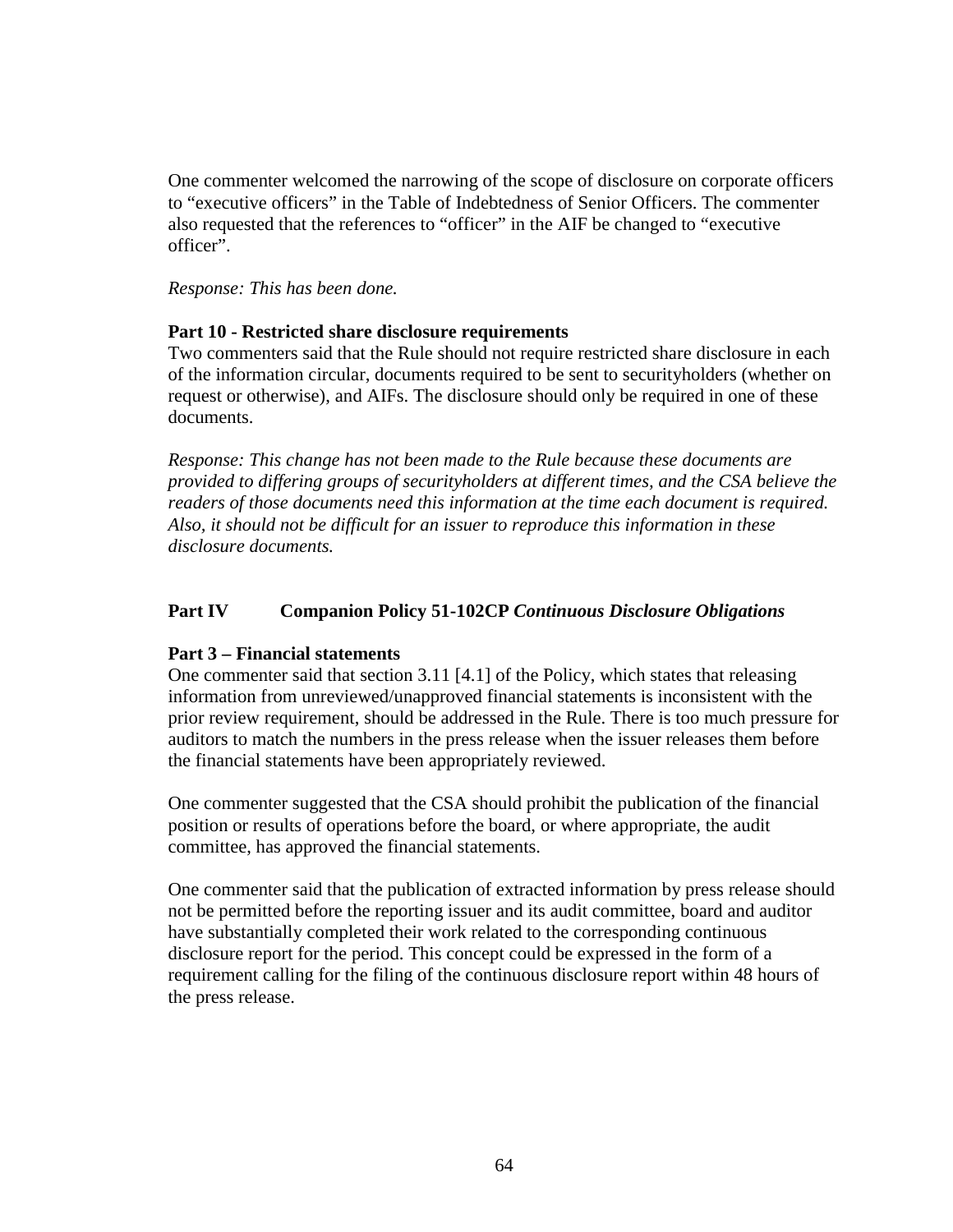One commenter suggested that the concern about the release of financial information before interim and annual financial statements are approved by the board of directors or audit committee can be addressed through more stringent rules. For example, the Rule could state that annual and/or interim financial information cannot be released until and unless:

- the underlying annual and/or interim financial statements from which the financial information is derived have been reviewed by the board of directors (or audit committee);
- in the case of annual financial statements, the statements have been approved by the board of directors and the auditor's report has been issued; and
- the contents of the press release have been reviewed by the board of directors (or audit committee).

Further, the issuer could be required to file the underlying financial statements and MD&A within a short period of time after the financial information is released.

*Response: The CSA believe the guidance provided in section 4.1 of the Policy is sufficient. As the Policy indicates, the CSA place considerable importance on the role of the directors and management to ensure that information is released only after they are satisfied as to its accuracy. A requirement has also been added to the Rule that any press release disclosing information regarding the reporting issuer's results of operations be filed. Securities legislation in certain jurisdictions provides that it is an offence to file any document that contains a misrepresentation.*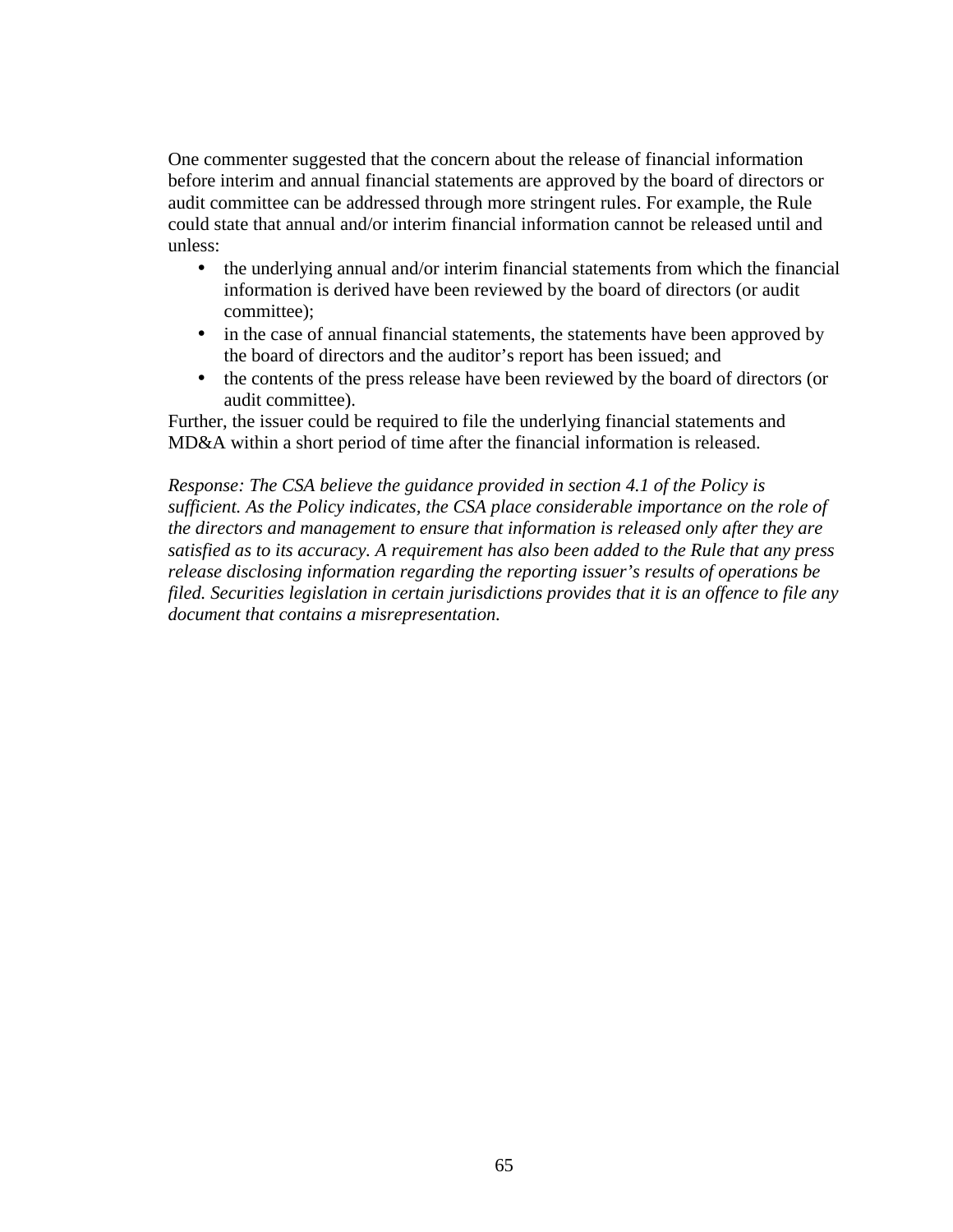#### **Schedule 1**

#### **List of commenters**

Accounting Standards Board - September 18, 2002

ADP Investor Communications - October 15, 2002

Assurance Standards Board Task Force Canadian Institute of Chartered Accountants - September 19, 2002

ATCO Group - September 19, 2002

BDO Dunwoody LLP - September 19, 2002

Bennett Jones LLP - November 21, 2002

Boughton Peterson Yang Anderson Law Corporation - October 3, 2002

Canadian Advocacy Committee AIMR (Association for Investment Management and Research) - September 19, 2002

Canadian Bankers' Association - October 11, 2002

Canadian Investor Relations Institute - September 27, 2002

Canadian Listed Company Association - September 19, 2002

Canadian Performance Reporting Board Canadian Institute of Chartered Accountants - September 19, 2002

Canadian Printing Industries Association - December 17, 2002

Stuart Chalmers Catalyst LLP - September 16, 2002

Collins Barrow Calgary LLP - September 18, 2002

Davies Ward Phillips & Vineberg LLP - September 19, 2002

Deloitte & Touche LLP - September 18, 2002

Ernst & Young LLP, Chartered Accountants - September 19, 2002

Douglas H. Hopkins - October 4, 2002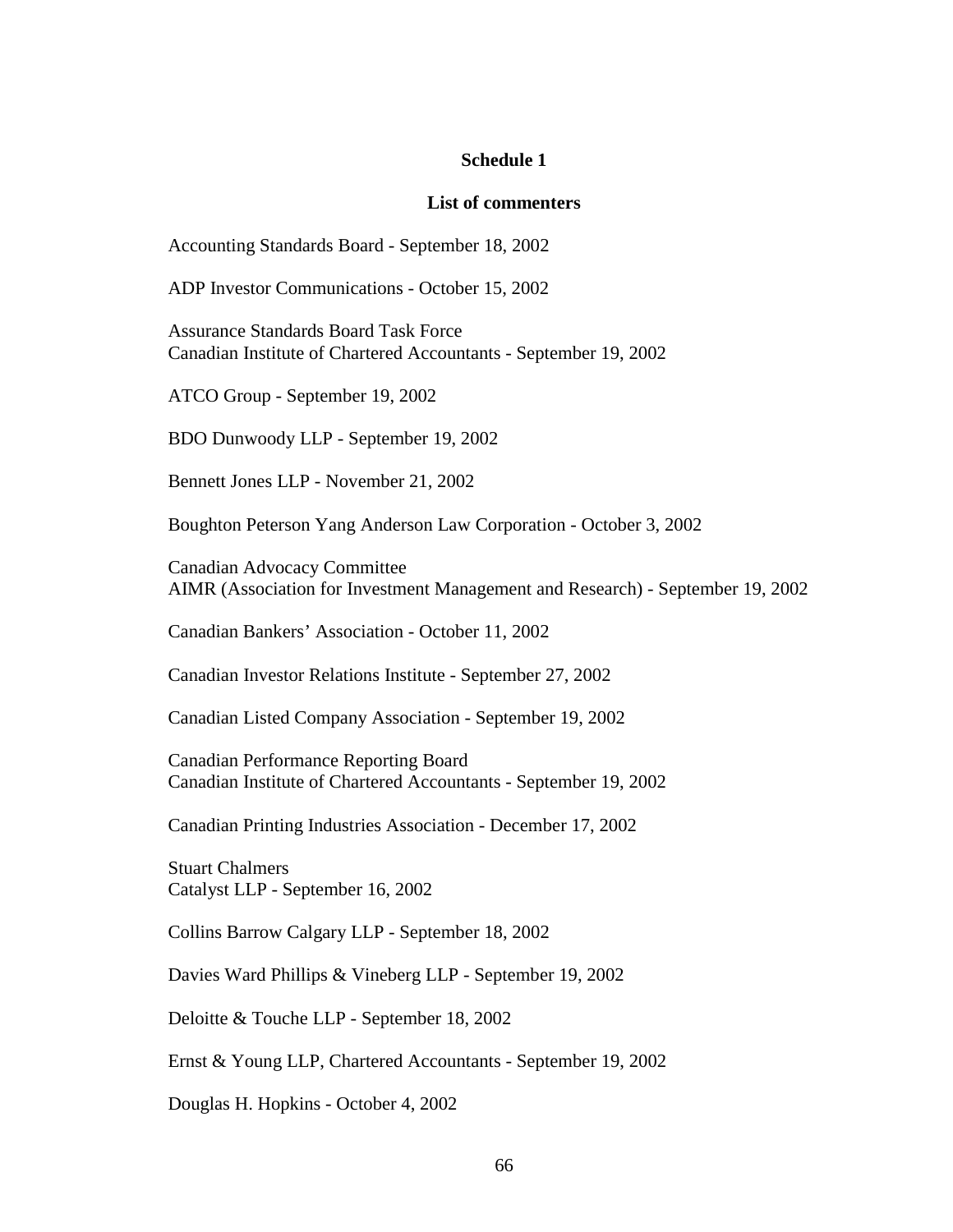Imperial Oil Limited - September 19, 2002

Korea Stock Exchange - August 20, 2002

KPMG LLP - October 1, 2002

McLeod & Company - September 17, 2002

Ontario Teachers' Pension Plan Board - September 17, 2002

Parlee McLaws LLP - September 18, 2002

Bernard Pinsky - July 15, 2002

Power Corporation of Canada - July 23, 2002

PricewaterhouseCoopers - May 23, 2002

The Printing Equipment and Supply Dealers Association of Canada National Marketing Manager, Graphic Systems Cascades Resources, a Division of Cascades Fine Papers Group Inc. - November 1, 2002

Research Capital Corporation - September 19, 2002

Social Investment Organization - September 19, 2002

Toronto Stock Exchange – October 2, 2002

TSX Venture Exchange - August 29, 2002

Zargon Oil & Gas Ltd. - October 8, 2002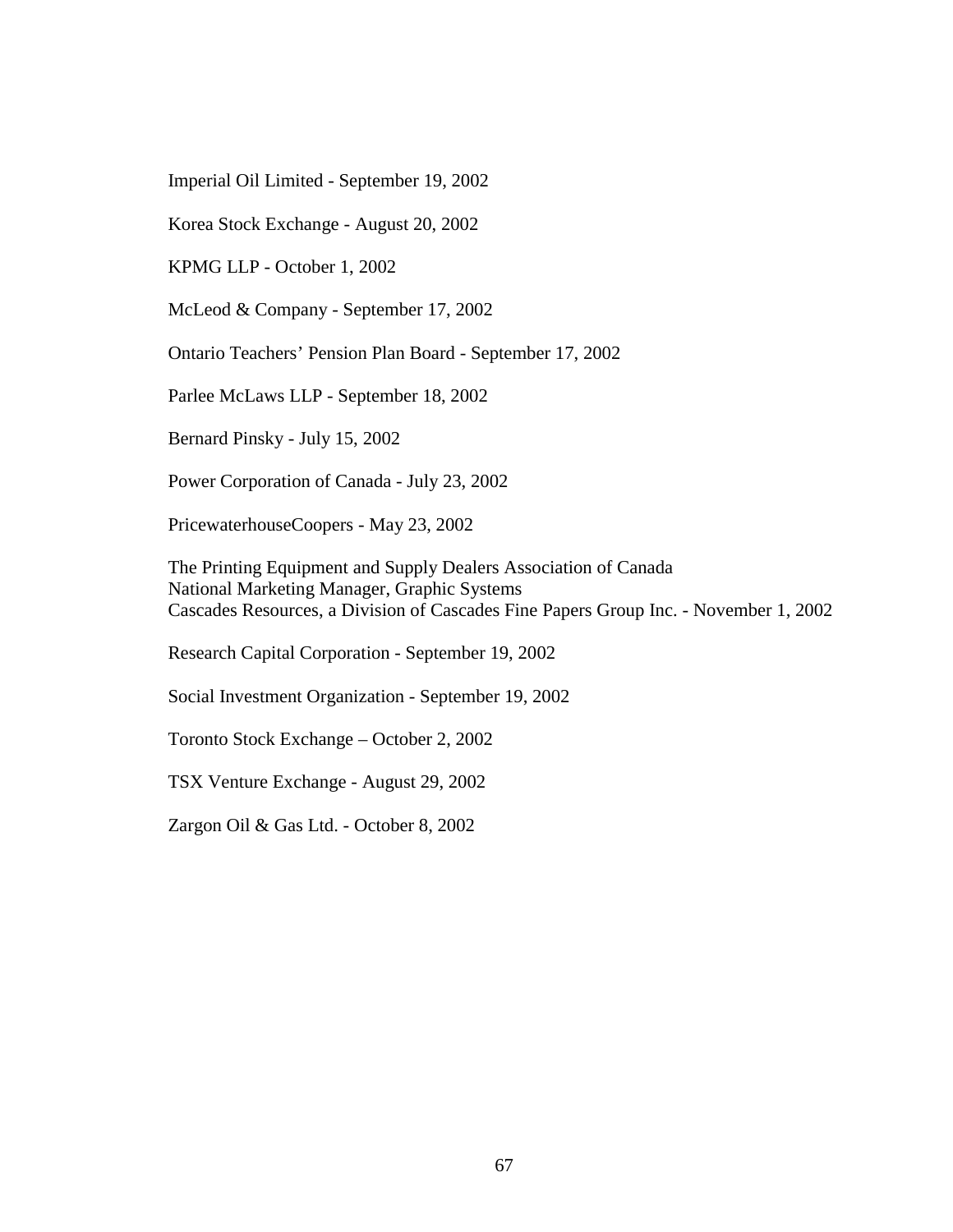## **Appendix C**

**Amendments to National Instrument 44-101**  *Short Form Prospectus Distributions* **Form 44-101F3 and Companion Policy 44-101CP and Revocation of Form 44-101F1 and Form 44-101F2** 

#### **Part 1 Amendments to National Instrument 44-101**

- **1.1 Amendments to Part 1 of NI 44-101** Part 1 of National Instrument 44-101 is amended by
	- (a) in section 1.1, deleting the definition of "AIF" and substituting the following:

" "AIF" means an annual information form

- (a) in the form of Form 51-102F1,
- (b) in the form of Form 44-101F1 *AIF* if the annual information form was filed before NI 51-102 came into force, or
- (c) in the form referred to in section 3.4;"
- (b) in the definition of "current AIF" in section 1.1, adding ", Form 10-KSB," after the words "Form 10-K", wherever they appear;
- (c) in section 1.1, adding immediately after the definition of "foreign GAAS" and immediately before the definition of "44-101 regulator" the following:

" "Form 51-102F1" means Form 51-102F1 *Annual Information Form*;"

(d) in section 1.1, deleting the definition of "MD&A" and substituting the following:

" "MD&A" means the management's discussion and analysis of financial condition and results of operations of an issuer required to be filed under NI 51-102;"

(e) in section 1.1, adding immediately after the definition of "NP47" and immediately before the definition of "participant" the following: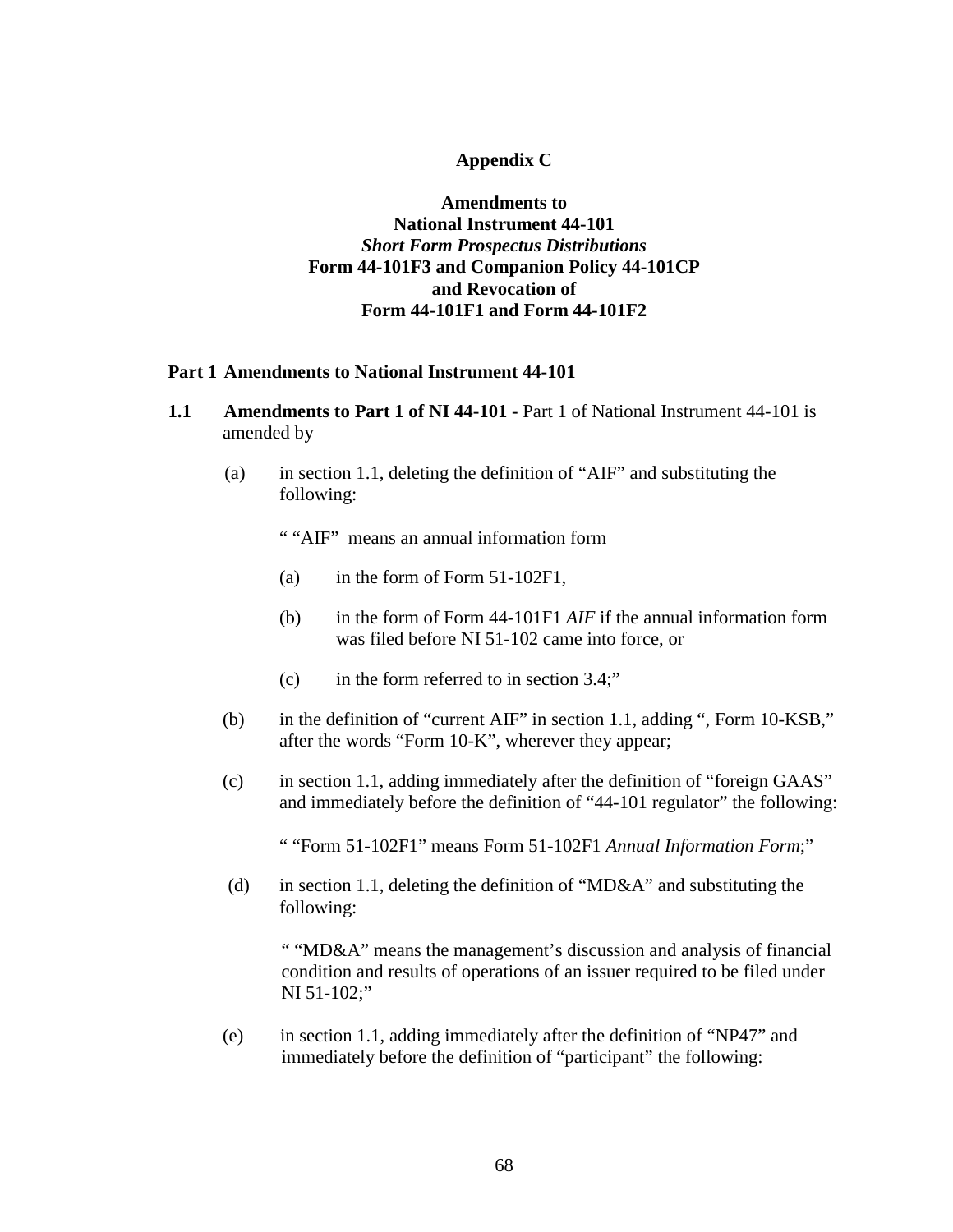" "NI 51-102" means National Instrument 51-102 *Continuous Disclosure Obligations*;"

- **1.2 Amendments to Part 3 of NI 44-101 Part 3 of National Instrument 44-101 is** amended by
	- (a) in subsections  $3.1(1)$  and  $3.2(1)$ , deleting the words "Form  $44-101F1$ " and substituting "Form 51-102F1";
	- (b) deleting subsection 3.2(5) and substituting the following
		- "(5) Upon receipt of a notice from the 44-101 regulator that its renewal AIF is being reviewed, an issuer shall promptly file the renewal AIF again, in all jurisdictions in which the renewal AIF was filed, with the following statement added in bold type to the cover page of the renewal AIF until the issuer is notified that the review has been completed:

# **This annual information form is currently under review by the provincial and territorial securities regulatory authorities of one or more jurisdictions. Information contained in this form is subject to change**."

- (c) deleting subsection 3.3(2) and substituting the following
	- "(2) An issuer that files an AIF shall file an undertaking with the regulator to the effect that, when the securities of the issuer are in the course of a distribution under a preliminary short form prospectus or a short form prospectus, the issuer will provide to any person or company, upon request to the secretary of the issuer,
		- (a) one copy of the AIF of the issuer, together with one copy of any document, or the pertinent pages of any document, incorporated by reference in the AIF,
		- (b) one copy of the comparative financial statements of the issuer for its most recently completed financial year for which financial statements have been filed together with the accompanying report of the auditor and one copy of the most recent interim financial statements of the issuer that have been filed, if any, for any period after the end of its most recently completed financial year,
		- (c) one copy of the information circular of the issuer in respect of its most recent annual meeting of shareholders that involved the election of directors, and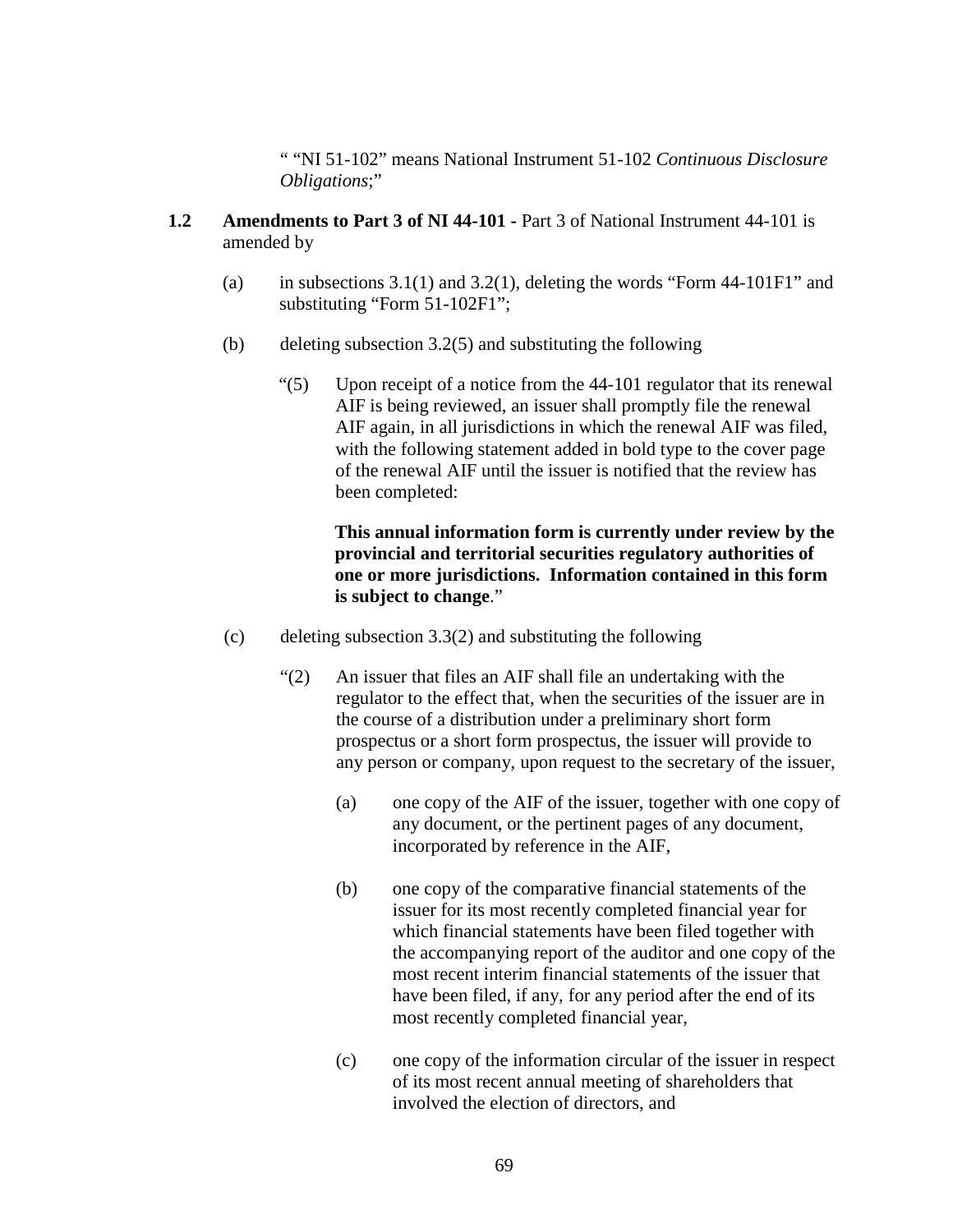- (d) one copy of any other documents that are incorporated by reference into the preliminary short form prospectus or the short form prospectus and are not required to be provided under paragraphs (a), (b) or (c)."
- (d) deleting section 3.4 and substituting the following

### "**3.4 Alternative Forms of AIF** - An issuer that:

- (a) has a class of securities registered under section 12 of the 1934 Act or is required to file reports under section 15(d) of the 1934 Act, and
- (b) is not registered or required to be registered as an investment company under the *Investment Company Act of 1940* of the United States of America,

may file an AIF in the form of an annual report or transition report under the 1934 Act on Form 10-K, Form 10-KSB or on Form 20-F."

#### **Part 2 Amendments to National Instrument 44-101 Companion Policy**

- **2.1** Part 8 National Instrument 44-101 Companion Policy is amended by
	- (a) in subsection 8.1(1), deleting the words "Item 4.2" and substituting "Section 5.3";
	- (b) in subsections  $8.1(1)$  and  $8.1(2)$ , deleting the words "Form 44-101F1 AIF" and substituting "Form 51-102F1";
	- (c) in subsection 8.1(2), deleting the words "Item 4.2(b)(i)" and substituting "Subsection 5.3(2)";
	- (d) in subsection 8.1(2), deleting the words ", the cash flows from which service the asset-backed securities"; and
	- (e) in section 8.2, deleting the words "Item 8 of Form 44-101F1" wherever they appear and substituting "Item 10 of Form 51-102F1".

## **Part 3 Revocation of Forms 44-101F1** *AIF* **and 44-101F2** *MD&A*

- **3.1 Revocation of Form 44-101F1** *AIF*  Form 44-101F1 *AIF* is revoked.
- **3.2 Revocation of Form 44-101F2** *MD&A*  Form 44-101F2 *MD&A* is revoked.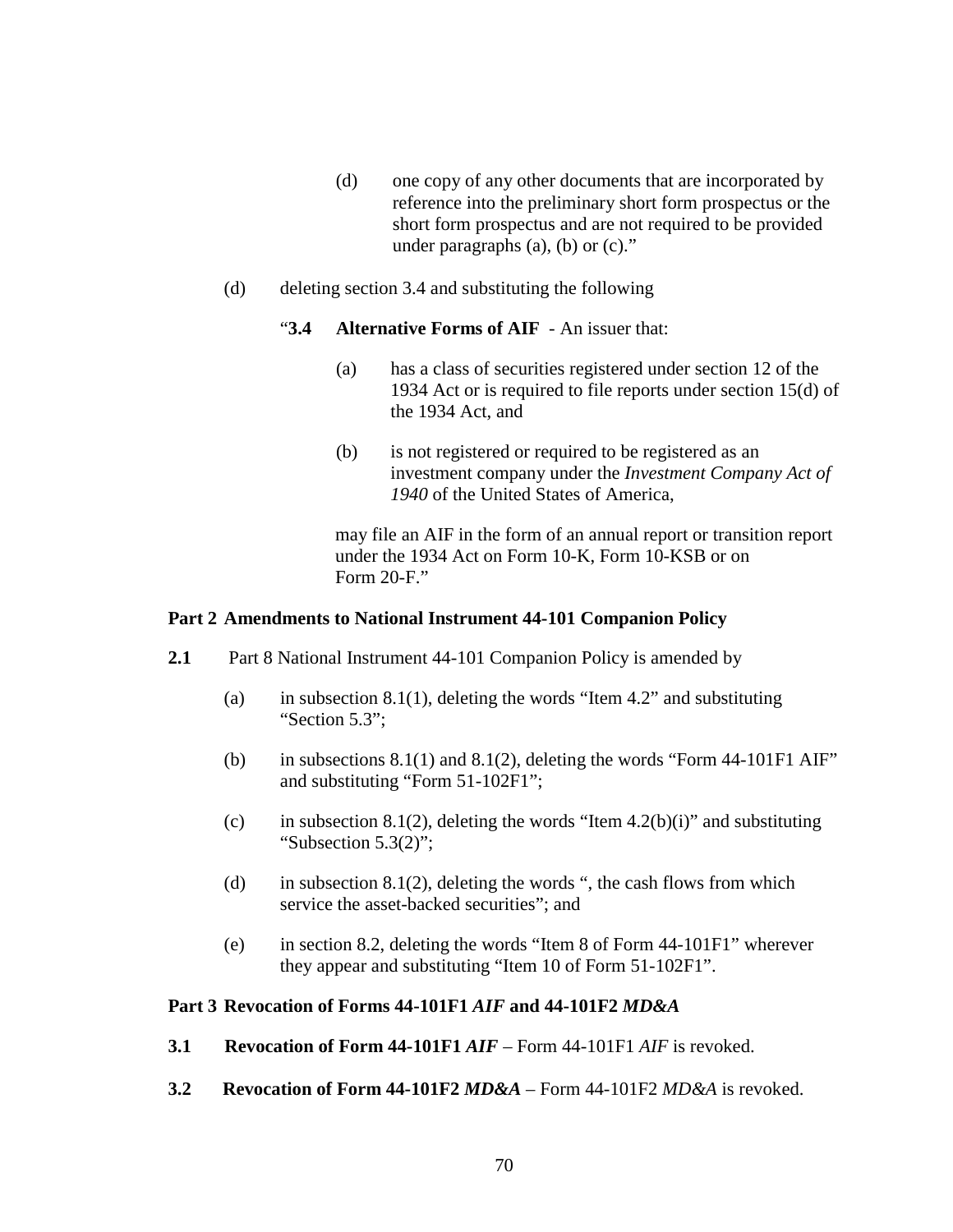#### **Part 4 Amendments to Form 44-101F3** *Short Form Prospectus*

- **4.1** Item 10 of Form 44-101F3 *Short Form Prospectus* is amended by
	- (a) deleting the words "under Item 4.3 or 4.4, " in two places, and substituting "under sections 5.4 or 5.5,"; and
	- (b) deleting "Form 44-101F1" and substituting "NI 51-102F1".
- **4.2** Item 12 of Form 44-101F3 *Short Form Prospectus* is amended by
	- (a) deleting subparagraph  $12.1(1)7$  and substituting the following:
		- "7. MD&A for the issuer's interim financial statements."
	- (b) deleting subparagraph 12.1(1)8 and substituting the following:
		- "8. Except as provided in Item 12.5, information circulars that have been filed after the commencement of the issuer's current financial year."
	- (c) deleting subparagraph  $12.1(3)(a)$  and substituting the following
		- "(a) has filed an AIF in a form of current annual report on Form 10-K, Form 10-KSB or Form 20-F under the 1934 Act, as permitted under section 3.4 of National Instrument 44-101 and under NI 51-102."
	- (d) deleting subparagraph  $12.2$  4. and substituting the following:
		- "4. Except as provided in Item 12.5, information circulars."
	- (e) in clause  $13.1(2)(b)(ii)$ , deleting the words "Form 10-K or Form 20-F" and substituting "Form 10-K, Form 10-KSB or Form 20-F".

## **Part 5 Effective Date**

**5.1** Effective Date – This Amendment comes into force on  $\bullet$ , 2004.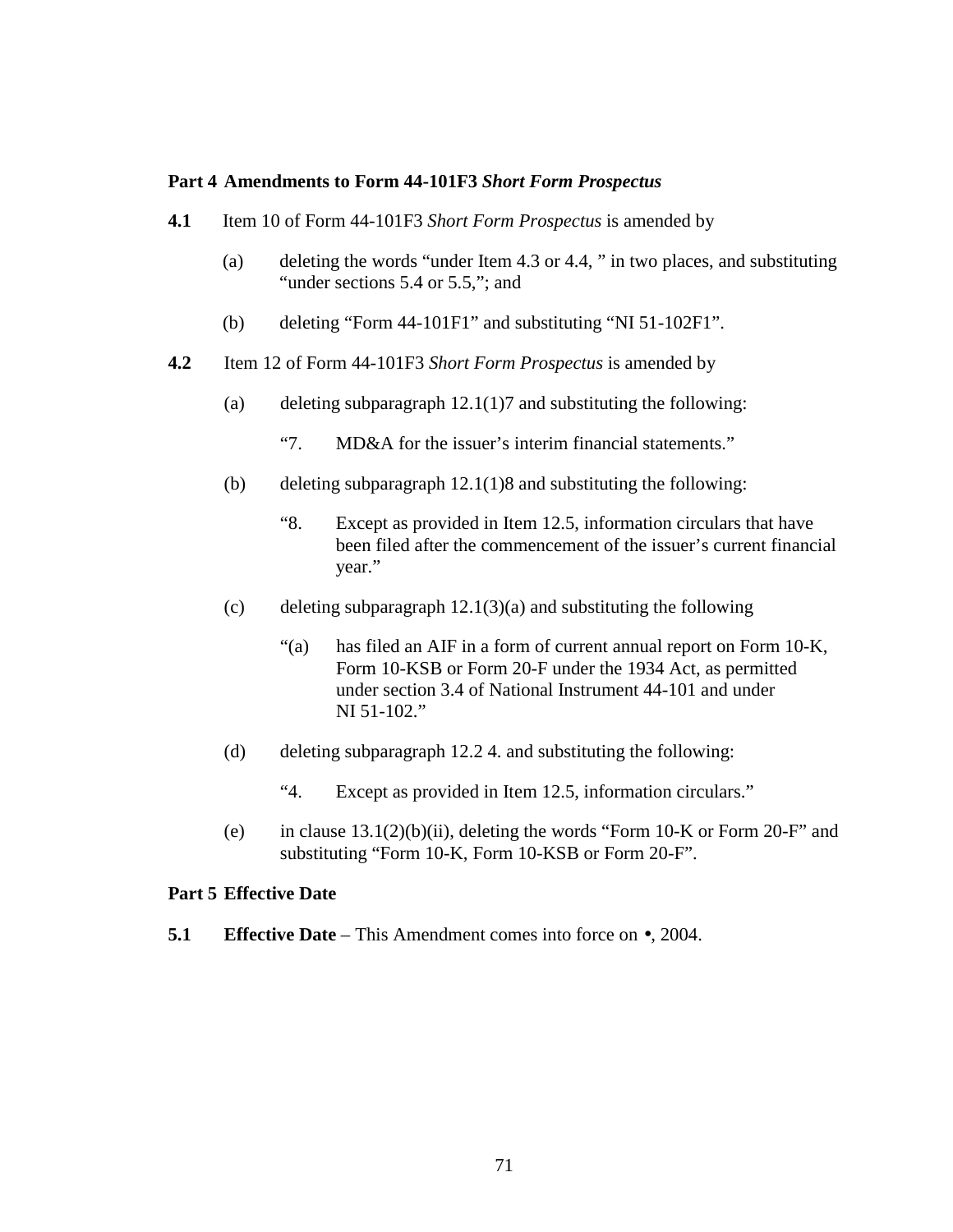# **Appendix D**

# **Amendment to National Instrument 62-103**  *The Early Warning System and Related Take-Over Bid and Insider Reporting Issues*

## **Part 1 Amendment to National Instrument 62-103**

**1.1 Amendment to Part 2 of National Instrument 62-103** – Subsection 2.1(1) in Part 2 of National Instrument 62-103 is amended by deleting the words "section 2.1 of National Instrument 62-102 *Disclosure of Outstanding Share Data*" and substituting "section 6.4 of National Instrument 51-102 *Continuous Disclosure Obligations*".

### **Part 2 Effective Date**

**2.1 Effective Date** – This Amendment comes into force on •, 2004.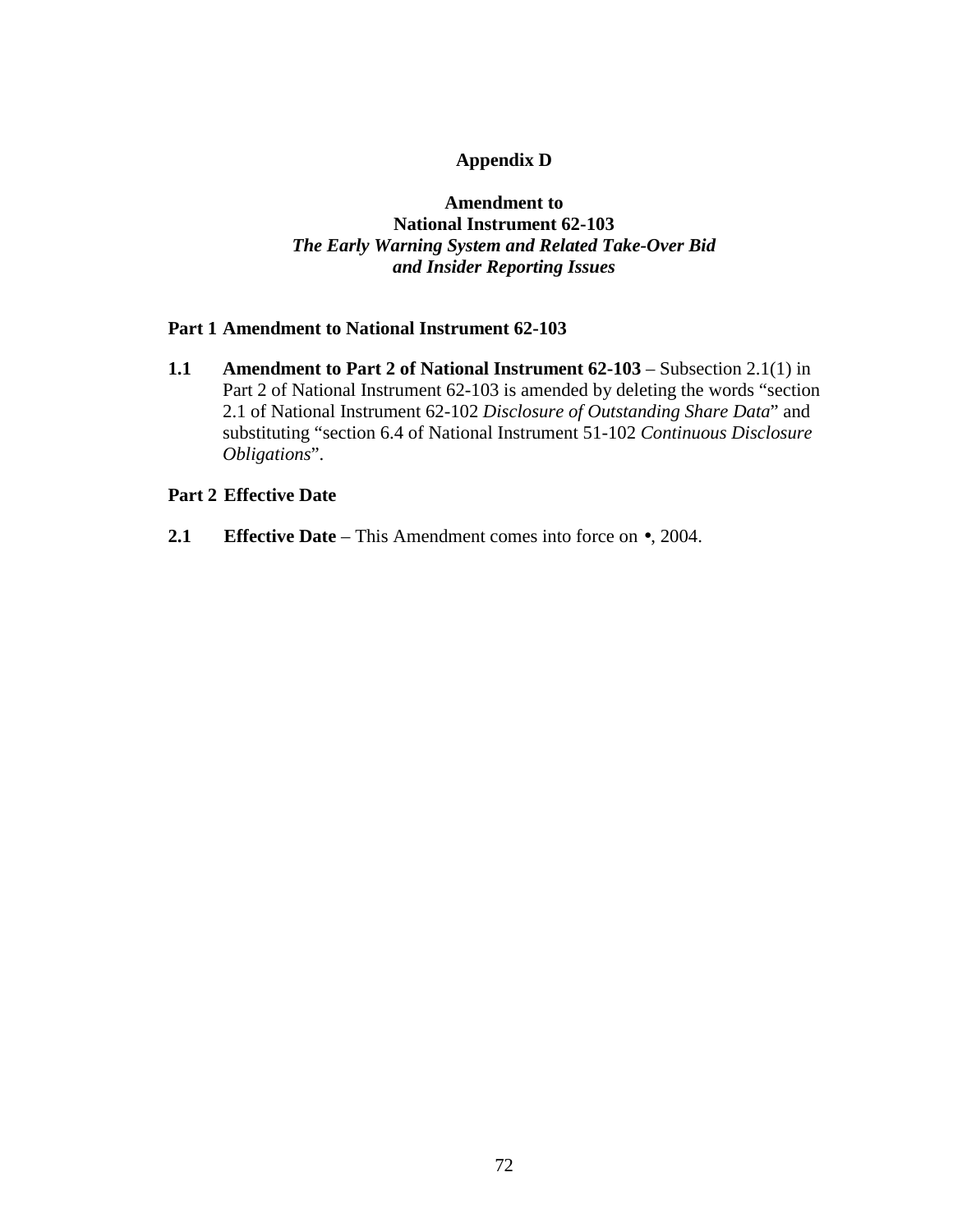## **Appendix E**

### **RELATED AMENDMENTS TO ONTARIO SECURITIES REGULATION**

### **AND**

### **ADDITIONAL INFORMATION REQUIRED IN ONTARIO**

#### **Provisions of Regulation to be Revoked or Amended**

1. The Ontario Securities Commission ("the Commission") proposes to revoke the following provisions of the Regulation made under the *Securities Act* (Ontario) (the Act) R.R.O. 1990 Reg. 1015, as am. (the "Regulation"):

sections 3, 5, 6 and 176 to 181 inclusive; and

Forms 27, 28 30 and 40.

- 2. The Commission proposes to amend clause 4(a)(ii) of the Regulation by replacing the reference to Form 27 with a reference to Form 51-102F3.
- 3. The Commission proposes to amend section 160 of the Regulation by replacing the reference to Form 40 with a reference to Form 39.

### **Authority for the Rule**

The following provisions of the Act provide the Commission with authority to adopt the proposed Rule.

Paragraph 143(1)22 authorizes the Commission to prescribe requirements in respect of the preparation and dissemination and other use, by reporting issuers, of documents providing for continuous disclosure that are in addition to the requirements under the Act, including requirements in respect of an annual report, an annual information form and supplemental analysis of financial statements.

Paragraph 143(1)23 authorizes the Commission to exempt reporting issuers from any requirement of Part XVIII (Continuous Disclosure) of the Act.

Paragraph 143(1)24 authorizes the Commission to require issuers or other persons and companies to comply, in whole or in part, with Part XVIII (Continuous Disclosure), or rules made under paragraph 143(1)22 of the Act.

Paragraph 143(1)25 authorizes the Commission to prescribe requirements in respect of financial accounting, reporting and auditing for the purposes of the Act, the regulations and the rules.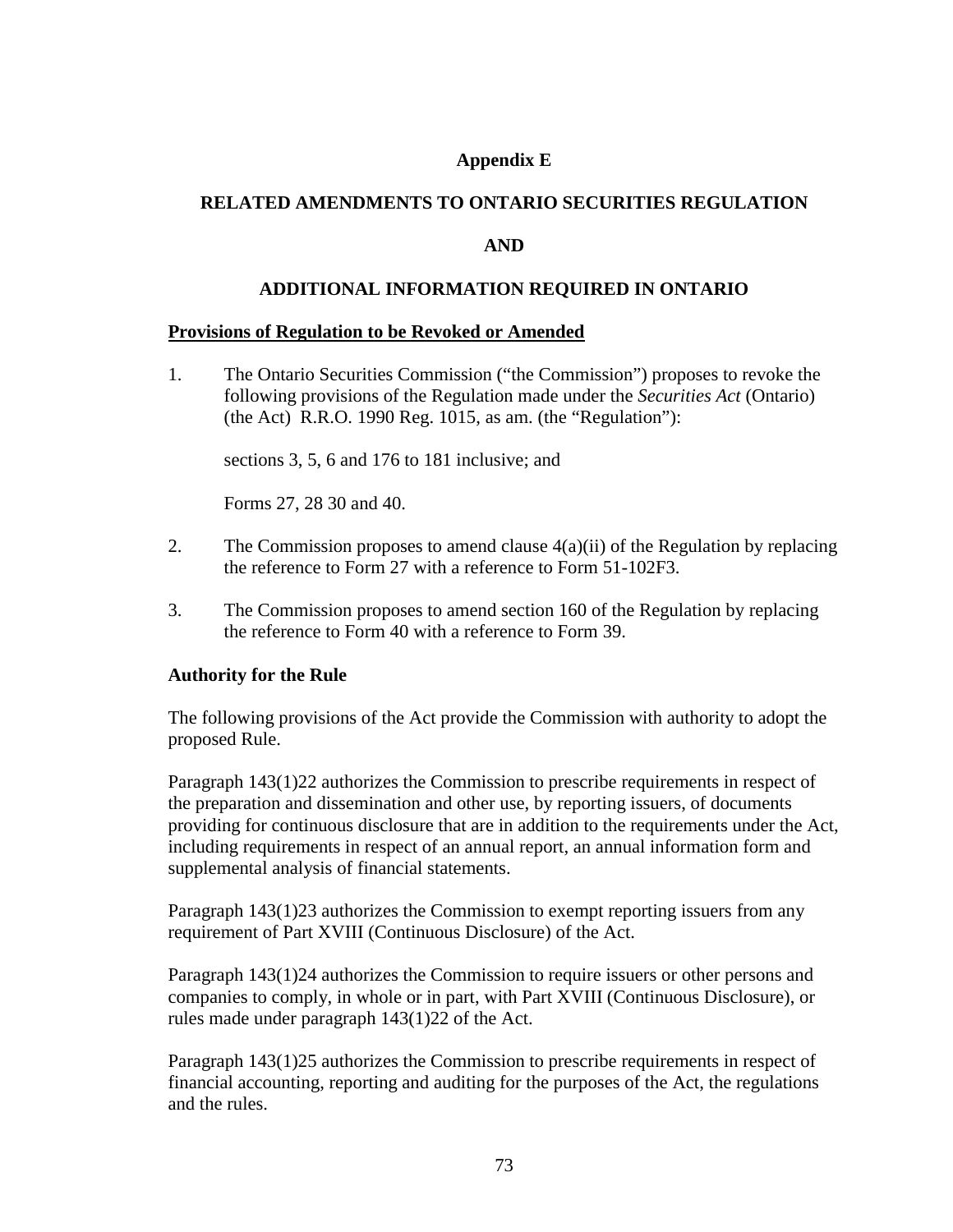Paragraph 143(1)26 authorizes the Commission to prescribe requirements for the validity and solicitation of proxies.

Paragraph 143(1)38 authorizes the Commission to prescribe requirements in respect of reverse take-overs including requirements for disclosure that are substantially equivalent to that provided by a prospectus.

Paragraph 143(1)39 authorizes the Commission to make rules requiring or respecting the media, format, preparation, form, content, execution, certification, dissemination and other use, filing and review of all documents required under or governed by the Act, the regulations or the rules and all documents determined by the regulations or the rules to be ancillary to the documents, including financial statements, proxies and information circulars.

Paragraph 143(1)44 authorizes the Commission to vary the Act to permit or require the use of an electronic or computer-based system for the filing, delivery or deposit of:

- i. documents or information required under or governed by the Act, the regulations or rules, and
- ii. documents determined by the regulations or rules to be ancillary to documents required under or governed by the Act, the regulations or rules.

Paragraph 143(1)49 authorizes the Commission to vary the Act to permit or require methods of filing or delivery, to or by the Commission, issuers, registrants, security holders or others, of documents, information, notices, books, records, things, orders, authorizations or other communications required under or governed by Ontario securities laws.

Paragraph 143(1)56 authorizes the commission to make rules providing for exemptions from or varying any or all time periods in the Act.

# **Alternatives Considered**

The Instrument contains provisions which are intended to harmonize existing obligations under securities legislation in the jurisdictions. The only alternative to those provisions that the Commission considered was the status quo of having differing requirements in various jurisdictions. The Commission decided to harmonize because the following is one of the fundamental principles that the Commission is to have regard to under section 2.1 of the Act: "The integration of capital markets is supported and promoted by the sound and responsible harmonization and co-ordination of securities regulation regimes."